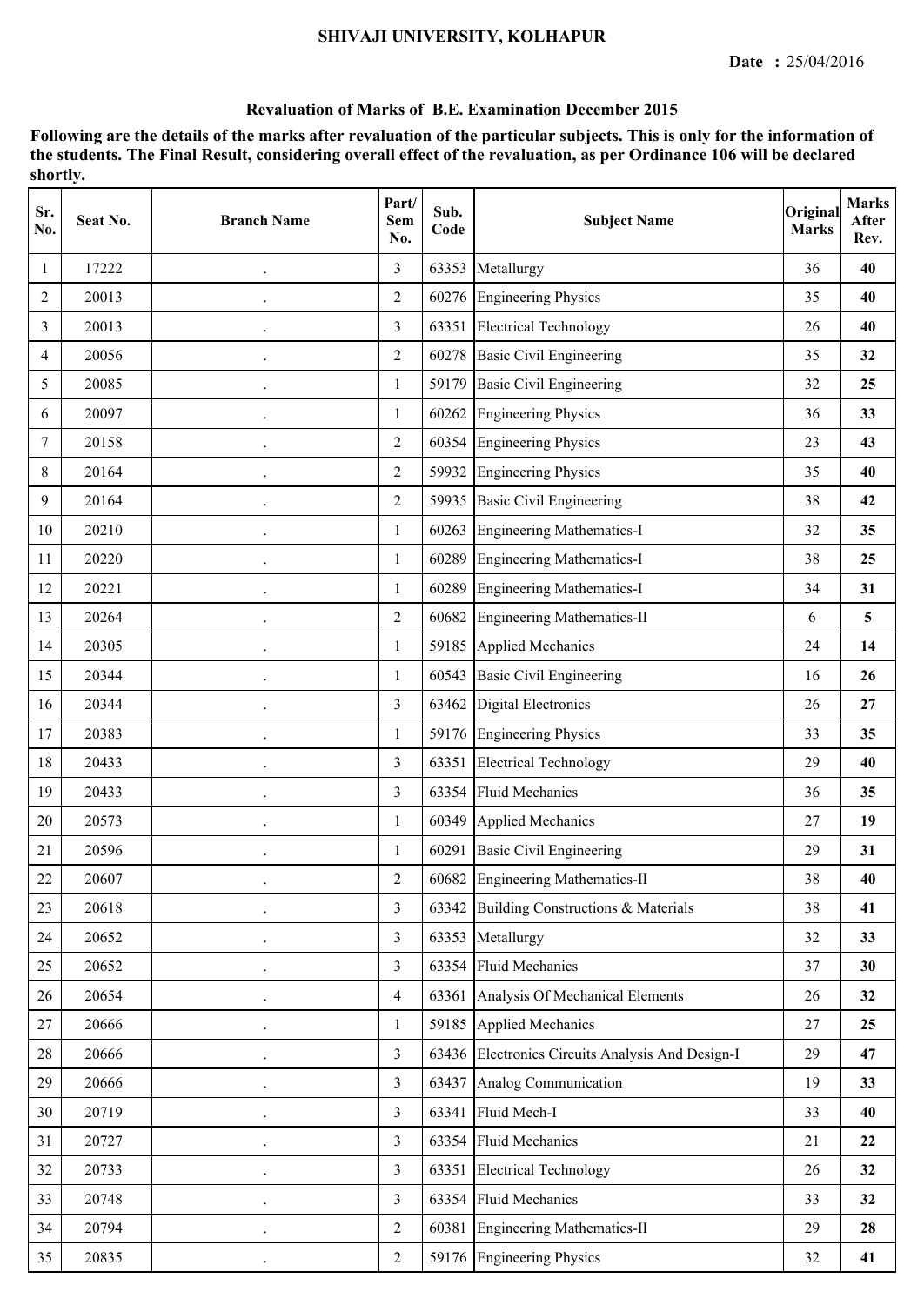| Sr.<br>No. | Seat No. | <b>Branch Name</b>   | Part/<br>Sem<br>No. | Sub.<br>Code | <b>Subject Name</b>                              | Original<br><b>Marks</b> | <b>Marks</b><br>After<br>Rev. |
|------------|----------|----------------------|---------------------|--------------|--------------------------------------------------|--------------------------|-------------------------------|
| 36         | 20835    |                      | 3                   | 63340        | Strength Of Material-I                           | 26                       | 30                            |
| 37         | 20838    |                      | $\overline{3}$      |              | 63338 Engineering Maths-III                      | 37                       | 40                            |
| 38         | 20841    | $\cdot$              | $\overline{4}$      | 63347        | Fluid Mechanics-II                               | 37                       | 42                            |
| 39         | 20844    |                      | $\overline{4}$      | 63344        | <b>Structural Mechanics</b>                      | 35                       | 42                            |
| 40         | 20853    |                      | 1                   | 40904        | <b>Applied Mechanics</b>                         | 29                       | 30                            |
| 41         | 20867    | $\cdot$              | $\overline{3}$      | 63352        | Applied Thermodynamics                           | 34                       | 33                            |
| 42         | 20867    | $\ddot{\phantom{0}}$ | $\overline{3}$      | 63353        | Metallurgy                                       | 28                       | 36                            |
| 43         | 20874    |                      | $\overline{3}$      | 63437        | Analog Communication                             | 34                       | 43                            |
| 44         | 20880    |                      | $\overline{4}$      | 63442        | Data Structures And Algorithms                   | 37                       | 40                            |
| 45         | 20892    |                      | $\overline{2}$      | 60363        | <b>Applied Mechanics</b>                         | 29                       | 33                            |
| 46         | 20924    | $\ddot{\phantom{0}}$ | $\mathbf{1}$        |              | 41036 Engineering Mathematics-I                  | 29                       | 27                            |
| 47         | 20947    |                      | $\overline{2}$      |              | 59185 Applied Mechanics                          | 28                       | 31                            |
| 48         | 20984    |                      | 1                   | 60315        | <b>Engineering Mathematics-I</b>                 | 32                       | 33                            |
| 49         | 21006    |                      | $\overline{3}$      | 63437        | Analog Communication                             | 36                       | 40                            |
| 50         | 21074    | $\ddot{\phantom{0}}$ | $\overline{3}$      | 63340        | <b>Strength Of Material-I</b>                    | 31                       | 26                            |
| 51         | 21090    |                      | $\overline{3}$      |              | 42660 Engineering Mathematics -III               | 21                       | 19                            |
| 52         | 21097    |                      | $\overline{2}$      | 41419        | <b>BASIC CIVIL ENGINEERING</b>                   | 28                       | 25                            |
| 53         | 21097    | $\bullet$            | $\overline{3}$      | 63352        | Applied Thermodynamics                           | 28                       | 24                            |
| 54         | 21097    | $\ddot{\phantom{0}}$ | 3                   |              | 63354 Fluid Mechanics                            | 28                       | 23                            |
| 55         | 21098    |                      | $\overline{3}$      |              | 63350 Engineering Mathematics-III                | 26                       | 16                            |
| 56         | 21114    |                      | 1                   |              | 40986 Engineering Physics                        | 14                       | 27                            |
| 57         | 21117    |                      | 1                   |              | 60349 Applied Mechanics                          | 24                       | 37                            |
| 58         | 21118    | $\ddot{\phantom{0}}$ | $\overline{2}$      | 63525        | ENGINEERING MATHEMATICS-II                       | 32                       | 33                            |
| 59         | 21126    |                      | 1                   |              | 59177 Engineering Mathematics-I                  | 29                       | 27                            |
| 60         | 21144    |                      | $\overline{2}$      | 60564        | <b>Applied Mechanics</b>                         | 23                       | 28                            |
| 61         | 21153    |                      | $\overline{3}$      |              | 63340 Strength Of Material-I                     | 28                       | 30                            |
| 62         | 21187    | $\ddot{\phantom{0}}$ | $\overline{3}$      |              | 63354 Fluid Mechanics                            | 27                       | 30                            |
| 63         | 21190    | $\ddot{\phantom{0}}$ | $\overline{4}$      |              | 63363 Theory Of Machines-I                       | 26                       | 42                            |
| 64         | 21192    |                      | $\overline{4}$      |              | 63362 Fluid And Turbo Machinery                  | 29                       | 34                            |
| 65         | 21194    | $\ddot{\phantom{0}}$ | $\overline{4}$      | 63361        | Analysis Of Mechanical Elements                  | 35                       | 40                            |
| 66         | 21198    | $\cdot$              | 3                   |              | 63435 Electronic Measurement And Instrumentation | 36                       | 45                            |
| 67         | 21198    |                      | $\overline{3}$      |              | 63436 Electronics Circuits Analysis And Design-I | 33                       | 40                            |
| 68         | 21201    |                      | $\mathbf{1}$        |              | 60315 Engineering Mathematics-I                  | 15                       | 17                            |
| 69         | 21201    |                      | $\overline{3}$      |              | 63435 Electronic Measurement And Instrumentation | 37                       | 48                            |
| 70         | 21203    | $\ddot{\phantom{0}}$ | $\overline{3}$      |              | 63435 Electronic Measurement And Instrumentation | 32                       | 46                            |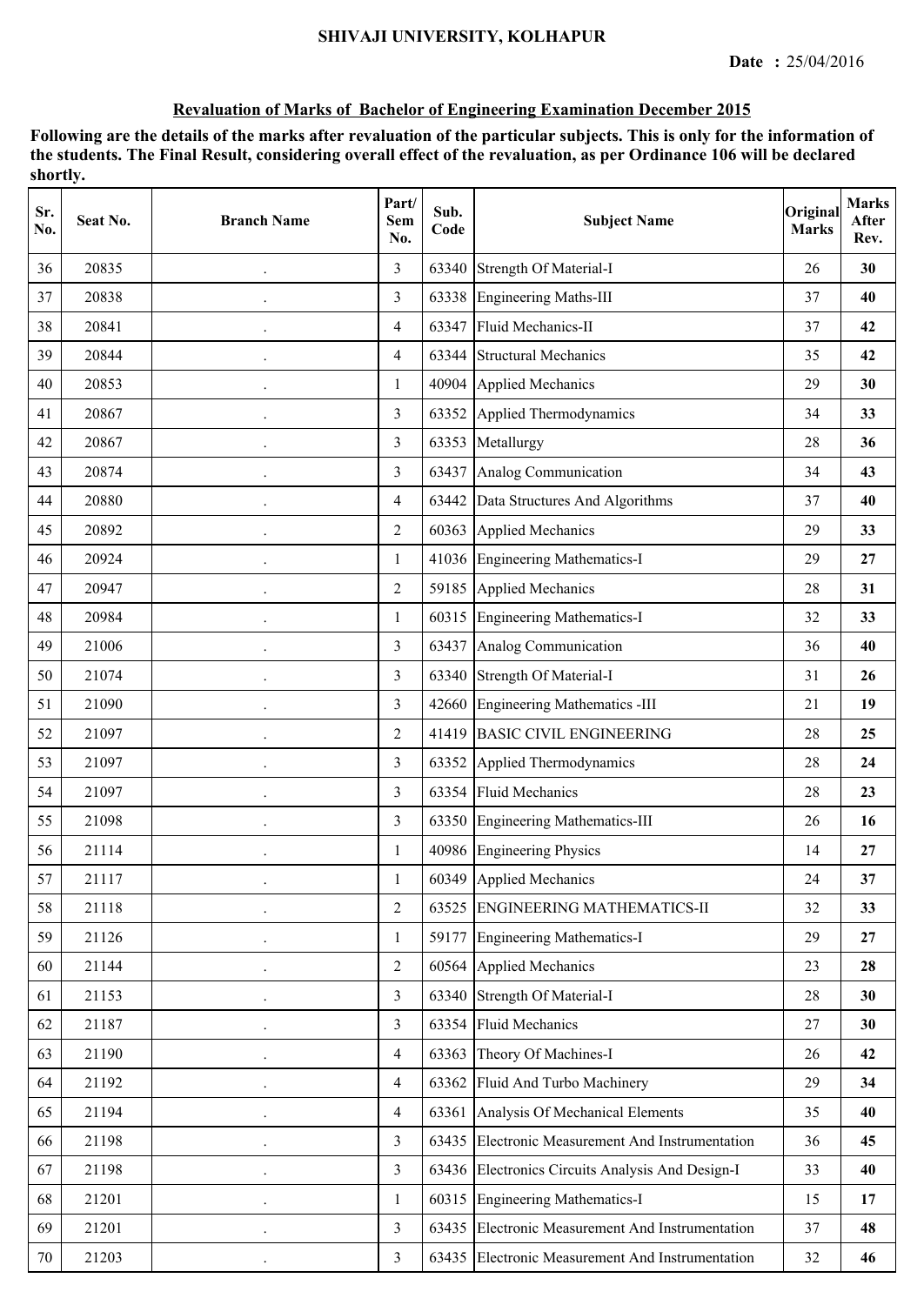| Sr.<br>No. | Seat No. | <b>Branch Name</b>   | Part/<br>Sem<br>No. | Sub.<br>Code | <b>Subject Name</b>                                          | Original<br><b>Marks</b> | <b>Marks</b><br>After<br>Rev. |
|------------|----------|----------------------|---------------------|--------------|--------------------------------------------------------------|--------------------------|-------------------------------|
| 71         | 21204    |                      | 3                   | 63435        | Electronic Measurement And Instrumentation                   | 31                       | 43                            |
| 72         | 21219    |                      | $\mathbf{1}$        | 60341        | Engineering Mathematics-I                                    | 18                       | 15                            |
| 73         | 21226    |                      | $\mathbf{1}$        |              | 40988 Engineering Mathematics-I                              | 33                       | 40                            |
| 74         | 21237    |                      | $\mathbf{1}$        |              | 60433 Engineering Mathematics-I                              | 29                       | 37                            |
| 75         | 21237    |                      | $\overline{4}$      |              | 63429 Process Calculations                                   | 31                       | 22                            |
| 76         | 21243    |                      | $\overline{4}$      |              | 63430 Heat Transfer                                          | 35                       | 24                            |
| 77         | 21243    |                      | 5                   | 66274        | PROCESS INSTRUMENTATION AND<br><b>INSTRUMENTAL METHODS O</b> | 35                       | 40                            |
| 78         | 21245    |                      | $\overline{4}$      |              | 63430 Heat Transfer                                          | 36                       | 32                            |
| 79         | 21258    |                      | $\overline{3}$      | 63342        | Building Constructions & Materials                           | 35                       | 26                            |
| 80         | 21266    |                      | $\overline{3}$      | 63342        | Building Constructions & Materials                           | 36                       | 26                            |
| 81         | 21269    |                      | 1                   | 40901        | <b>Engineering Physics</b>                                   | 16                       | 15                            |
| 82         | 21306    |                      | $\overline{2}$      |              | 41418 ENGINEERING MATHEMATICS-II                             | 27                       | 18                            |
| 83         | 21306    |                      | 3                   |              | 63350 Engineering Mathematics-III                            | 36                       | 29                            |
| 84         | 21306    |                      | $\overline{3}$      | 63354        | <b>Fluid Mechanics</b>                                       | 28                       | 24                            |
| 85         | 21306    |                      | $\overline{4}$      |              | 63361 Analysis Of Mechanical Elements                        | 14                       | 18                            |
| 86         | 21331    |                      | $\overline{2}$      | 60557        | <b>Basic Civil Engineering</b>                               | 34                       | 35                            |
| 87         | 21358    |                      | 3                   | 63354        | <b>Fluid Mechanics</b>                                       | 27                       | 25                            |
| 88         | 21384    |                      | 3                   | 63351        | <b>Electrical Technology</b>                                 | 28                       | 27                            |
| 89         | 21464    |                      | $\overline{3}$      |              | 63340 Strength Of Material-I                                 | 28                       | 24                            |
| 90         | 21464    |                      | 3                   |              | 63341 Fluid Mech-I                                           | 30                       | 40                            |
| 91         | 21499    |                      | 1                   |              | 63460 Applied Mechanics                                      | 25                       | 25                            |
| 92         | 21500    |                      | 3                   |              | 63463 Network Analysis                                       | 25                       | 30                            |
| 93         | 21502    | $\cdot$              | $\mathbf{1}$        |              | 59185 Applied Mechanics                                      | 18                       | 26                            |
| 94         | 21504    |                      | $\overline{3}$      | 63460        | Engineering Mathematics-III                                  | 19                       | 19                            |
| 95         | 21504    |                      | $\overline{3}$      | 63463        | Network Analysis                                             | 15                       | 24                            |
| 96         | 21507    |                      | $\mathbf{1}$        | 41045        | Applied Mechanics                                            | 37                       | 31                            |
| 97         | 21508    |                      | $\overline{2}$      |              | 60564 Applied Mechanics                                      | 28                       | 32                            |
| 98         | 21508    | $\ddot{\phantom{a}}$ | $\overline{3}$      | 63461        | Analog Circuits-I                                            | 18                       | 12                            |
| 99         | 21508    |                      | $\overline{4}$      |              | 63468 Data Structure                                         | 26                       | 29                            |
| 100        | 21510    |                      | $\mathbf{1}$        |              | 41045 Applied Mechanics                                      | 33                       | 29                            |
| 101        | 21534    | $\cdot$              | $\overline{2}$      | 60284        | <b>Applied Mechanics</b>                                     | 29                       | 33                            |
| 102        | 21545    | $\ddot{\phantom{0}}$ | $\overline{4}$      | 63361        | Analysis Of Mechanical Elements                              | 30                       | 31                            |
| 103        | 21545    |                      | $\overline{4}$      | 63362        | Fluid And Turbo Machinery                                    | 37                       | 36                            |
| 104        | 21552    |                      | $\overline{2}$      |              | 41418 ENGINEERING MATHEMATICS-II                             | 19                       | 29                            |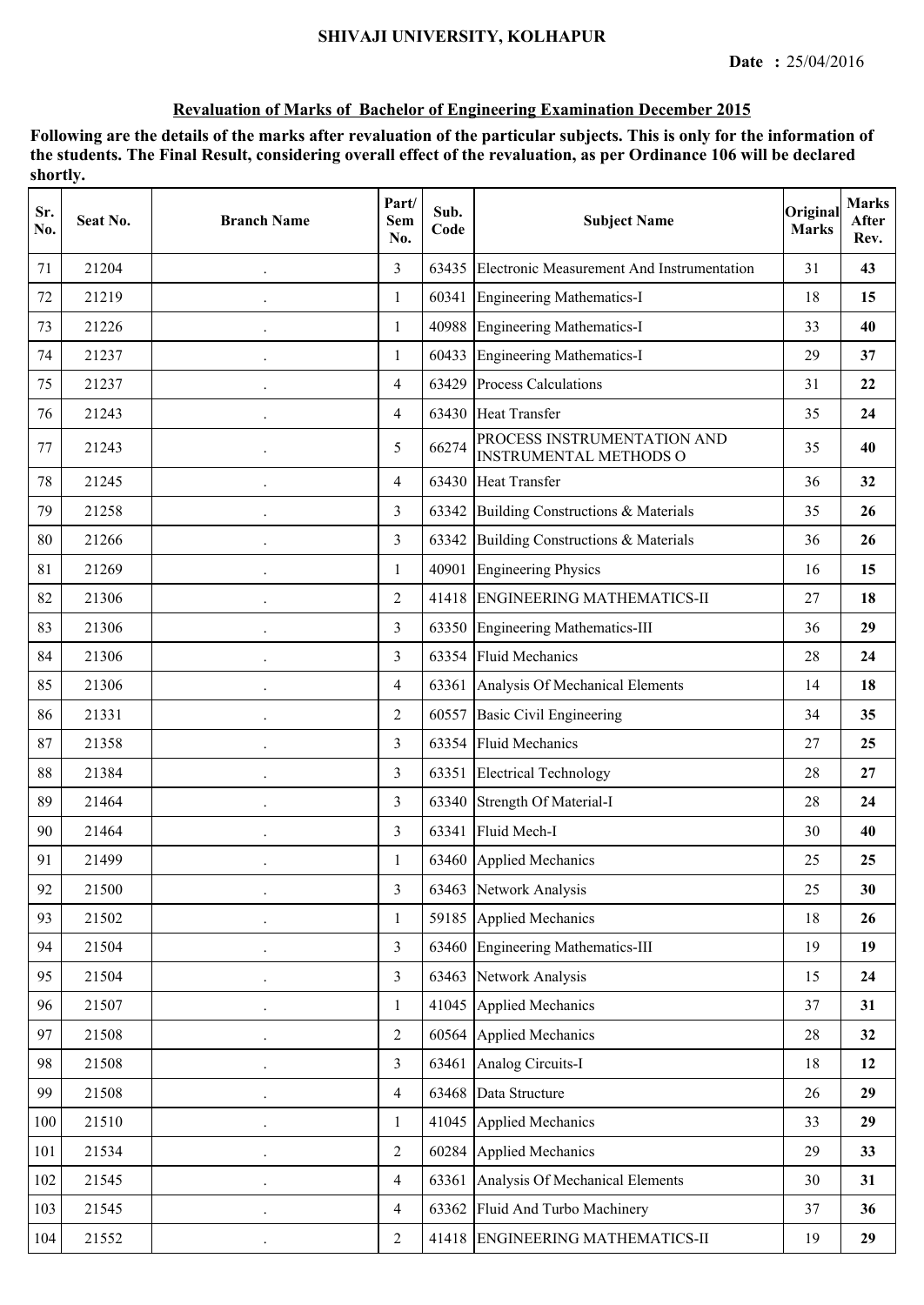| Sr.<br>No. | Seat No. | <b>Branch Name</b>   | Part/<br>Sem<br>No. | Sub.<br>Code | <b>Subject Name</b>                      | Original<br><b>Marks</b> | <b>Marks</b><br>After<br>Rev. |
|------------|----------|----------------------|---------------------|--------------|------------------------------------------|--------------------------|-------------------------------|
| 105        | 21552    |                      | $\overline{4}$      | 63360        | Applied Numerical Method                 | 35                       | 30                            |
| 106        | 21555    |                      | $\overline{4}$      |              | 63361 Analysis Of Mechanical Elements    | 24                       | 28                            |
| 107        | 21623    |                      | $\mathbf{1}$        |              | 59177 Engineering Mathematics-I          | 29                       | 29                            |
| 108        | 21629    |                      | 1                   |              | 60541 Engineering Mathematics-I          | 7                        | 14                            |
| 109        | 21651    |                      | $\overline{3}$      |              | 63460 Engineering Mathematics-III        | 27                       | 33                            |
| 110        | 21651    |                      | $\overline{4}$      | 63467        | Linear Integrated Circuits               | 34                       | 40                            |
| 111        | 21651    |                      | $\overline{4}$      | 63468        | Data Structure                           | 24                       | 40                            |
| 112        | 21668    |                      | $\overline{4}$      | 63364        | Machine Tools And Processes              | 31                       | 45                            |
| 113        | 21680    |                      | $\overline{2}$      |              | 63338 Applied Mechanics                  | 28                       | 34                            |
| 114        | 21683    |                      | $\overline{3}$      | 63341        | Fluid Mech-I                             | 32                       | 36                            |
| 115        | 21687    |                      | 3                   |              | 63342 Building Constructions & Materials | 36                       | 36                            |
| 116        | 21712    |                      | $\overline{4}$      |              | 63346 Concrete Technology                | 32                       | 41                            |
| 117        | 21713    |                      | $\overline{2}$      |              | 41410 ENGINEERING MATHEMATICS-II         | 21                       | 26                            |
| 118        | 21713    |                      | $\overline{3}$      |              | 63338 Engineering Maths-III              | 19                       | 26                            |
| 119        | 21713    |                      | $\overline{4}$      | 63344        | <b>Structural Mechanics</b>              | 24                       | 28                            |
| 120        | 21761    |                      | 3                   |              | 63438 Network Analysis                   | 34                       | 31                            |
| 121        | 21769    |                      | $\overline{4}$      | 63443        | Digital System And Microprocessor        | 35                       | 42                            |
| 122        | 21789    |                      | $\overline{4}$      |              | 63430 Heat Transfer                      | 31                       | 36                            |
| 123        | 21805    | $\cdot$              | $\overline{2}$      |              | 59933 ENGINEERING MATHEMATICS-II         | 31                       | 40                            |
| 124        | 21811    |                      | 1                   |              | 59185 Applied Mechanics                  | 30                       | 28                            |
| 125        | 21816    |                      | 3                   | 63464        | <b>Transducers And Measurement</b>       | 25                       | 33                            |
| 126        | 21819    |                      | 3                   |              | 63464 Transducers And Measurement        | 23                       | 20                            |
| 127        | 21831    |                      | 3                   | 63460        | Engineering Mathematics-III              | 27                       | 19                            |
| 128        | 21831    |                      | $\overline{4}$      | 63469        | Electromagnetic Engineering              | 23                       | $\overline{\mathbf{4}}$       |
| 129        | 21845    |                      | $\overline{4}$      |              | 43667 Electromagnetic Fields             | 21                       | 28                            |
| 130        | 21859    |                      | $\mathbf{1}$        |              | 40903 Engineering Mathematics-I          | 28                       | 27                            |
| 131        | 21863    | $\ddot{\phantom{a}}$ | $\overline{4}$      |              | 63346 Concrete Technology                | 33                       | 35                            |
| 132        | 21880    |                      | $\overline{2}$      |              | 60327 Engineering Physics                | 34                       | 33                            |
| 133        | 21880    |                      | $\overline{3}$      | 63437        | Analog Communication                     | 37                       | 34                            |
| 134        | 21881    |                      | $\mathbf{1}$        | 60321        | <b>Engineering Chemistry</b>             | 32                       | 45                            |
| 135        | 21988    | $\cdot$              | $\overline{2}$      |              | 59185 Applied Mechanics                  | 27                       | 21                            |
| 136        | 22000    |                      | $\overline{3}$      | 63352        | Applied Thermodynamics                   | 32                       | 21                            |
| 137        | 22000    |                      | $\overline{3}$      |              | 63353 Metallurgy                         | 35                       | 34                            |
| 138        | 22001    |                      | $\overline{3}$      |              | 63350 Engineering Mathematics-III        | 35                       | 40                            |
| 139        | 22001    | $\cdot$              | $\overline{3}$      |              | 63353 Metallurgy                         | 37                       | 40                            |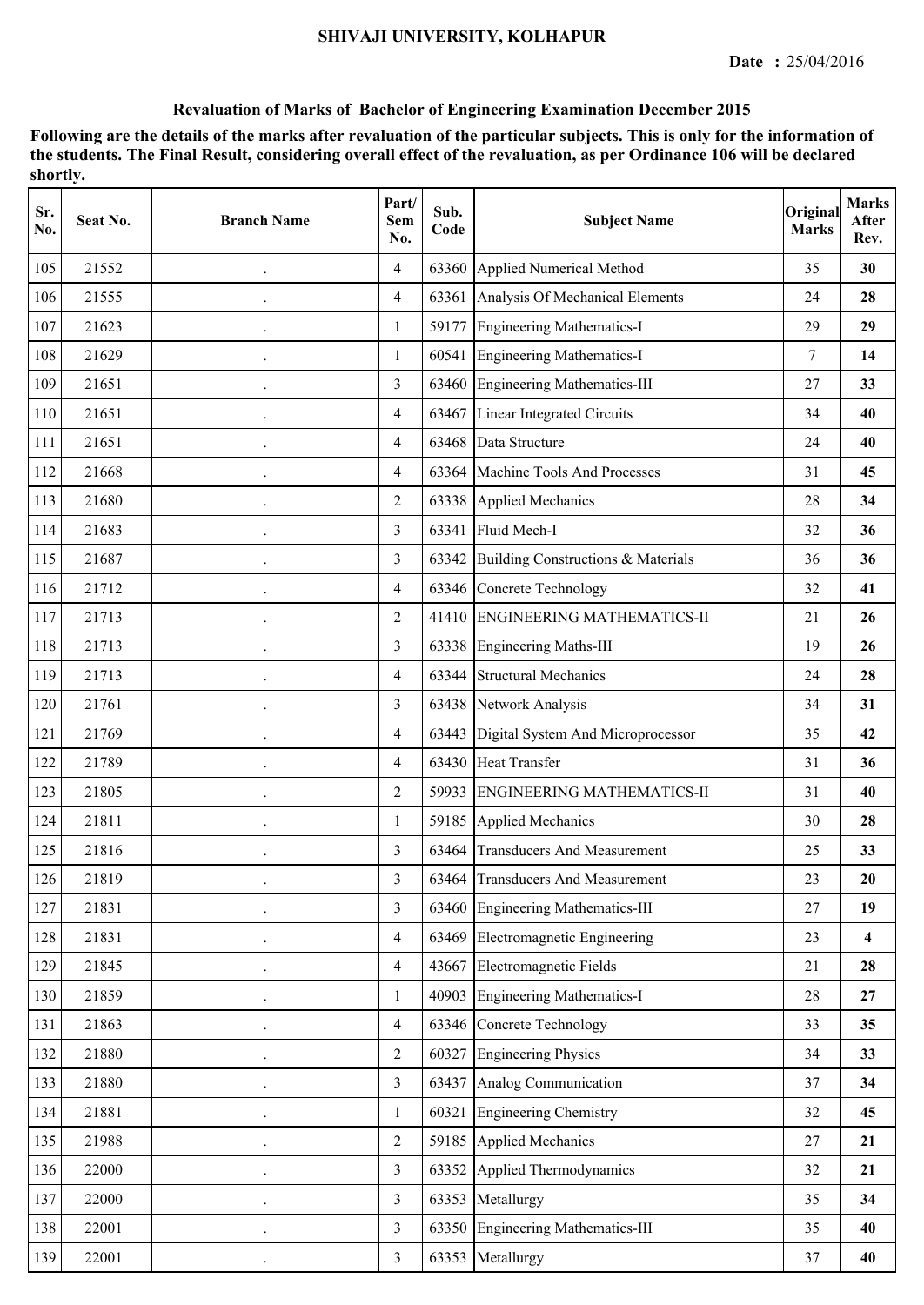| Sr.<br>No. | Seat No. | <b>Branch Name</b>   | Part/<br>Sem<br>No. | Sub.<br>Code | <b>Subject Name</b>                   | Original<br><b>Marks</b> | <b>Marks</b><br>After<br>Rev. |
|------------|----------|----------------------|---------------------|--------------|---------------------------------------|--------------------------|-------------------------------|
| 140        | 22007    |                      | $\overline{4}$      | 63362        | Fluid And Turbo Machinery             | 33                       | 29                            |
| 141        | 22028    |                      | $\overline{2}$      |              | 60276 Engineering Physics             | 32                       | 33                            |
| 142        | 22028    |                      | 3                   | 63351        | <b>Electrical Technology</b>          | 28                       | 40                            |
| 143        | 22028    | $\bullet$            | $\overline{3}$      |              | 63354 Fluid Mechanics                 | 36                       | 36                            |
| 144        | 22031    |                      | 3                   |              | 63351 Electrical Technology           | 27                       | 25                            |
| 145        | 22031    |                      | $\overline{3}$      |              | 63354 Fluid Mechanics                 | 35                       | 33                            |
| 146        | 22032    |                      | $\overline{3}$      | 63351        | <b>Electrical Technology</b>          | 34                       | 30                            |
| 147        | 22032    |                      | 3                   | 63354        | <b>Fluid Mechanics</b>                | 37                       | 34                            |
| 148        | 22033    |                      | 3                   | 63351        | <b>Electrical Technology</b>          | 33                       | 30                            |
| 149        | 22033    |                      | 3                   | 63354        | <b>Fluid Mechanics</b>                | 37                       | 34                            |
| 150        | 22035    |                      | $\overline{4}$      |              | 63361 Analysis Of Mechanical Elements | 24                       | 33                            |
| 151        | 22035    | $\ddot{\phantom{0}}$ | $\overline{4}$      |              | 63363 Theory Of Machines-I            | 29                       | 23                            |
| 152        | 22037    |                      | $\overline{4}$      |              | 59180 Fluid And Turbo Machinery       | 22                       | 32                            |
| 153        | 22042    |                      | $\overline{4}$      | 63362        | Fluid And Turbo Machinery             | 29                       | 40                            |
| 154        | 22097    |                      | 3                   | 63351        | <b>Electrical Technology</b>          | 25                       | 41                            |
| 155        | 22105    |                      | $\overline{2}$      | 59933        | <b>Engineering Mathematics-II</b>     | 29                       | 24                            |
| 156        | 22148    |                      | 1                   | 59185        | <b>Applied Mechanics</b>              | 27                       | 29                            |
| 157        | 22207    |                      | 3                   | 63351        | <b>Electrical Technology</b>          | 29                       | 29                            |
| 158        | 22230    |                      | $\overline{4}$      | 63363        | Theory Of Machines-I                  | 38                       | 22                            |
| 159        | 22246    | $\bullet$            | $\mathbf{1}$        |              | 60343 Basic Civil Engineering         | 25                       | 27                            |
| 160        | 22256    |                      | 1                   |              | 59185 Applied Mechanics               | 20                       | 28                            |
| 161        | 22263    |                      | $\overline{2}$      |              | 59933 ENGINEERING MATHEMATICS-II      | 24                       | 33                            |
| 162        | 22263    |                      | $\overline{3}$      | 63460        | Engineering Mathematics-III           | 33                       | 27                            |
| 163        | 22263    | $\ddot{\phantom{0}}$ | $\overline{3}$      |              | 63463 Network Analysis                | 24                       | 36                            |
| 164        | 22289    |                      | $\overline{3}$      |              | 63338 Engineering Maths-III           | 29                       | 27                            |
| 165        | 22312    |                      | $\overline{3}$      |              | 63352 Applied Thermodynamics          | 37                       | 25                            |
| 166        | 22316    |                      | $\overline{3}$      |              | 63351 Electrical Technology           | 27                       | 40                            |
| 167        | 22316    | $\bullet$            | $\overline{3}$      |              | 63353 Metallurgy                      | 35                       | 29                            |
| 168        | 22318    |                      | $\overline{2}$      |              | 41418 ENGINEERING MATHEMATICS-II      | 28                       | 21                            |
| 169        | 22318    |                      | $\overline{4}$      |              | 43594 Metallurgy                      | 29                       | 40                            |
| 170        | 22322    |                      | $\overline{2}$      |              | 59933 ENGINEERING MATHEMATICS-II      | 31                       | 46                            |
| 171        | 22322    | $\cdot$              | $\overline{3}$      | 63354        | <b>Fluid Mechanics</b>                | 28                       | 26                            |
| 172        | 22378    |                      | $\overline{4}$      |              | 63470 Analog Communication Systems    | 27                       | 32                            |
| 173        | 22409    |                      | $\mathbf{1}$        |              | 59176 Engineering Physics             | 29                       | 38                            |
| 174        | 22417    |                      | $\overline{3}$      |              | 63341 Fluid Mech-I                    | 29                       | 25                            |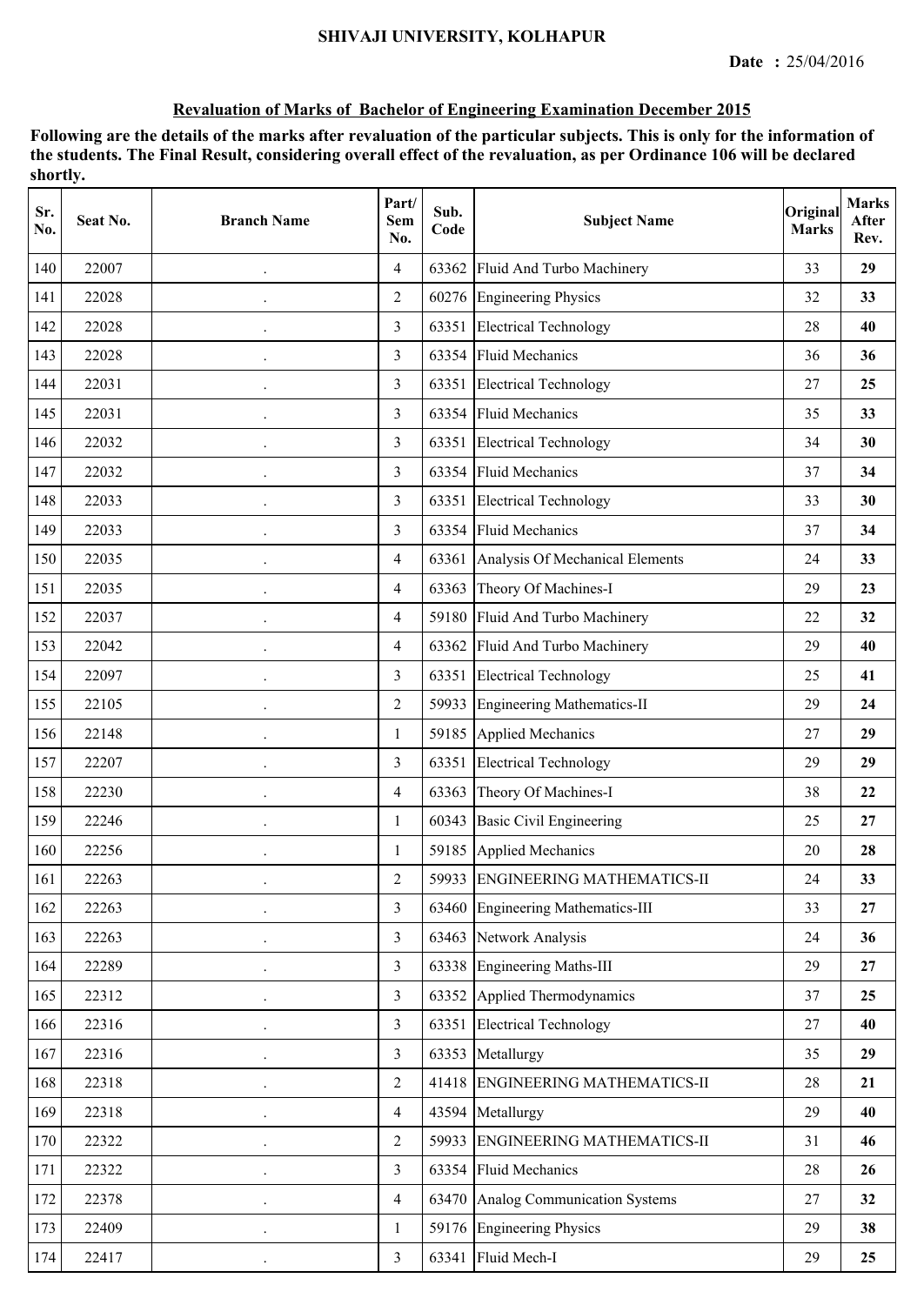| Sr.<br>No. | Seat No. | <b>Branch Name</b>     | Part/<br><b>Sem</b><br>No. | Sub.<br>Code | <b>Subject Name</b>                                  | Original<br><b>Marks</b> | <b>Marks</b><br>After<br>Rev. |
|------------|----------|------------------------|----------------------------|--------------|------------------------------------------------------|--------------------------|-------------------------------|
| 175        | 22419    |                        | $\overline{2}$             | 60284        | <b>Applied Mechanics</b>                             | 23                       | 32                            |
| 176        | 22436    |                        | $\overline{4}$             | 63363        | Theory Of Machines-I                                 | 28                       | 28                            |
| 177        | 22438    | $\ddot{\phantom{0}}$   | 4                          | 63360        | Applied Numerical Method                             | 34                       | 40                            |
| 178        | 22438    | $\ddot{\phantom{0}}$   | $\overline{4}$             |              | 63364 Machine Tools And Processes                    | 27                       | 40                            |
| 179        | 22483    | $\ddot{\phantom{0}}$   | $\overline{2}$             |              | 60555 Engineering Mathematics-II                     | 30                       | 42                            |
| 180        | 22506    |                        | 3                          | 63338        | <b>Engineering Maths-III</b>                         | 21                       | 33                            |
| 181        | 22506    | $\bullet$              | $\overline{3}$             | 63341        | Fluid Mech-I                                         | 29                       | 27                            |
| 182        | 22506    | $\ddot{\phantom{0}}$   | $\overline{4}$             | 63346        | Concrete Technology                                  | 32                       | 33                            |
| 183        | 22515    |                        | $\overline{4}$             | 63361        | Analysis Of Mechanical Elements                      | 29                       | 27                            |
| 184        | 22522    |                        | 1                          | 60289        | <b>Engineering Mathematics-I</b>                     | 27                       | 30                            |
| 185        | 22540    |                        | $\overline{2}$             | 60564        | <b>Applied Mechanics</b>                             | 28                       | 18                            |
| 186        | 22571    | $\ddot{\phantom{0}}$   | $\overline{4}$             |              | 63361 Analysis Of Mechanical Elements                | 34                       | 40                            |
| 187        | 22574    | $\bullet$              | $\overline{4}$             | 63363        | Theory Of Machines-I                                 | 34                       | 41                            |
| 188        | 22575    |                        | $\overline{4}$             | 63363        | Theory Of Machines-I                                 | 26                       | 28                            |
| 189        | 22594    | $\ddot{\phantom{a}}$   | 3                          | 63460        | <b>Engineering Mathematics-III</b>                   | 36                       | 42                            |
| 190        | 22594    |                        | 3                          | 63461        | Analog Circuits-I                                    | 38                       | 34                            |
| 191        | 22605    | $\ddot{\phantom{0}}$   | 3                          | 63340        | Strength Of Material-I                               | 31                       | 26                            |
| 192        | 22618    |                        | 3                          | 63351        | <b>Electrical Technology</b>                         | 31                       | 32                            |
| 193        | 22628    | $\cdot$                | $\overline{4}$             | 63362        | Fluid And Turbo Machinery                            | 29                       | 27                            |
| 194        | 23506    | $\ddot{\phantom{0}}$   | 3                          |              | 42654 Engineering Mathematics-III                    | 30                       | 40                            |
| 195        | 23506    | $\ddot{\phantom{0}}$   | 3                          |              | 42658 Fluid Mechanics-I                              | 28                       | 41                            |
| 196        | 23534    |                        | $\overline{4}$             |              | 63361 Analysis Of Mechanical Elements                | 15                       | 30                            |
| 197        | 26159    |                        | $\overline{3}$             |              | 63354 Fluid Mechanics                                | 22                       | 17                            |
| 198        | 26159    | $\bullet$              | 5                          |              | 66245 Manufacturing Engineering                      | 36                       | 28                            |
| 199        | 26471    | $\bullet$              | $\overline{4}$             | 63360        | Applied Numerical Method                             | 34                       | 29                            |
| 200        | 53052    |                        | 1                          | 63472        | <b>Applied Mechanics</b>                             | $28\,$                   | 28                            |
| 201        | 5385     | $\mathbf{A}\mathbf{E}$ | $\overline{2}$             | 59932        | <b>Engineering Physics</b>                           | 25                       | 30                            |
| 202        | 8578     | $\mathbf{A}\mathbf{E}$ | 3                          | 63991        | Engineering Mathematics-III                          | 28                       | 40                            |
| 203        | 6638     | <b>AUTO</b>            | $\overline{2}$             | 59932        | <b>Engineering Physics</b>                           | 35                       | 46                            |
| 204        | 26256    | Automobile             | $\overline{3}$             |              | 63380 Engineering Mathematics III                    | 33                       | 30                            |
| 205        | 29735    | Automobile             | 5                          | 66261        | Industrial organization and Engineering<br>Economics | 37                       | 41                            |
| 206        | 32785    | Automobile             | 5                          | 66257        | Hydraulics and Pneumatics                            | $28\,$                   | 35                            |
| 207        | 32800    | Automobile             | $\overline{3}$             | 63380        | <b>Engineering Mathematics III</b>                   | 29                       | 26                            |
| 208        | 32804    | Automobile             | 5                          | 66261        | Industrial organization and Engineering<br>Economics | 25                       | 25                            |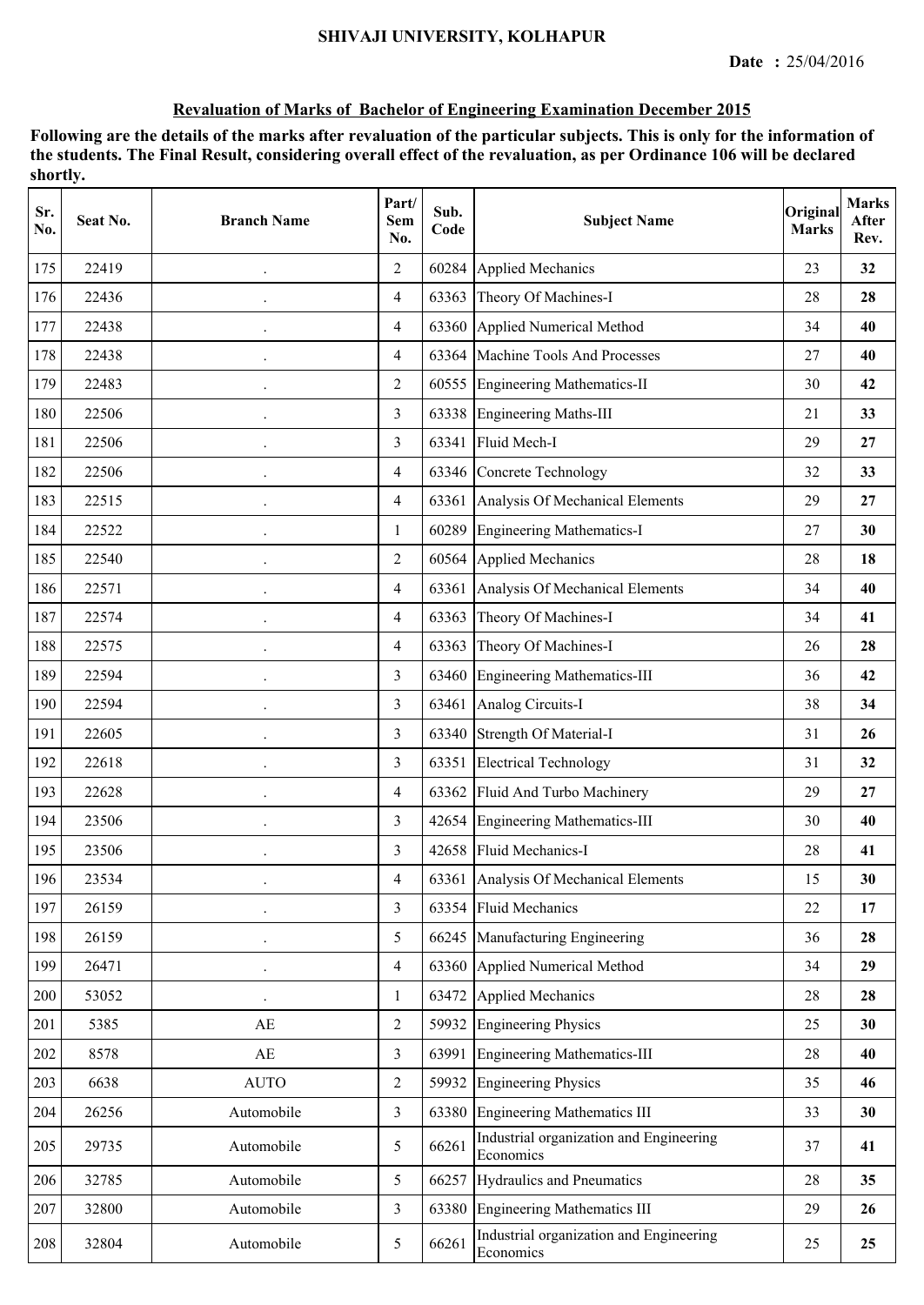| Sr.<br>No. | Seat No. | <b>Branch Name</b> | Part/<br>Sem<br>No. | Sub.<br>Code | <b>Subject Name</b>                                  | Original<br><b>Marks</b> | <b>Marks</b><br>After<br>Rev. |
|------------|----------|--------------------|---------------------|--------------|------------------------------------------------------|--------------------------|-------------------------------|
| 209        | 32812    | Automobile         | 3                   | 63380        | <b>Engineering Mathematics III</b>                   | 29                       | 41                            |
| 210        | 37490    | Automobile         | 5                   | 66260        | Heat and Mass Transfer                               | 37                       | 40                            |
| 211        | 37490    | Automobile         | 5                   | 66261        | Industrial organization and Engineering<br>Economics | 36                       | 42                            |
| 212        | 40586    | Automobile         | 5                   |              | 66260 Heat and Mass Transfer                         | 27                       | 25                            |
| 213        | 40589    | Automobile         | 5                   |              | 66260 Heat and Mass Transfer                         | 32                       | 40                            |
| 214        | 43340    | Automobile         | 5                   |              | 45657 Heat & Mass Transfer                           | 24                       | 23                            |
| 215        | 43674    | Automobile         | 6                   | 45669        | Hydraulics & Pneumatics                              | 31                       | 33                            |
| 216        | 45184    | Automobile         | 5                   | 45657        | Heat & Mass Transfer                                 | 29                       | 26                            |
| 217        | 52442    | Automobile         | $\tau$              | 47865        | Vehicle Dynamics                                     | 26                       | 28                            |
| 218        | 52459    | Automobile         | 7                   | 47865        | Vehicle Dynamics                                     | 26                       | 33                            |
| 219        | 5742     | <b>BIO</b>         | $\overline{2}$      | 59933        | Engineering Mathematics-II                           | 16                       | 21                            |
| 220        | 5835     | <b>CHEM</b>        | $\mathbf{1}$        | 59177        | Engineering Mathematics-I                            | 35                       | 40                            |
| 221        | 12823    | <b>CHEM</b>        | 3                   | 63421        | Engineering Mathematics-III                          | 23                       | 40                            |
| 222        | 12824    | <b>CHEM</b>        | 3                   | 63424        | <b>Fluid Mechanics</b>                               | 35                       | 42                            |
| 223        | 12827    | <b>CHEM</b>        | 3                   | 63421        | <b>Engineering Mathematics-III</b>                   | 34                       | 53                            |
| 224        | 12829    | <b>CHEM</b>        | 3                   | 63421        | <b>Engineering Mathematics-III</b>                   | 30                       | 45                            |
| 225        | 12831    | <b>CHEM</b>        | 3                   | 63424        | <b>Fluid Mechanics</b>                               | 36                       | 26                            |
| 226        | 12832    | <b>CHEM</b>        | 2                   | 59933        | <b>Engineering Mathematics-II</b>                    | 25                       | 24                            |
| 227        | 12849    | <b>CHEM</b>        | 3                   | 63421        | <b>Engineering Mathematics-III</b>                   | 28                       | 40                            |
| 228        | 12849    | <b>CHEM</b>        | 3                   |              | 63424 Fluid Mechanics                                | 36                       | 40                            |
| 229        | 12851    | <b>CHEM</b>        | 3                   |              | 63421 Engineering Mathematics-III                    | 38                       | 40                            |
| 230        | 12852    | <b>CHEM</b>        | 3                   |              | 63424 Fluid Mechanics                                | 36                       | 40                            |
| 231        | 12856    | <b>CHEM</b>        | $\overline{3}$      | 63421        | <b>Engineering Mathematics-III</b>                   | 28                       | 40                            |
| 232        | 12859    | <b>CHEM</b>        | $\overline{3}$      | 63421        | <b>Engineering Mathematics-III</b>                   | 35                       | 40                            |
| 233        | 12866    | <b>CHEM</b>        | $\overline{3}$      | 63422        | Chemistry-I                                          | 24                       | 32                            |
| 234        | 12868    | <b>CHEM</b>        | $\overline{3}$      | 63421        | <b>Engineering Mathematics-III</b>                   | 30                       | 42                            |
| 235        | 12868    | <b>CHEM</b>        | 3                   | 63424        | <b>Fluid Mechanics</b>                               | 35                       | 41                            |
| 236        | 23417    | Chemical           | $\overline{3}$      | 63421        | <b>Engineering Mathematics-III</b>                   | 34                       | 34                            |
| 237        | 24512    | Chemical           | 5                   |              | 66276 Mass Transfer-I                                | 31                       | 40                            |
| 238        | 24512    | Chemical           | 5                   | 66278        | Chemical Equipment Design-I                          | 30                       | 30                            |
| 239        | 27386    | Chemical           | 5                   | 66277        | Chemical Engg. Thermodynamics-II                     | 55                       | 69                            |
| 240        | 27399    | Chemical           | $\overline{3}$      | 42721        | Engg. Maths-III                                      | 29                       | 42                            |
| 241        | 28471    | Chemical           | 4                   | 63430        | <b>Heat Transfer</b>                                 | 27                       | 28                            |
| 242        | 28487    | Chemical           | 3                   | 63421        | <b>Engineering Mathematics-III</b>                   | 18                       | 22                            |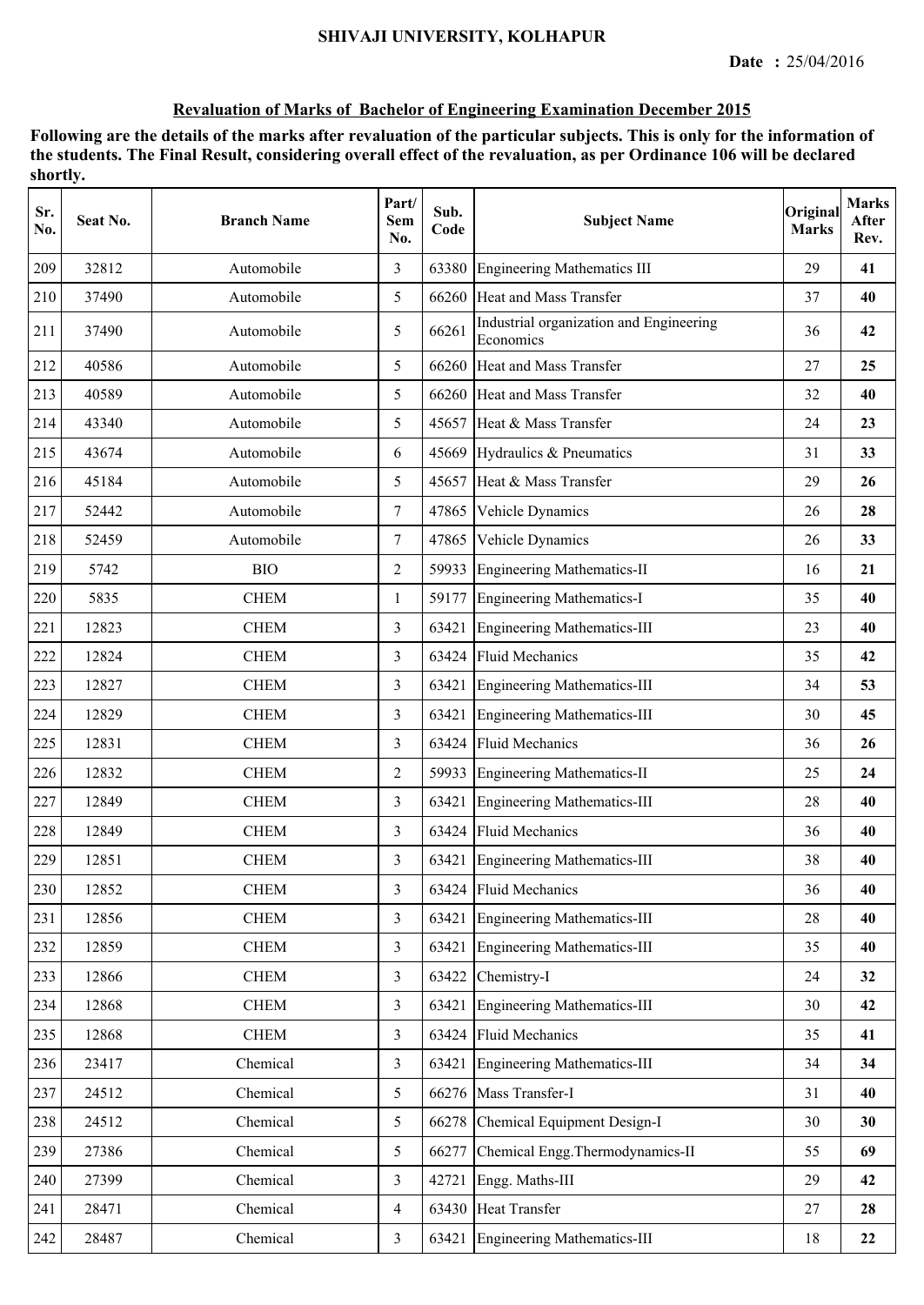| Sr.<br>No. | Seat No. | <b>Branch Name</b> | Part/<br><b>Sem</b><br>No. | Sub.<br>Code | <b>Subject Name</b>                                          | Original<br><b>Marks</b> | <b>Marks</b><br>After<br>Rev. |
|------------|----------|--------------------|----------------------------|--------------|--------------------------------------------------------------|--------------------------|-------------------------------|
| 243        | 28487    | Chemical           | $\overline{4}$             | 63427        | <b>Engineering Mathematics-IV</b>                            | 16                       | 20                            |
| 244        | 28487    | Chemical           | 5                          | 66276        | Mass Transfer-I                                              | 27                       | 32                            |
| 245        | 28487    | Chemical           | 5                          | 66278        | Chemical Equipment Design-I                                  | 30                       | 40                            |
| 246        | 28489    | Chemical           | $\overline{4}$             | 63427        | <b>Engineering Mathematics-IV</b>                            | 27                       | 24                            |
| 247        | 28489    | Chemical           | 5                          | 66274        | PROCESS INSTRUMENTATION AND<br><b>INSTRUMENTAL METHODS O</b> | 36                       | 46                            |
| 248        | 30160    | Chemical           | 5                          | 66276        | Mass Transfer-I                                              | 34                       | 40                            |
| 249        | 30160    | Chemical           | 5                          | 66278        | Chemical Equipment Design-I                                  | 27                       | 30                            |
| 250        | 30161    | Chemical           | 5                          | 66276        | Mass Transfer-I                                              | 32                       | 41                            |
| 251        | 30161    | Chemical           | 5                          | 66278        | Chemical Equipment Design-I                                  | 33                       | 35                            |
| 252        | 30164    | Chemical           | $\overline{4}$             | 63427        | <b>Engineering Mathematics-IV</b>                            | 26                       | 21                            |
| 253        | 30164    | Chemical           | $\overline{4}$             | 63430        | <b>Heat Transfer</b>                                         | 34                       | 32                            |
| 254        | 30167    | Chemical           | 5                          | 66274        | PROCESS INSTRUMENTATION AND<br><b>INSTRUMENTAL METHODS O</b> | 36                       | 40                            |
| 255        | 36201    | Chemical           | 5                          | 66274        | PROCESS INSTRUMENTATION AND<br><b>INSTRUMENTAL METHODS O</b> | 34                       | 45                            |
| 256        | 36201    | Chemical           | 5                          | 66276        | Mass Transfer-I                                              | 34                       | 42                            |
| 257        | 36213    | Chemical           | 5                          |              | 66276 Mass Transfer-I                                        | 30                       | 40                            |
| 258        | 36213    | Chemical           | 5                          | 66278        | Chemical Equipment Design-I                                  | 32                       | 45                            |
| 259        | 37916    | Chemical           | 5                          | 66274        | PROCESS INSTRUMENTATION AND<br><b>INSTRUMENTAL METHODS O</b> | 36                       | 45                            |
| 260        | 42453    | Chemical           | $\overline{7}$             | 47890        | <b>Chemical Process Design</b>                               | 44                       | 53                            |
| 261        | 42460    | Chemical           | $\tau$                     | 47888        | Chemical Reaction Engg.-II                                   | 30                       | 28                            |
| 262        | 48241    | Chemical           | $\tau$                     | 47888        | Chemical Reaction Engg.-II                                   | 27                       | 23                            |
| 263        | 48295    | Chemical           | 7                          |              | 47888 Chemical Reaction Engg.-II                             | 31                       | 40                            |
| 264        | 48295    | Chemical           | $\tau$                     | 47891        | Modeling & Simulation in Chemical Engineering                | 32                       | 22                            |
| 265        | 1199     | <b>CIVI</b>        | 1                          |              | 59176 Engineering Physics                                    | 36                       | 43                            |
| 266        | 5782     | <b>CIVI</b>        | $\mathbf{1}$               | 59177        | <b>Engineering Mathematics-I</b>                             | 20                       | 19                            |
| 267        | 5782     | <b>CIVI</b>        | $\overline{2}$             | 59941        | <b>Applied Mechanics</b>                                     | 29                       | 33                            |
| 268        | 6593     | <b>CIVI</b>        | $\mathbf{1}$               |              | 59176 Engineering Physics                                    | 22                       | 33                            |
| 269        | 6727     | <b>CIVI</b>        | 1                          | 59185        | <b>Applied Mechanics</b>                                     | 22                       | 17                            |
| 270        | 6727     | <b>CIVI</b>        | $\overline{3}$             | 63341        | Fluid Mech-I                                                 | 25                       | 30                            |
| 271        | 6727     | <b>CIVI</b>        | $\overline{3}$             | 63342        | Building Constructions & Materials                           | 34                       | 23                            |
| 272        | 6964     | <b>CIVI</b>        | $\overline{2}$             | 59932        | <b>Engineering Physics</b>                                   | 32                       | 43                            |
| 273        | 6970     | <b>CIVI</b>        | $\overline{2}$             | 59932        | <b>Engineering Physics</b>                                   | 24                       | 40                            |
| 274        | 7001     | <b>CIVI</b>        | $\overline{2}$             | 59939        | <b>Engineering Chemistry</b>                                 | 36                       | 31                            |
| 275        | 8727     | <b>CIVI</b>        | $\overline{3}$             | 63341        | Fluid Mech-I                                                 | 38                       | 35                            |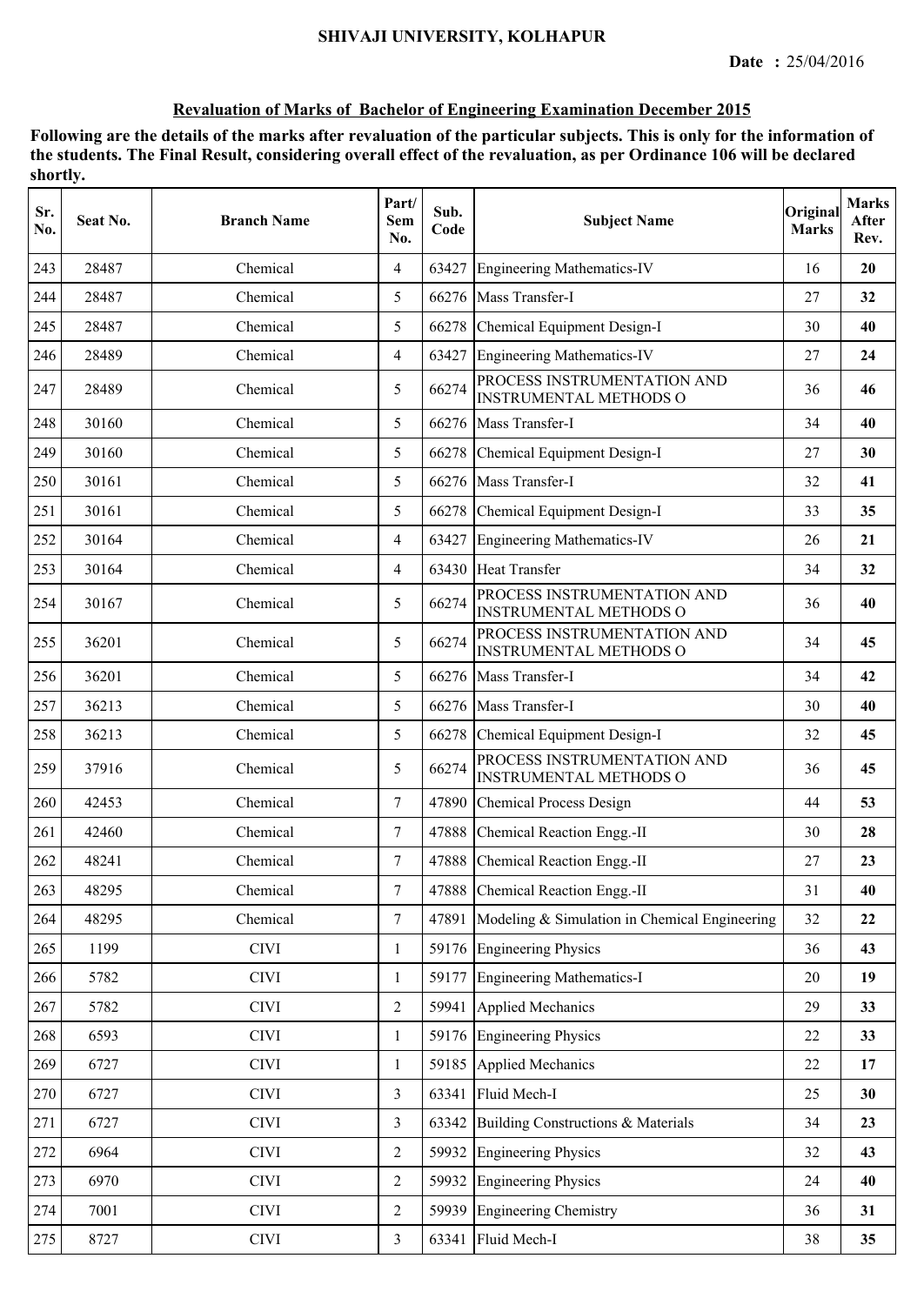| Sr.<br>No. | Seat No. | <b>Branch Name</b> | Part/<br>Sem<br>No. | Sub.<br>Code | <b>Subject Name</b>                      | Original<br><b>Marks</b> | <b>Marks</b><br>After<br>Rev. |
|------------|----------|--------------------|---------------------|--------------|------------------------------------------|--------------------------|-------------------------------|
| 276        | 8741     | <b>CIVI</b>        | 3                   | 63340        | Strength Of Material-I                   | 31                       | 40                            |
| 277        | 9024     | <b>CIVI</b>        | $\overline{3}$      |              | 63340 Strength Of Material-I             | 29                       | 46                            |
| 278        | 9109     | <b>CIVI</b>        | $\overline{3}$      |              | 63340 Strength Of Material-I             | 5                        | 8                             |
| 279        | 9109     | <b>CIVI</b>        | $\overline{3}$      | 63341        | Fluid Mech-I                             | 14                       | 20                            |
| 280        | 9116     | <b>CIVI</b>        | 3                   |              | 63338 Engineering Maths-III              | 28                       | 33                            |
| 281        | 9132     | <b>CIVI</b>        | 3                   | 63341        | Fluid Mech-I                             | 24                       | 41                            |
| 282        | 9147     | <b>CIVI</b>        | $\overline{3}$      |              | 63338 Engineering Maths-III              | 35                       | 42                            |
| 283        | 9172     | <b>CIVI</b>        | 3                   | 63341        | Fluid Mech-I                             | 25                       | 54                            |
| 284        | 9666     | <b>CIVI</b>        | 1                   |              | 59176 Engineering Physics                | 23                       | 31                            |
| 285        | 9666     | <b>CIVI</b>        | 1                   | 59179        | <b>Basic Civil Engineering</b>           | 36                       | 45                            |
| 286        | 9666     | <b>CIVI</b>        | $\overline{3}$      |              | 63342 Building Constructions & Materials | 32                       | 21                            |
| 287        | 9672     | <b>CIVI</b>        | 3                   |              | 63340 Strength Of Material-I             | 34                       | 19                            |
| 288        | 9673     | <b>CIVI</b>        | 3                   |              | 63338 Engineering Maths-III              | 34                       | 40                            |
| 289        | 9779     | <b>CIVI</b>        | 3                   |              | 63340 Strength Of Material-I             | 33                       | 34                            |
| 290        | 10187    | <b>CIVI</b>        | 3                   | 63342        | Building Constructions & Materials       | 30                       | 21                            |
| 291        | 10190    | <b>CIVI</b>        | 2                   | 59941        | <b>Applied Mechanics</b>                 | 26                       | 20                            |
| 292        | 10190    | <b>CIVI</b>        | 3                   | 63341        | Fluid Mech-I                             | 36                       | 29                            |
| 293        | 10195    | <b>CIVI</b>        | $\overline{3}$      | 63341        | Fluid Mech-I                             | 38                       | 40                            |
| 294        | 10208    | <b>CIVI</b>        | $\overline{3}$      |              | 63338 Engineering Maths-III              | 30                       | 45                            |
| 295        | 10208    | <b>CIVI</b>        | $\overline{3}$      | 63341        | Fluid Mech-I                             | 37                       | 27                            |
| 296        | 10792    | <b>CIVI</b>        | 3                   |              | 63338 Engineering Maths-III              | 30                       | 40                            |
| 297        | 10805    | <b>CIVI</b>        | 3                   |              | 63338 Engineering Maths-III              | 31                       | 40                            |
| 298        | 10805    | <b>CIVI</b>        | $\overline{3}$      |              | 63340 Strength Of Material-I             | 33                       | 41                            |
| 299        | 10815    | <b>CIVI</b>        | 3                   |              | 63340 Strength Of Material-I             | 27                       | 23                            |
| 300        | 10820    | <b>CIVI</b>        | 3                   |              | 63338 Engineering Maths-III              | 26                       | 30                            |
| 301        | 10820    | <b>CIVI</b>        | $\overline{3}$      |              | 63340 Strength Of Material-I             | 31                       | 34                            |
| 302        | 10827    | <b>CIVI</b>        | $\overline{3}$      |              | 63338 Engineering Maths-III              | 33                       | 40                            |
| 303        | 10827    | <b>CIVI</b>        | $\overline{3}$      |              | 63340 Strength Of Material-I             | 21                       | 25                            |
| 304        | 10837    | <b>CIVI</b>        | 3                   |              | 63340 Strength Of Material-I             | 33                       | 40                            |
| 305        | 10837    | <b>CIVI</b>        | $\overline{3}$      | 63341        | Fluid Mech-I                             | 34                       | 42                            |
| 306        | 10877    | <b>CIVI</b>        | 3                   | 63342        | Building Constructions & Materials       | 53                       | 61                            |
| 307        | 10917    | <b>CIVI</b>        | 3                   | 63341        | Fluid Mech-I                             | 28                       | 34                            |
| 308        | 10942    | <b>CIVI</b>        | 3                   |              | 63338 Engineering Maths-III              | 51                       | 51                            |
| 309        | 11573    | <b>CIVI</b>        | 3                   | 63341        | Fluid Mech-I                             | 33                       | 24                            |
| $310\,$    | 12321    | <b>CIVI</b>        | $\mathfrak{Z}$      |              | 63338 Engineering Maths-III              | 35                       | 45                            |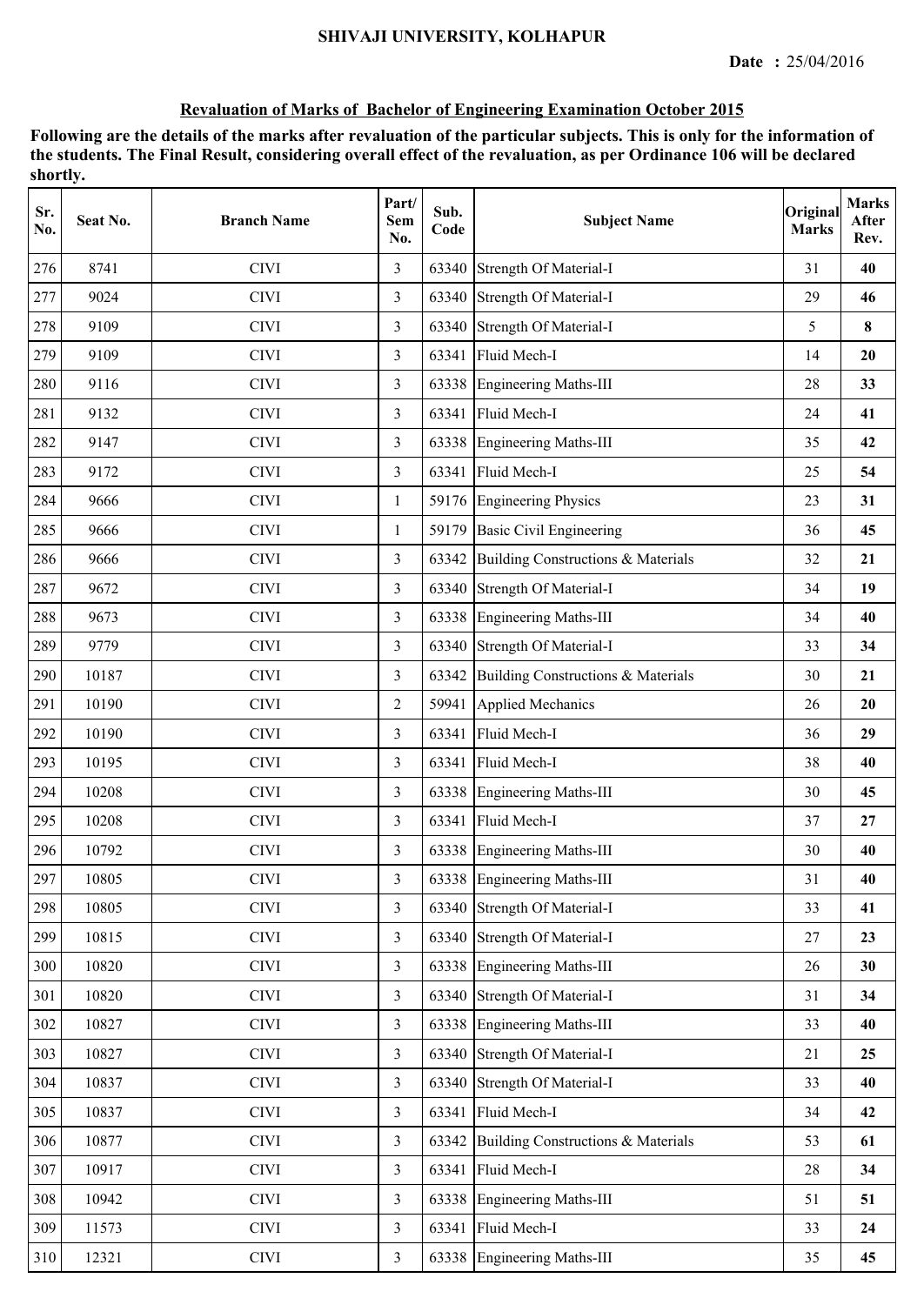| Sr.<br>No. | Seat No. | <b>Branch Name</b> | Part/<br><b>Sem</b><br>No. | Sub.<br>Code | <b>Subject Name</b>                | Original<br><b>Marks</b> | <b>Marks</b><br>After<br>Rev. |
|------------|----------|--------------------|----------------------------|--------------|------------------------------------|--------------------------|-------------------------------|
| 311        | 12324    | <b>CIVI</b>        | $\overline{3}$             | 63340        | Strength Of Material-I             | 28                       | 40                            |
| 312        | 12333    | <b>CIVI</b>        | $\overline{3}$             | 63341        | Fluid Mech-I                       | 29                       | 23                            |
| 313        | 12352    | <b>CIVI</b>        | 3                          |              | 63340 Strength Of Material-I       | 34                       | 40                            |
| 314        | 12359    | <b>CIVI</b>        | 3                          |              | 63340 Strength Of Material-I       | 38                       | 43                            |
| 315        | 12391    | <b>CIVI</b>        | $\overline{3}$             |              | 63338 Engineering Maths-III        | 29                       | 42                            |
| 316        | 12456    | <b>CIVI</b>        | 3                          | 63338        | Engineering Maths-III              | 38                       | 42                            |
| 317        | 12458    | <b>CIVI</b>        | 3                          |              | 63340 Strength Of Material-I       | 36                       | 35                            |
| 318        | 12469    | <b>CIVI</b>        | 3                          | 63340        | Strength Of Material-I             | 35                       | 40                            |
| 319        | 13484    | <b>CIVI</b>        | 3                          | 63340        | Strength Of Material-I             | 28                       | 40                            |
| 320        | 13827    | <b>CIVI</b>        | $\overline{3}$             | 63341        | Fluid Mech-I                       | 30                       | 44                            |
| 321        | 14064    | <b>CIVI</b>        | $\overline{2}$             |              | 59932 Engineering Physics          | 32                       | 41                            |
| 322        | 14648    | <b>CIVI</b>        | 3                          |              | 63340 Strength Of Material-I       | 29                       | 28                            |
| 323        | 14657    | <b>CIVI</b>        | $\overline{3}$             |              | 63340 Strength Of Material-I       | 20                       | 33                            |
| 324        | 14665    | <b>CIVI</b>        | $\overline{3}$             | 63341        | Fluid Mech-I                       | 29                       | 32                            |
| 325        | 14667    | <b>CIVI</b>        | 3                          | 63340        | Strength Of Material-I             | 37                       | 40                            |
| 326        | 15650    | <b>CIVI</b>        | $\overline{2}$             |              | 59933 Engineering Mathematics-II   | 21                       | 22                            |
| 327        | 15678    | <b>CIVI</b>        | $\overline{3}$             | 63342        | Building Constructions & Materials | 36                       | 23                            |
| 328        | 16814    | <b>CIVI</b>        | $\overline{3}$             |              | 63338 Engineering Maths-III        | 28                       | 26                            |
| 329        | 17176    | <b>CIVI</b>        | 3                          |              | 63341 Fluid Mech-I                 | 31                       | 29                            |
| 330        | 17504    | <b>CIVI</b>        | 3                          |              | 63340 Strength Of Material-I       | 18                       | 33                            |
| 331        | 17945    | <b>CIVI</b>        | 3                          |              | 63340 Strength Of Material-I       | 37                       | 34                            |
| 332        | 18595    | <b>CIVI</b>        |                            |              | 59185 Applied Mechanics            | 31                       | 27                            |
| 333        | 18596    | <b>CIVI</b>        | 1                          | 59185        | Applied Mechanics                  | 29                       | 23                            |
| 334        | 18604    | <b>CIVI</b>        | $\overline{3}$             |              | 63338 Engineering Maths-III        | 32                       | 40                            |
| 335        | 18829    | <b>CIVI</b>        | $\overline{3}$             | 63342        | Building Constructions & Materials | 24                       | 40                            |
| 336        | 54240    | <b>CIVI</b>        | $\overline{3}$             |              | 63341 Fluid Mech-I                 | 22                       | 15                            |
| 337        | 17174    | Civil              | $\overline{3}$             |              | 63341 Fluid Mech-I                 | 38                       | 32                            |
| 338        | 22673    | Civil              | $\overline{3}$             |              | 63341 Fluid Mech-I                 | 36                       | 35                            |
| 339        | 22684    | Civil              | $\overline{4}$             |              | 63346 Concrete Technology          | 36                       | 34                            |
| 340        | 22866    | Civil              | $\overline{4}$             |              | 43590 Fluid Mechanics-II           | 33                       | 40                            |
| 341        | 22987    | Civil              | 3                          |              | 63338 Engineering Maths-III        | 33                       | 43                            |
| 342        | 23003    | Civil              | $\overline{4}$             |              | 43590 Fluid Mechanics-II           | 31                       | 40                            |
| 343        | 23005    | Civil              | $\overline{3}$             |              | 63341 Fluid Mech-I                 | 35                       | 43                            |
| 344        | 23008    | Civil              | $\overline{3}$             |              | 63340 Strength Of Material-I       | 30                       | 29                            |
| 345        | 23010    | Civil              | $\overline{4}$             |              | 63348 Building Design & Drawing    | 33                       | 40                            |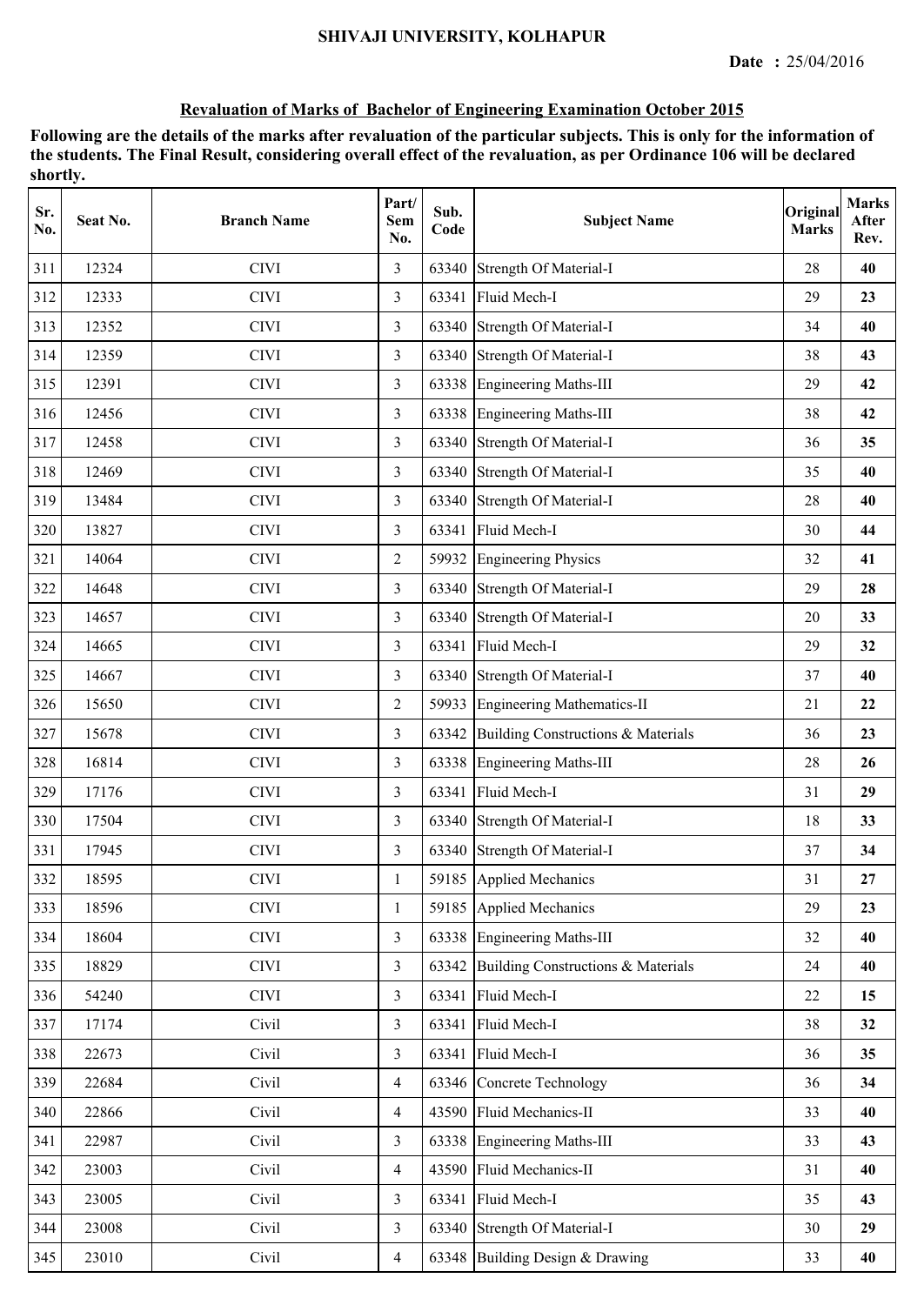| Sr.<br>No. | Seat No. | <b>Branch Name</b> | Part/<br><b>Sem</b><br>No. | Sub.<br>Code | <b>Subject Name</b>                | Original<br><b>Marks</b> | <b>Marks</b><br>After<br>Rev. |
|------------|----------|--------------------|----------------------------|--------------|------------------------------------|--------------------------|-------------------------------|
| 346        | 23430    | Civil              | 3                          | 42654        | <b>Engineering Mathematics-III</b> | 27                       | 40                            |
| 347        | 23430    | Civil              | 3                          | 42658        | Fluid Mechanics-I                  | 34                       | 35                            |
| 348        | 23686    | Civil              | $\overline{4}$             | 63347        | Fluid Mechanics-II                 | 32                       | 41                            |
| 349        | 23978    | Civil              | $\overline{4}$             | 63347        | Fluid Mechanics-II                 | 19                       | 27                            |
| 350        | 24420    | Civil              | $\overline{4}$             | 63347        | Fluid Mechanics-II                 | 26                       | 43                            |
| 351        | 24440    | Civil              | $\overline{4}$             | 63347        | Fluid Mechanics-II                 | 29                       | 47                            |
| 352        | 24726    | Civil              | $\overline{4}$             |              | 43586 Structural Mechanics-II      | 32                       | 41                            |
| 353        | 24732    | Civil              | 4                          | 43586        | <b>Structural Mechanics-II</b>     | 20                       | 28                            |
| 354        | 25105    | Civil              | $\overline{4}$             | 63344        | <b>Structural Mechanics</b>        | 36                       | 55                            |
| 355        | 25208    | Civil              | $\overline{4}$             | 63346        | Concrete Technology                | 27                       | 31                            |
| 356        | 25213    | Civil              | $\overline{4}$             | 63347        | Fluid Mechanics-II                 | 36                       | 36                            |
| 357        | 25332    | Civil              | $\overline{4}$             | 63347        | Fluid Mechanics-II                 | 26                       | 20                            |
| 358        | 25586    | Civil              | $\overline{4}$             | 63347        | Fluid Mechanics-II                 | 22                       | 28                            |
| 359        | 25986    | Civil              | $\overline{4}$             | 63347        | Fluid Mechanics-II                 | 32                       | 29                            |
| 360        | 26295    | Civil              | $\overline{4}$             | 63346        | Concrete Technology                | 35                       | 40                            |
| 361        | 26299    | Civil              | 4                          | 63346        | Concrete Technology                | 34                       | 35                            |
| 362        | 26498    | Civil              | $\overline{4}$             | 63347        | Fluid Mechanics-II                 | 37                       | 21                            |
| 363        | 26500    | Civil              | $\overline{4}$             | 63347        | Fluid Mechanics-II                 | 36                       | 31                            |
| 364        | 26617    | Civil              | 3                          |              | 66235 Fluid Mechanics-I            | 27                       | 40                            |
| 365        | 26622    | Civil              | $\overline{4}$             |              | 43586 Structural Mechanics-II      | 17                       | 15                            |
| 366        | 26622    | Civil              | $\overline{4}$             |              | 43590 Fluid Mechanics-II           | 33                       | 27                            |
| 367        | 26770    | Civil              | 3                          |              | 63341 Fluid Mech-I                 | 27                       | 50                            |
| 368        | 27115    | Civil              | $\overline{4}$             | 63345        | Surveying-II                       | 31                       | 33                            |
| 369        | 27439    | Civil              | 4                          | 63344        | <b>Structural Mechanics</b>        | 23                       | 31                            |
| 370        | 27451    | Civil              | 4                          | 63344        | <b>Structural Mechanics</b>        | 19                       | 48                            |
| 371        | 27458    | Civil              | 5                          |              | 66236 Design of Steel Structures   | 29                       | 29                            |
| 372        | 27461    | Civil              | $\overline{4}$             | 63344        | <b>Structural Mechanics</b>        | 24                       | 35                            |
| 373        | 27463    | Civil              | $\overline{4}$             |              | 43590 Fluid Mechanics-II           | 31                       | 33                            |
| 374        | 27463    | Civil              | 5                          |              | 66236 Design of Steel Structures   | 14                       | 34                            |
| 375        | 27468    | Civil              | $\overline{4}$             |              | 43590 Fluid Mechanics-II           | 27                       | 36                            |
| 376        | 27469    | Civil              | 4                          | 63344        | <b>Structural Mechanics</b>        | 17                       | 48                            |
| 377        | 27957    | Civil              | 4                          | 43590        | Fluid Mechanics-II                 | 28                       | 33                            |
| 378        | 28513    | Civil              | 5                          | 66238        | Geotechnical Engineering - I       | 26                       | 50                            |
| 379        | 28553    | Civil              | 4                          |              | 43586 Structural Mechanics-II      | 22                       | 40                            |
| 380        | 28553    | Civil              | $\overline{4}$             |              | 43590 Fluid Mechanics-II           | 34                       | 31                            |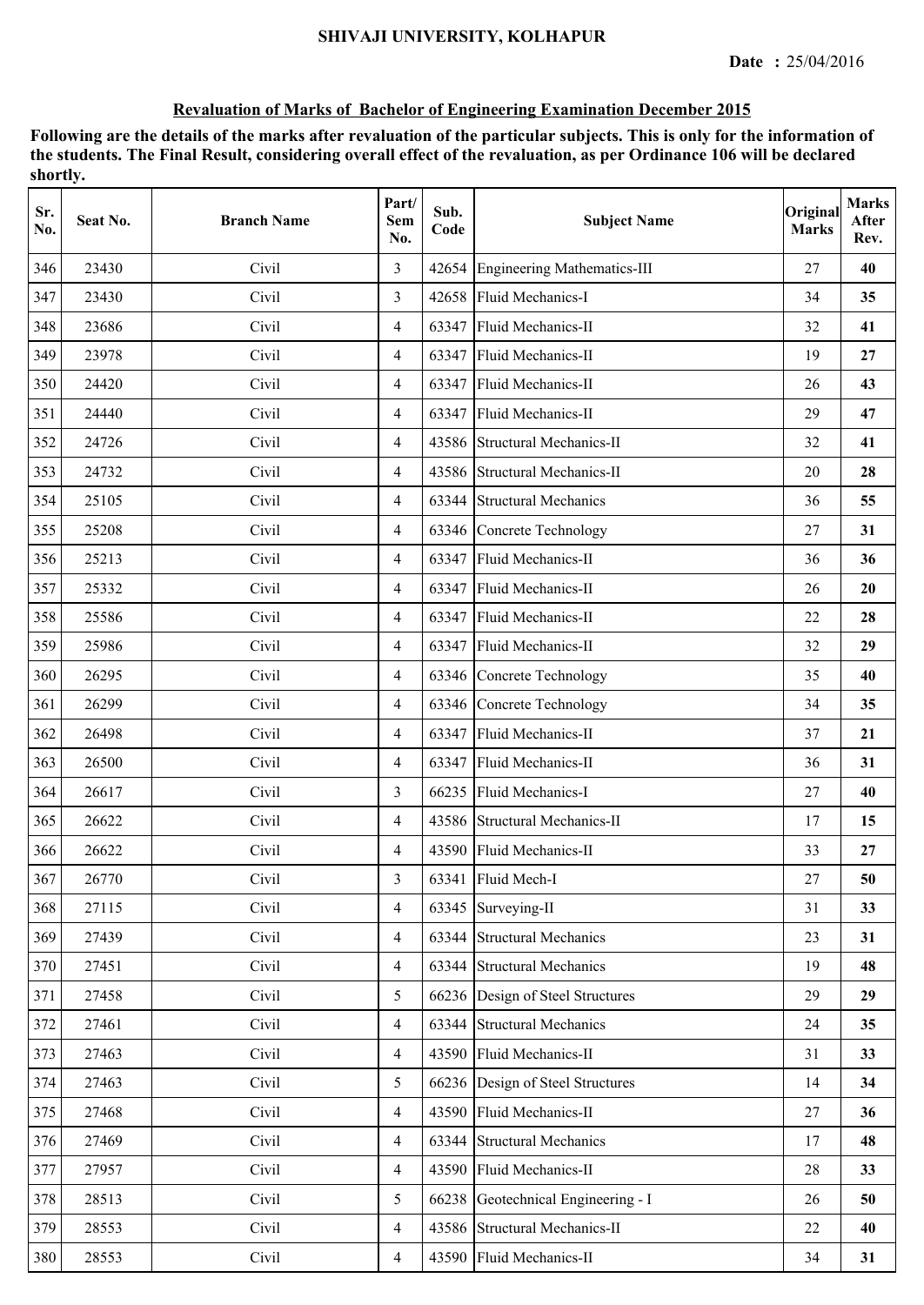| Sr.<br>No. | Seat No. | <b>Branch Name</b> | Part/<br><b>Sem</b><br>No. | Sub.<br>Code | <b>Subject Name</b>                | Original<br><b>Marks</b> | <b>Marks</b><br>After<br>Rev. |
|------------|----------|--------------------|----------------------------|--------------|------------------------------------|--------------------------|-------------------------------|
| 381        | 28553    | Civil              | 5                          | 66238        | Geotechnical Engineering - I       | 18                       | 35                            |
| 382        | 28583    | Civil              | $\overline{4}$             |              | 43586 Structural Mechanics-II      | 27                       | 33                            |
| 383        | 28583    | Civil              | 4                          | 43590        | Fluid Mechanics-II                 | 27                       | 29                            |
| 384        | 28597    | Civil              | $\overline{4}$             |              | 43586 Structural Mechanics-II      | 28                       | 32                            |
| 385        | 28599    | Civil              | 3                          |              | 63338 Engineering Mathematics-III  | 27                       | 24                            |
| 386        | 28599    | Civil              | 5                          | 45537        | Geotechnical Engineering-I         | 25                       | 24                            |
| 387        | 28599    | Civil              | 6                          | 45542        | Structural Mechanics - III         | 28                       | 29                            |
| 388        | 28599    | Civil              | 6                          | 45543        | Geotechnical Engineering-II        | 30                       | 32                            |
| 389        | 28869    | Civil              | 5                          |              | 66236 Design of Steel Structures   | 29                       | 32                            |
| 390        | 29029    | Civil              | $\overline{4}$             | 63344        | <b>Structural Mechanics</b>        | 28                       | 44                            |
| 391        | 29053    | Civil              | $\overline{4}$             |              | 43590 Fluid Mechanics-II           | 26                       | 27                            |
| 392        | 29053    | Civil              | 5                          | 66238        | Geotechnical Engineering - I       | 29                       | 33                            |
| 393        | 29066    | Civil              | 5                          | 66238        | Geotechnical Engineering - I       | 34                       | 24                            |
| 394        | 29503    | Civil              | $\overline{3}$             | 63338        | <b>Engineering Mathematics-III</b> | 30                       | 21                            |
| 395        | 30006    | Civil              | $\overline{4}$             | 63347        | Fluid Mechanics-II                 | 27                       | 30                            |
| 396        | 30558    | Civil              | 5                          | 66236        | Design of Steel Structures         | 29                       | 35                            |
| 397        | 31365    | Civil              | $\overline{4}$             |              | 43586 Structural Mechanics-II      | 26                       | 36                            |
| 398        | 31534    | Civil              | 5                          | 66238        | Geotechnical Engineering - I       | 25                       | 24                            |
| 399        | 31829    | Civil              | 5                          | 66238        | Geotechnical Engineering - I       | 33                       | 32                            |
| 400        | 31832    | Civil              | $\overline{4}$             |              | 43590 Fluid Mechanics-II           | 32                       | 23                            |
| 401        | 31840    | Civil              | 5                          | 45537        | Geotechnical Engineering-I         | 37                       | 35                            |
| 402        | 31886    | Civil              | 3                          |              | 63338 Engineering Mathematics-III  | 20                       | 21                            |
| 403        | 32271    | Civil              | $\overline{4}$             | 43590        | Fluid Mechanics-II                 | 30                       | 36                            |
| 404        | 32271    | Civil              | $\overline{4}$             |              | 63345 Surveying-II                 | 29                       | 29                            |
| 405        | 32284    | Civil              | 3                          |              | 42658 Fluid Mechanics-I            | 30                       | 27                            |
| 406        | 32618    | Civil              | $\overline{4}$             |              | 63344 Structural Mechanics         | 21                       | 33                            |
| 407        | 32618    | Civil              | 5                          | 66238        | Geotechnical Engineering - I       | 25                       | 30                            |
| 408        | 32632    | Civil              | $\overline{4}$             |              | 43586 Structural Mechanics-II      | 31                       | 26                            |
| 409        | 32640    | Civil              | $\overline{3}$             |              | 63338 Engineering Mathematics-III  | 21                       | 28                            |
| 410        | 32640    | Civil              | $\overline{4}$             |              | 43586 Structural Mechanics-II      | 31                       | 40                            |
| 411        | 32662    | Civil              | $\overline{3}$             | 66235        | Fluid Mechanics-I                  | 28                       | 32                            |
| 412        | 32910    | Civil              | 5                          | 45536        | Design of Steel Structures         | 29                       | 31                            |
| 413        | 32911    | Civil              | 5                          | 45537        | Geotechnical Engineering-I         | 27                       | 33                            |
| 414        | 33165    | Civil              | $\overline{4}$             |              | 43590 Fluid Mechanics-II           | 27                       | 28                            |
| 415        | 33331    | Civil              | $\overline{4}$             |              | 43590 Fluid Mechanics-II           | 24                       | 24                            |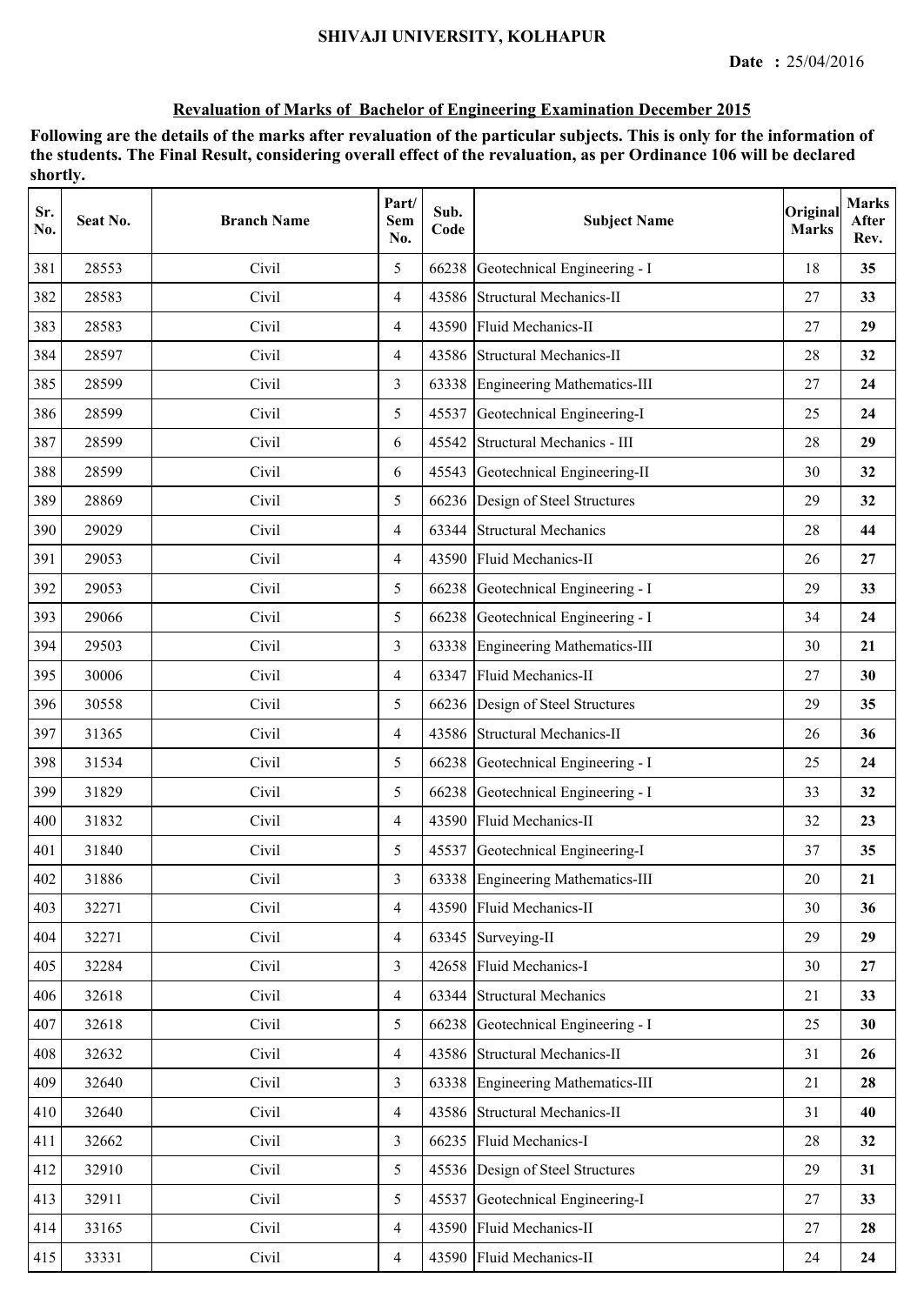| Sr.<br>No. | Seat No. | <b>Branch Name</b> | Part/<br>Sem<br>No. | Sub.<br>Code | <b>Subject Name</b>                | Original<br><b>Marks</b> | <b>Marks</b><br>After<br>Rev. |
|------------|----------|--------------------|---------------------|--------------|------------------------------------|--------------------------|-------------------------------|
| 416        | 33906    | Civil              | 6                   | 45542        | Structural Mechanics - III         | 28                       | 33                            |
| 417        | 34406    | Civil              | 5                   | 66238        | Geotechnical Engineering - I       | 26                       | 29                            |
| 418        | 34457    | Civil              | 5                   | 45537        | Geotechnical Engineering-I         | 34                       | 40                            |
| 419        | 34470    | Civil              | 5                   |              | 66238 Geotechnical Engineering - I | 34                       | 31                            |
| 420        | 34474    | Civil              | 5                   |              | 45537 Geotechnical Engineering-I   | 31                       | 35                            |
| 421        | 35357    | Civil              | 5                   |              | 66238 Geotechnical Engineering - I | 25                       | 46                            |
| 422        | 35768    | Civil              | 5                   |              | 45536 Design of Steel Structures   | 32                       | 31                            |
| 423        | 35768    | Civil              | 5                   | 45537        | Geotechnical Engineering-I         | 27                       | 35                            |
| 424        | 35784    | Civil              | 5                   |              | 66238 Geotechnical Engineering - I | 29                       | 37                            |
| 425        | 36265    | Civil              | 5                   | 66238        | Geotechnical Engineering - I       | 27                       | 46                            |
| 426        | 36267    | Civil              | 5                   |              | 66238 Geotechnical Engineering - I | 27                       | 52                            |
| 427        | 36271    | Civil              | 5                   |              | 66236 Design of Steel Structures   | 35                       | 40                            |
| 428        | 36271    | Civil              | 5                   |              | 66238 Geotechnical Engineering - I | 26                       | 32                            |
| 429        | 36279    | Civil              | 5                   |              | 66238 Geotechnical Engineering - I | 25                       | 45                            |
| 430        | 36727    | Civil              | 5                   |              | 66236 Design of Steel Structures   | 34                       | 29                            |
| 431        | 37693    | Civil              | 6                   | 45543        | Geotechnical Engineering-II        | 34                       | 35                            |
| 432        | 37698    | Civil              | 5                   | 45536        | Design of Steel Structures         | 28                       | 40                            |
| 433        | 37698    | Civil              | 6                   | 45543        | Geotechnical Engineering-II        | 18                       | 21                            |
| 434        | 39626    | Civil              | 5                   | 45537        | Geotechnical Engineering-I         | 37                       | 34                            |
| 435        | 39674    | Civil              | 5                   |              | 45537 Geotechnical Engineering-I   | 30                       | 23                            |
| 436        | 39674    | Civil              | 6                   | 45542        | Structural Mechanics - III         | 37                       | 43                            |
| 437        | 41077    | Civil              | 6                   |              | 45542 Structural Mechanics - III   | 28                       | 24                            |
| 438        | 41364    | Civil              | 6                   | 45542        | Structural Mechanics - III         | 29                       | 33                            |
| 439        | 41383    | Civil              | 6                   | 45543        | Geotechnical Engineering-II        | 35                       | 40                            |
| 440        | 41562    | Civil              | 6                   | 45542        | Structural Mechanics - III         | 27                       | 30                            |
| 441        | 41602    | Civil              | 6                   | 45543        | Geotechnical Engineering-II        | 31                       | 30                            |
| 442        | 41609    | Civil              | 6                   | 45542        | Structural Mechanics - III         | 24                       | 43                            |
| 443        | 41618    | Civil              | 6                   |              | 45542 Structural Mechanics - III   | 35                       | 40                            |
| 444        | 42017    | Civil              | 6                   | 45542        | Structural Mechanics - III         | 35                       | 44                            |
| 445        | 42233    | Civil              | $\tau$              | 47903        | Earthquake Engineering             | 28                       | 45                            |
| 446        | 42249    | Civil              | 6                   | 45542        | Structural Mechanics - III         | 19                       | 26                            |
| 447        | 42252    | Civil              | $\tau$              | 47903        | Earthquake Engineering             | 27                       | 27                            |
| 448        | 42481    | Civil              | 6                   | 45543        | Geotechnical Engineering-II        | 29                       | 32                            |
| 449        | 42481    | Civil              | $\tau$              | 47903        | Earthquake Engineering             | 31                       | 27                            |
| 450        | 42496    | Civil              | 6                   |              | 45543 Geotechnical Engineering-II  | 31                       | 30                            |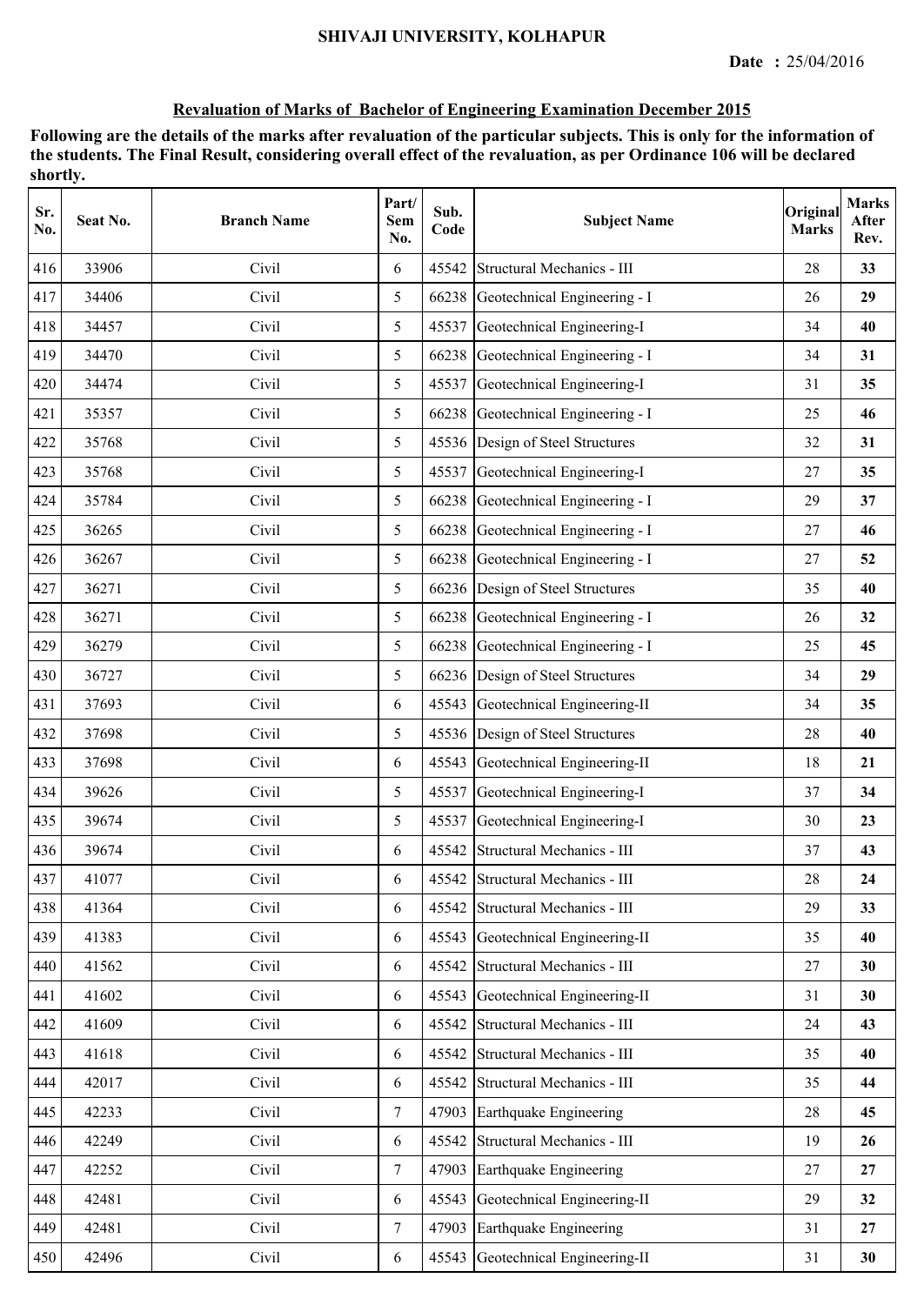| Sr.<br>No. | Seat No. | <b>Branch Name</b>               | Part/<br><b>Sem</b><br>No. | Sub.<br>Code | <b>Subject Name</b>                   | Original<br><b>Marks</b> | <b>Marks</b><br>After<br>Rev. |
|------------|----------|----------------------------------|----------------------------|--------------|---------------------------------------|--------------------------|-------------------------------|
| 451        | 42507    | Civil                            | 6                          | 45543        | Geotechnical Engineering-II           | 32                       | 40                            |
| 452        | 42823    | Civil                            | 6                          | 45542        | Structural Mechanics - III            | 26                       | 40                            |
| 453        | 42823    | Civil                            | $\tau$                     | 47901        | Design of Concrete Structures-I       | 34                       | 40                            |
| 454        | 42834    | Civil                            | 6                          | 45542        | Structural Mechanics - III            | 27                       | 23                            |
| 455        | 43432    | Civil                            | 6                          | 45543        | Geotechnical Engineering-II           | 29                       | 35                            |
| 456        | 43444    | Civil                            | 6                          | 45542        | Structural Mechanics - III            | 24                       | 41                            |
| 457        | 43444    | Civil                            | 6                          | 45543        | Geotechnical Engineering-II           | 23                       | 28                            |
| 458        | 43444    | Civil                            | $\tau$                     | 47901        | Design of Concrete Structures-I       | 22                       | 20                            |
| 459        | 43496    | Civil                            | 6                          | 45542        | Structural Mechanics - III            | 25                       | 34                            |
| 460        | 43510    | Civil                            | 6                          | 45542        | Structural Mechanics - III            | 28                       | 28                            |
| 461        | 43510    | Civil                            | 6                          | 45543        | Geotechnical Engineering-II           | 27                       | 32                            |
| 462        | 43510    | Civil                            | $\overline{7}$             | 47903        | Earthquake Engineering                | 19                       | 28                            |
| 463        | 43690    | Civil                            | $\tau$                     | 47912        | Human Resource Development            | 33                       | 42                            |
| 464        | 44010    | Civil                            | 6                          |              | 45543 Geotechnical Engineering-II     | 35                       | 33                            |
| 465        | 44311    | Civil                            | 6                          | 45544        | <b>Engineering Management</b>         | 30                       | 45                            |
| 466        | 44456    | Civil                            | 5                          | 45537        | Geotechnical Engineering-I            | 26                       | 35                            |
| 467        | 44501    | Civil                            | 5                          | 45537        | Geotechnical Engineering-I            | 29                       | 45                            |
| 468        | 45041    | Civil                            | 6                          | 45542        | Structural Mechanics - III            | 24                       | 26                            |
| 469        | 45041    | Civil                            | $\tau$                     |              | 47901 Design of Concrete Structures-I | 27                       | 25                            |
| 470        | 45041    | Civil                            | $\tau$                     |              | 47903 Earthquake Engineering          | 27                       | 40                            |
| 471        | 45317    | Civil                            | 6                          | 45542        | Structural Mechanics - III            | 29                       | 27                            |
| 472        | 45330    | Civil                            | 6                          |              | 45542 Structural Mechanics - III      | 32                       | 32                            |
| 473        | 45334    | Civil                            | $\tau$                     | 47910        | Advanced Engineering Geology          | 27                       | 40                            |
| 474        | 49087    | Civil                            | $\overline{7}$             | 47903        | Earthquake Engineering                | 29                       | 56                            |
| 475        | 5562     | <b>COMP</b>                      | $\overline{2}$             | 59932        | <b>Engineering Physics</b>            | 36                       | 33                            |
| 476        | 5567     | <b>COMP</b>                      | $\overline{2}$             | 59935        | <b>Basic Civil Engineering</b>        | 33                       | 28                            |
| 477        | 5674     | <b>COMP</b>                      | 1                          | 59185        | Applied Mechanics                     | 29                       | 43                            |
| 478        | 5929     | <b>COMP</b>                      | $\mathbf{1}$               | 59185        | Applied Mechanics                     | 32                       | 30                            |
| 479        | 6106     | <b>COMP</b>                      | 1                          | 59179        | <b>Basic Civil Engineering</b>        | 36                       | 41                            |
| 480        | 6106     | <b>COMP</b>                      | $\overline{2}$             | 59939        | <b>Engineering Chemistry</b>          | 36                       | 49                            |
| 481        | 12731    | <b>COMP</b>                      | $\overline{2}$             | 59935        | <b>Basic Civil Engineering</b>        | 34                       | 40                            |
| 482        | 18219    | <b>COMP</b>                      | $\overline{2}$             | 59933        | <b>Engineering Mathematics-II</b>     | 35                       | 29                            |
| 483        | 18444    | <b>COMP</b>                      | $\overline{2}$             | 59941        | Applied Mechanics                     | 30                       | 19                            |
| 484        | 32779    | Computer Science and Engineering | 5                          | 66294        | <b>System Programming</b>             | 29                       | 42                            |
| 485        | 33750    | Computer Science and Engineering | 5                          |              | 66294 System Programming              | 35                       | 48                            |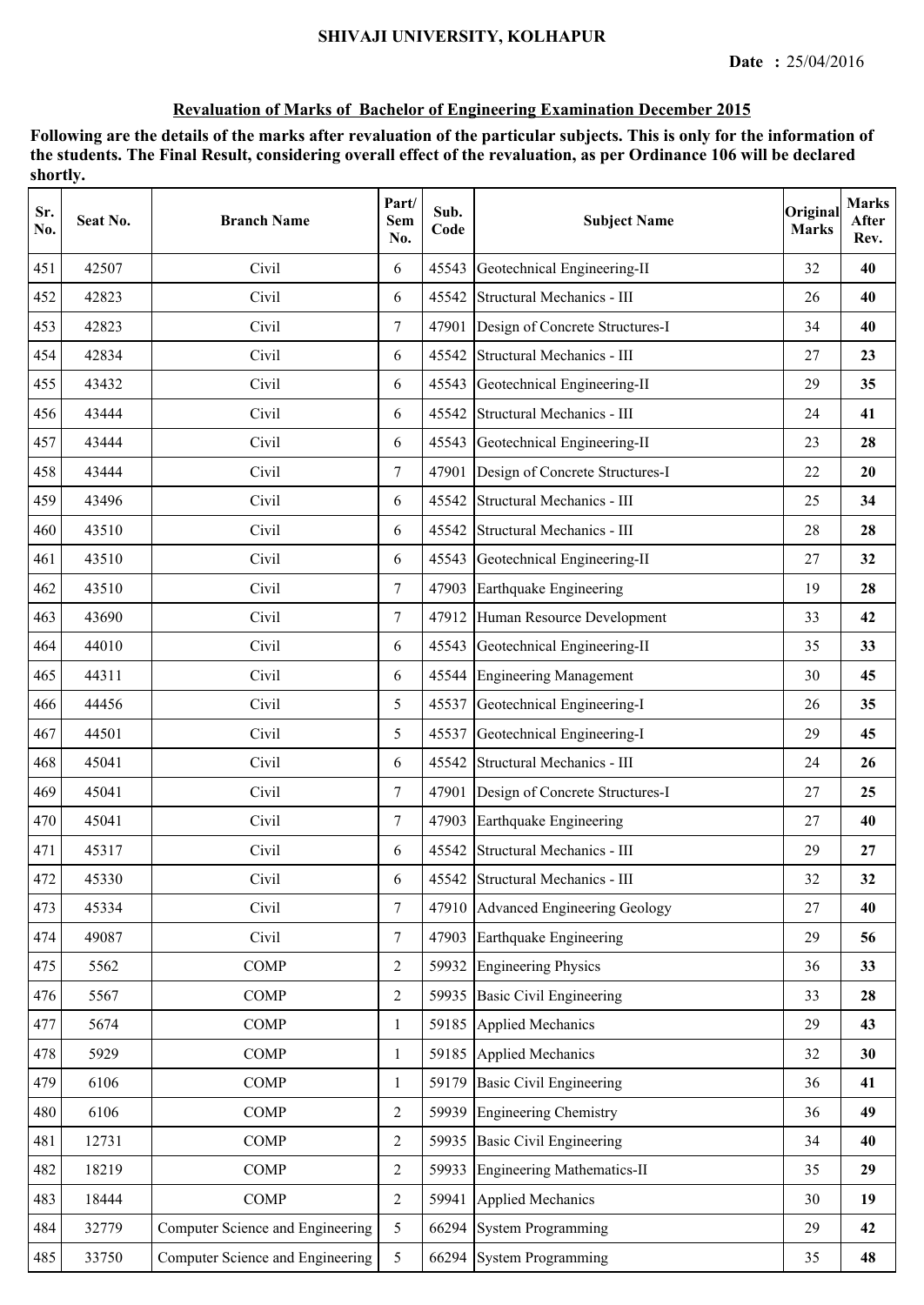| Sr.<br>No. | Seat No. | <b>Branch Name</b>               | Part/<br><b>Sem</b><br>No. | Sub.<br>Code | <b>Subject Name</b>                      | Original<br><b>Marks</b> | <b>Marks</b><br>After<br>Rev. |
|------------|----------|----------------------------------|----------------------------|--------------|------------------------------------------|--------------------------|-------------------------------|
| 486        | 36563    | Computer Science and Engineering | 5                          | 66294        | <b>System Programming</b>                | 31                       | 42                            |
| 487        | 38314    | Computer Science and Engineering | 5                          | 66294        | <b>System Programming</b>                | 25                       | 40                            |
| 488        | 38325    | Computer Science and Engineering | 6                          | 45609        | Operating System - II                    | 34                       | 46                            |
| 489        | 39920    | Computer Science and Engineering | 5                          | 66294        | System Programming                       | 26                       | 36                            |
| 490        | 40257    | Computer Science and Engineering | 5                          | 66294        | <b>System Programming</b>                | 28                       | 32                            |
| 491        | 41211    | Computer Science and Engineering | $7\overline{ }$            | 47919        | <b>Advanced Database Systems</b>         | 36                       | 41                            |
| 492        | 41231    | Computer Science and Engineering | 6                          | 45609        | Operating System - II                    | 31                       | 45                            |
| 493        | 41232    | Computer Science and Engineering | 6                          | 45610        | Database Engineering                     | 38                       | 40                            |
| 494        | 41233    | Computer Science and Engineering | 6                          | 45610        | Database Engineering                     | 28                       | 29                            |
| 495        | 41233    | Computer Science and Engineering | $7\overline{ }$            | 47919        | <b>Advanced Database Systems</b>         | 29                       | 29                            |
| 496        | 41244    | Computer Science and Engineering | 6                          | 45609        | Operating System - II                    | 23                       | 37                            |
| 497        | 41247    | Computer Science and Engineering | 6                          | 45609        | Operating System - II                    | 20                       | 35                            |
| 498        | 41918    | Computer Science and Engineering | 6                          | 45609        | Operating System - II                    | 29                       | 40                            |
| 499        | 42632    | Computer Science and Engineering | 6                          | 45609        | Operating System - II                    | 23                       | 36                            |
| 500        | 42641    | Computer Science and Engineering | 6                          | 45609        | Operating System - II                    | 19                       | 26                            |
| 501        | 42646    | Computer Science and Engineering | 6                          | 45609        | Operating System - II                    | 17                       | 30                            |
| 502        | 43098    | Computer Science and Engineering | $\tau$                     | 47919        | <b>Advanced Database Systems</b>         | 31                       | 47                            |
| 503        | 43109    | Computer Science and Engineering | $7\overline{ }$            | 47919        | Advanced Database Systems                | 34                       | 51                            |
| 504        | 44094    | Computer Science and Engineering | 6                          | 45609        | Operating System - II                    | 31                       | 40                            |
| 505        | 44371    | Computer Science and Engineering | $\tau$                     |              | 47919 Advanced Database Systems          | 28                       | 40                            |
| 506        | 45732    | Computer Science and Engineering | $7\overline{ }$            |              | 47919 Advanced Database Systems          | 33                       | 42                            |
| 507        | 51704    | Computer Science and Engineering | 7                          |              | 47919 Advanced Database Systems          | 31                       | 47                            |
| 508        | 272      | ${\rm E LEC}$                    | 1                          |              | 59183 Engineering Chemistry              | 52                       | 75                            |
| 509        | 4606     | ${\rm E LEC}$                    | 1                          |              | 59176 Engineering Physics                | 27                       | 57                            |
| 510        | 5815     | ${\rm ELLC}$                     | 1                          |              | 59176 Engineering Physics                | 29                       | 31                            |
| 511        | 5815     | ${\rm E LEC}$                    | $\mathbf{1}$               | 59177        | <b>Engineering Mathematics-I</b>         | 23                       | 22                            |
| 512        | 5818     | ${\rm E LEC}$                    | $\mathbf{1}$               |              | 59185 Applied Mechanics                  | 33                       | 31                            |
| 513        | 6619     | ${\rm E LEC}$                    | $\mathbf{1}$               |              | 59176 Engineering Physics                | 26                       | 40                            |
| 514        | 28770    | Electrical                       | 6                          |              | 45583 Power System Stability and Control | 38                       | 42                            |
| 515        | 31128    | Electrical                       | 5                          | 66251        | <b>AC</b> Machines                       | 27                       | 63                            |
| 516        | 31129    | Electrical                       | 5                          | 66251        | <b>AC</b> Machines                       | 29                       | 61                            |
| 517        | 32425    | Electrical                       | 5                          | 66254        | Signals and Systems                      | 32                       | 41                            |
| 518        | 33029    | Electrical                       | 5                          | 66251        | <b>AC</b> Machines                       | 24                       | 51                            |
| 519        | 40686    | Electrical                       | 5                          | 66254        | Signals and Systems                      | 34                       | 40                            |
| 520        | 40707    | Electrical                       | 6                          |              | 45583 Power System Stability and Control | 30                       | 34                            |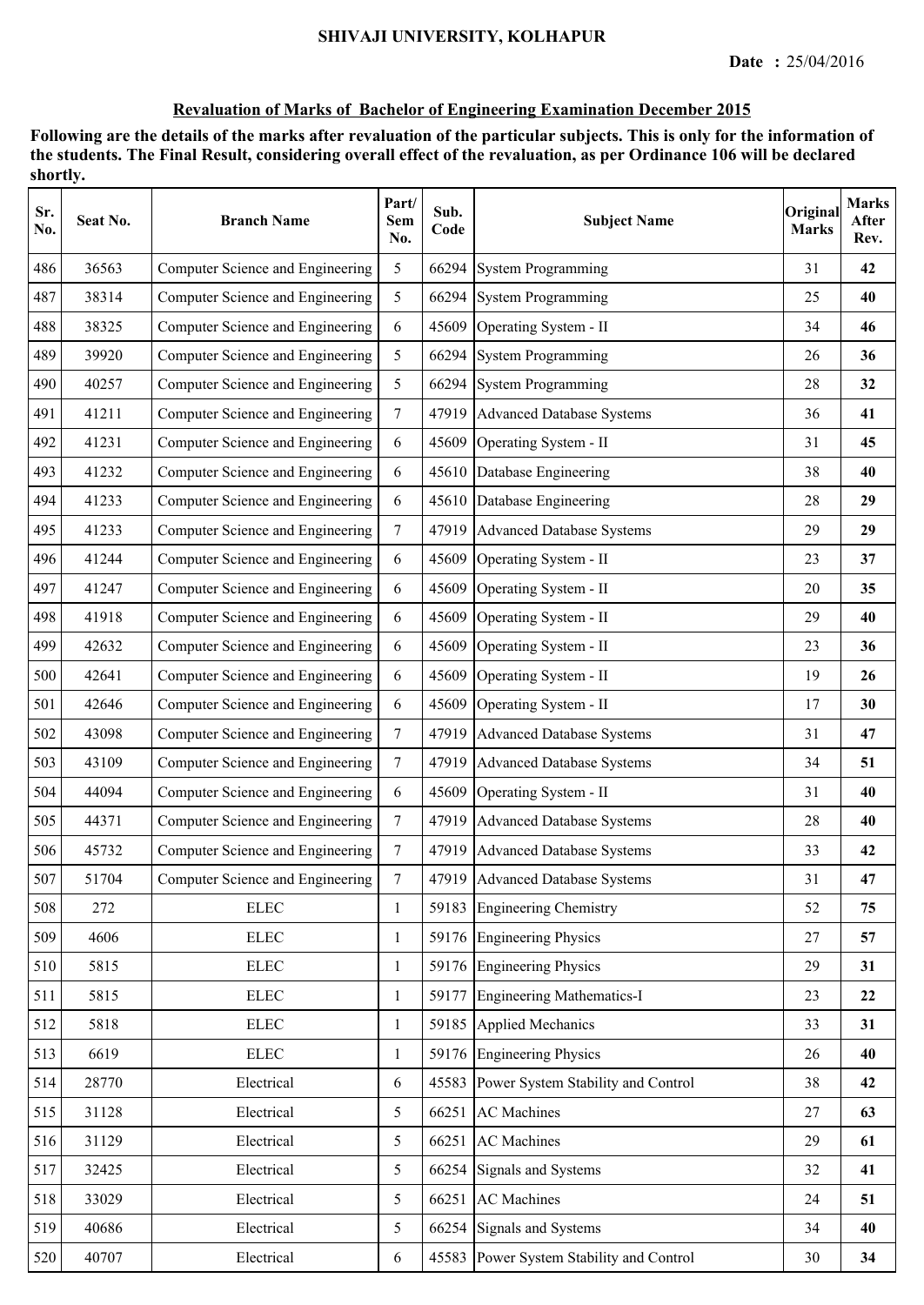| Sr.<br>No. | Seat No. | <b>Branch Name</b>                | Part/<br>Sem<br>No. | Sub.<br>Code | <b>Subject Name</b>                              | Original<br><b>Marks</b> | <b>Marks</b><br>After<br>Rev. |
|------------|----------|-----------------------------------|---------------------|--------------|--------------------------------------------------|--------------------------|-------------------------------|
| 521        | 40709    | Electrical                        | 6                   | 45583        | Power System Stability and Control               | 35                       | 49                            |
| 522        | 44745    | Electrical                        | 6                   | 45583        | Power System Stability and Control               | 30                       | 41                            |
| 523        | 51595    | Electrical                        | 8                   | 49428        | Electrical Utilization and traction              | 28                       | 58                            |
| 524        | 23947    | <b>Electrical and Electronics</b> | 3                   |              | 50185 ELECTRICAL CIRCUIT ANALYSIS                | 33                       | 20                            |
| 525        | 36981    | <b>Electrical and Electronics</b> | 3                   | 50185        | ELECTRICAL CIRCUIT ANALYSIS                      | 30                       | 35                            |
| 526        | 48915    | <b>Electrical and Electronics</b> | 8                   | 59503        | <b>EMBEDDED SYSTEMS</b>                          | 30                       | 35                            |
| 527        | 22750    | Electronics                       | 3                   |              | 63436 Electronics Circuits Analysis And Design-I | 23                       | 20                            |
| 528        | 23044    | Electronics                       | $\overline{4}$      | 63441        | Electronics Circuits Analysis Design-II          | 24                       | 30                            |
| 529        | 23044    | Electronics                       | $\overline{4}$      | 63442        | Data Structures And Algorithms                   | 25                       | 32                            |
| 530        | 23048    | Electronics                       | $\overline{4}$      | 63441        | Electronics Circuits Analysis Design-II          | 29                       | 40                            |
| 531        | 23400    | Electronics                       | $\overline{4}$      | 63441        | Electronics Circuits Analysis Design-II          | 28                       | 26                            |
| 532        | 23400    | Electronics                       | $\overline{4}$      | 63442        | Data Structures And Algorithms                   | 34                       | 32                            |
| 533        | 26902    | Electronics                       | $\overline{4}$      | 63443        | Digital System And Microprocessor                | 25                       | 26                            |
| 534        | 26902    | Electronics                       | 5                   | 66281        | Microcontroller                                  | 29                       | 46                            |
| 535        | 26902    | Electronics                       | 5                   |              | 66284 Digital Communication                      | 36                       | 40                            |
| 536        | 26926    | Electronics                       | $\overline{4}$      | 63441        | Electronics Circuits Analysis Design-II          | 33                       | 45                            |
| 537        | 26929    | Electronics                       | 3                   | 63434        | <b>Engineering Mathematics III</b>               | 24                       | 24                            |
| 538        | 26929    | Electronics                       | $\overline{4}$      | 63441        | Electronics Circuits Analysis Design-II          | 30                       | 33                            |
| 539        | 26929    | Electronics                       | $\overline{4}$      | 63442        | Data Structures And Algorithms                   | 38                       | 40                            |
| 540        | 27542    | Electronics                       | $\overline{4}$      | 63443        | Digital System And Microprocessor                | 25                       | 40                            |
| 541        | 27549    | Electronics                       | 3                   |              | 63438 Network Analysis                           | 24                       | 41                            |
| 542        | 27549    | Electronics                       | 5                   |              | 66281 Microcontroller                            | 27                       | 28                            |
| 543        | 28016    | Electronics                       | 5                   | 66282        | Electromagnetic Engineering                      | 26                       | 28                            |
| 544        | 28020    | Electronics                       | 5                   |              | 66280 Signal and Systems                         | 32                       | 40                            |
| 545        | 28020    | Electronics                       | 5                   | 66281        | Microcontroller                                  | 33                       | 40                            |
| 546        | 28024    | Electronics                       | $\overline{4}$      | 43611        | Digital Design                                   | 26                       | 40                            |
| 547        | 28024    | Electronics                       | 5                   | 66284        | <b>Digital Communication</b>                     | 28                       | 40                            |
| 548        | 28025    | Electronics                       | 5                   | 66280        | Signal and Systems                               | 33                       | 21                            |
| 549        | 28025    | Electronics                       | 5                   | 66283        | <b>VLSI</b> Design                               | 30                       | 35                            |
| 550        | 28026    | Electronics                       | 5                   | 66280        | Signal and Systems                               | 32                       | 23                            |
| 551        | 28049    | Electronics                       | $\overline{4}$      | 63444        | Control System Engineering                       | 24                       | 41                            |
| 552        | 28052    | Electronics                       | 5                   | 66282        | Electromagnetic Engineering                      | 36                       | 41                            |
| 553        | 28062    | Electronics                       | $\overline{3}$      | 63434        | Engineering Mathematics - III                    | 18                       | 17                            |
| 554        | 28388    | Electronics                       | 5                   | 66280        | Signal and Systems                               | 35                       | 35                            |
| 555        | 28388    | Electronics                       | 5                   | 66283        | <b>VLSI</b> Design                               | 29                       | 33                            |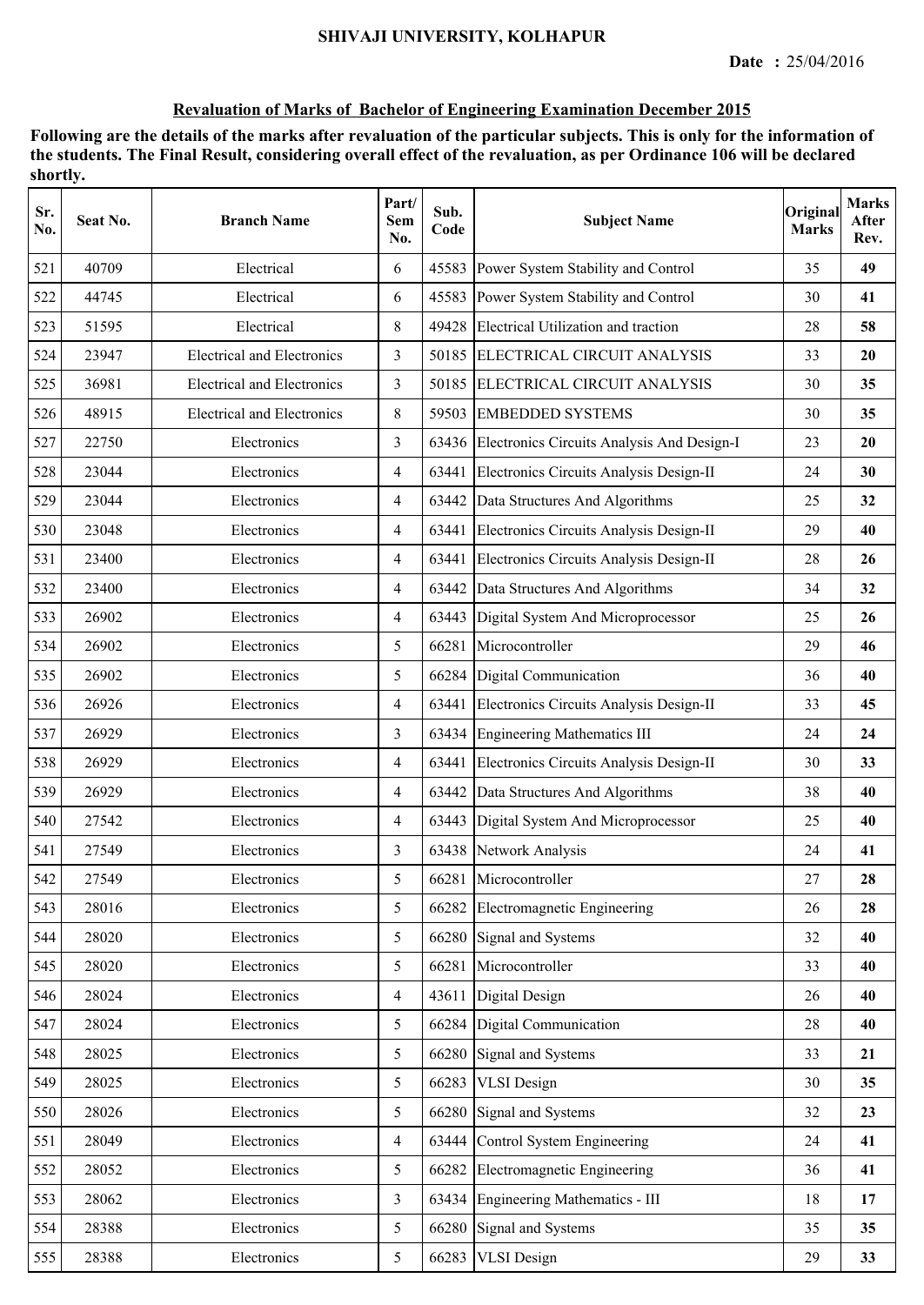| Sr.<br>No. | Seat No. | <b>Branch Name</b>       | Part/<br>Sem<br>No. | Sub.<br>Code | <b>Subject Name</b>                             | Original<br><b>Marks</b> | <b>Marks</b><br>After<br>Rev. |
|------------|----------|--------------------------|---------------------|--------------|-------------------------------------------------|--------------------------|-------------------------------|
| 556        | 34133    | Electronics              | 5                   | 66281        | Microcontroller                                 | 34                       | 40                            |
| 557        | 35529    | Electronics              | 5                   |              | 45590 Analog Integrated Circuits & Applications | 24                       | 15                            |
| 558        | 35529    | Electronics              | 6                   | 45596        | Digital Communication                           | 26                       | 33                            |
| 559        | 35532    | Electronics              | 6                   | 45595        | Microcontrollers                                | 34                       | 35                            |
| 560        | 35985    | Electronics              | 5                   |              | 66280 Signal and Systems                        | 32                       | 21                            |
| 561        | 35996    | Electronics              | 5                   | 66283        | <b>VLSI</b> Design                              | 29                       | 40                            |
| 562        | 36004    | Electronics              | 5                   | 66283        | <b>VLSI</b> Design                              | 34                       | 50                            |
| 563        | 36004    | Electronics              | 5                   | 66284        | Digital Communication                           | 32                       | 48                            |
| 564        | 41204    | Electronics              | 5                   | 45592        | Electromagnetic Engineering                     | 30                       | 33                            |
| 565        | 41204    | Electronics              | $\tau$              | 47949        | Information Theory & Coding                     | 25                       | 34                            |
| 566        | 41665    | Electronics              | 6                   | 45595        | Microcontrollers                                | 27                       | 22                            |
| 567        | 41877    | Electronics              | $\overline{7}$      |              | 47946 Embedded System Design                    | 29                       | 35                            |
| 568        | 42077    | Electronics              | 6                   |              | 45595 Microcontrollers                          | 31                       | 22                            |
| 569        | 42077    | Electronics              | $\tau$              |              | 47947 Power Electronics and Drives              | 25                       | 24                            |
| 570        | 42081    | Electronics              | 6                   | 45595        | Microcontrollers                                | 34                       | 29                            |
| 571        | 42091    | Electronics              | 6                   | 45595        | Microcontrollers                                | 24                       | 22                            |
| 572        | 42107    | Electronics              | $\tau$              | 47949        | Information Theory & Coding                     | 28                       | 34                            |
| 573        | 42117    | Electronics              | 6                   |              | 45595 Microcontrollers                          | 34                       | 40                            |
| 574        | 42117    | Electronics              | $\tau$              |              | 47946 Embedded System Design                    | 33                       | 26                            |
| 575        | 25893    | Electronics & Tele-comm. | 3                   |              | 42727 Engineering Mathematics - III             | 8                        | 19                            |
| 576        | 25893    | Electronics & Tele-comm. | 3                   |              | 42730 Linear Circuits                           | 11                       | 17                            |
| 577        | 26105    | Electronics & Tele-comm. | 4                   |              | 63470 Analog Communication Systems              | 38                       | 40                            |
| 578        | 26264    | Electronics & Tele-comm. | 3                   |              | 42729 Analog Electronic circuits & Design - I   | 8                        | 14                            |
| 579        | 26264    | Electronics & Tele-comm. | $\overline{4}$      |              | 43665 Microprocessor and peripherals            | 22                       | 32                            |
| 580        | 26264    | Electronics & Tele-comm. | $\overline{4}$      | 43667        | Electromagnetic Fields                          | 10                       | 15                            |
| 581        | 28145    | Electronics & Tele-comm. | 5                   | 66314        | Antenna and Wave Propagation                    | 30                       | 32                            |
| 582        | 28815    | Electronics & Tele-comm. | $\overline{4}$      | 43665        | Microprocessor and peripherals                  | 29                       | 25                            |
| 583        | 28839    | Electronics & Tele-comm. | 5                   | 66316        | Signals and Systems                             | 18                       | 47                            |
| 584        | 29243    | Electronics & Tele-comm. | $\overline{4}$      | 63468        | Data Structure                                  | 27                       | 27                            |
| 585        | 29243    | Electronics & Tele-comm. | $\overline{4}$      | 63469        | Electromagnetic Engineering                     | 28                       | 20                            |
| 586        | 31154    | Electronics & Tele-comm. | 5                   |              | 66314 Antenna and Wave Propagation              | 21                       | 37                            |
| 587        | 32090    | Electronics & Tele-comm. | $\overline{4}$      |              | 63468 Data Structure                            | 33                       | 41                            |
| 588        | 32090    | Electronics & Tele-comm. | $\overline{4}$      | 63469        | Electromagnetic Engineering                     | 25                       | 22                            |
| 589        | 32103    | Electronics & Tele-comm. | $\overline{4}$      | 43667        | Electromagnetic Fields                          | 37                       | 30                            |
| 590        | 32105    | Electronics & Tele-comm. | $\overline{4}$      | 43663        | Analog Electronic circuits & Design - II        | 24                       | 33                            |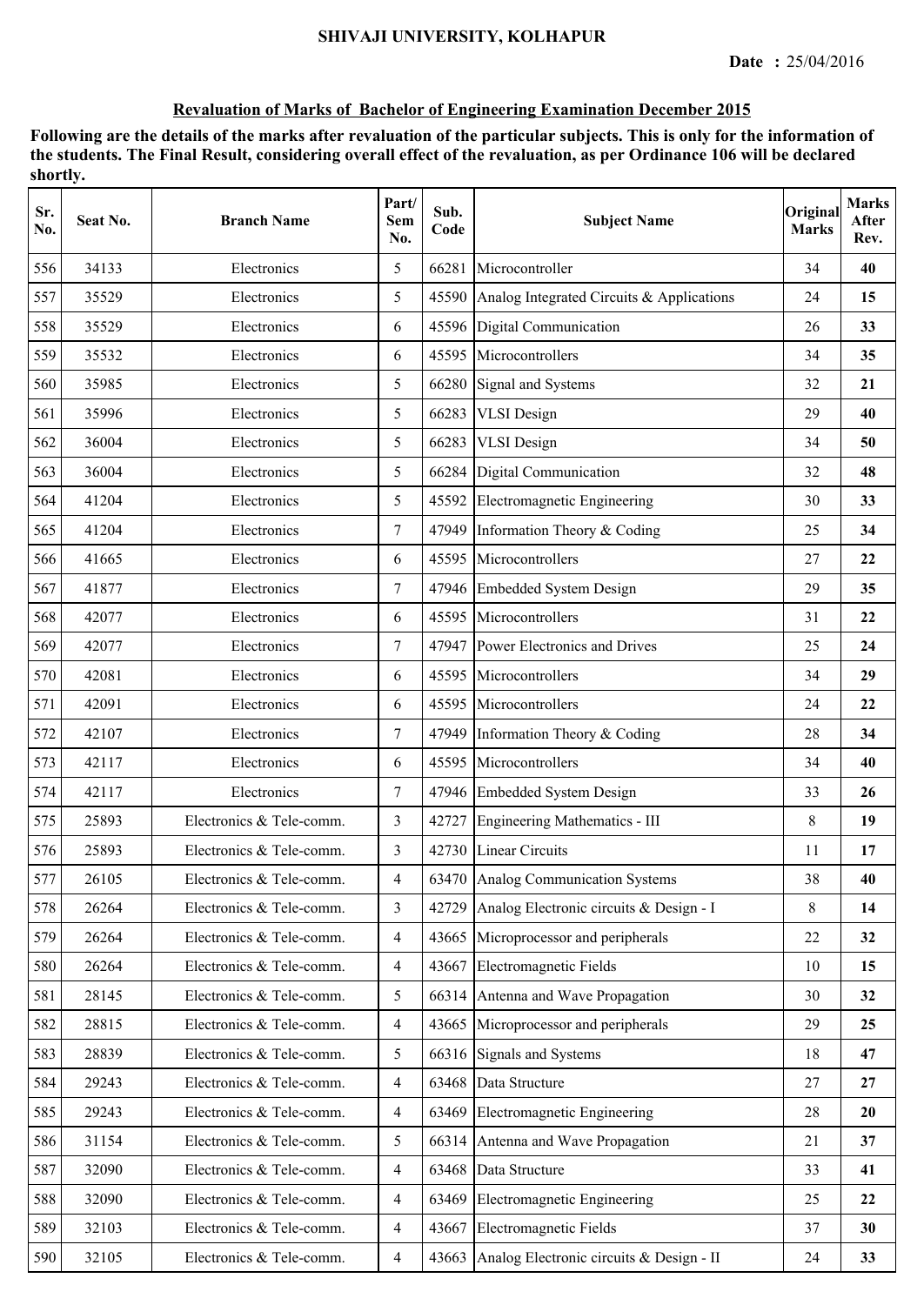| Sr.<br>No. | Seat No. | <b>Branch Name</b>       | Part/<br>Sem<br>No. | Sub.<br>Code | <b>Subject Name</b>                              | Original<br><b>Marks</b> | <b>Marks</b><br>After<br>Rev. |
|------------|----------|--------------------------|---------------------|--------------|--------------------------------------------------|--------------------------|-------------------------------|
| 591        | 32522    | Electronics & Tele-comm. | $\overline{4}$      | 43667        | Electromagnetic Fields                           | 15                       | 9                             |
| 592        | 32579    | Electronics & Tele-comm. | $\overline{4}$      | 43667        | Electromagnetic Fields                           | 24                       | 22                            |
| 593        | 32592    | Electronics & Tele-comm. | 5                   | 45687        | Signals& Systems                                 | 31                       | 33                            |
| 594        | 32592    | Electronics & Tele-comm. | 6                   | 45692        | Digital Signal Processing                        | 27                       | 25                            |
| 595        | 32596    | Electronics & Tele-comm. | 6                   | 45694        | <b>VLSI</b> Design                               | 28                       | 32                            |
| 596        | 32858    | Electronics & Tele-comm. | $\overline{4}$      |              | 43663 Analog Electronic circuits & Design - II   | 25                       | 33                            |
| 597        | 32858    | Electronics & Tele-comm. | 5                   |              | 66316 Signals and Systems                        | 32                       | 32                            |
| 598        | 32858    | Electronics & Tele-comm. | 5                   | 66317        | <b>Power Electronics</b>                         | 34                       | 34                            |
| 599        | 33290    | Electronics & Tele-comm. | $\overline{4}$      |              | 43667 Electromagnetic Fields                     | 28                       | 28                            |
| 600        | 33490    | Electronics & Tele-comm. | $\overline{4}$      | 43667        | Electromagnetic Fields                           | 24                       | 21                            |
| 601        | 33491    | Electronics & Tele-comm. | $\overline{4}$      | 43667        | Electromagnetic Fields                           | 27                       | 24                            |
| 602        | 33492    | Electronics & Tele-comm. | $\overline{4}$      | 63469        | Electromagnetic Engineering                      | 29                       | 28                            |
| 603        | 33523    | Electronics & Tele-comm. | $\overline{4}$      | 63469        | Electromagnetic Engineering                      | 27                       | 28                            |
| 604        | 33539    | Electronics & Tele-comm. | 5                   |              | 45686 Microcontroller                            | 27                       | 20                            |
| 605        | 35668    | Electronics & Tele-comm. | 5                   | 66317        | <b>Power Electronics</b>                         | 47                       | 59                            |
| 606        | 41768    | Electronics & Tele-comm. | $\tau$              | 47928        | Microwave Engineering                            | 30                       | 40                            |
| 607        | 44673    | Electronics & Tele-comm. | 6                   | 45695        | Industrial & Power Electronics                   | 26                       | 43                            |
| 608        | 44673    | Electronics & Tele-comm. | $\overline{7}$      | 47932        | Satellite Communication                          | 47                       | 43                            |
| 609        | 44694    | Electronics & Tele-comm. | 6                   | 45694        | <b>VLSI</b> Design                               | 33                       | 40                            |
| 610        | 44977    | Electronics & Tele-comm. | $\tau$              |              | 47928 Microwave Engineering                      | 35                       | 41                            |
| 611        | 44977    | Electronics & Tele-comm. | $\overline{7}$      |              | 47929 Embedded Systems                           | 29                       | 40                            |
| 612        | 45001    | Electronics & Tele-comm. | 5                   |              | 45687 Signals & Systems                          | 23                       | 24                            |
| 613        | 45006    | Electronics & Tele-comm. | 5 <sup>5</sup>      | 45687        | Signals& Systems                                 | 27                       | 28                            |
| 614        | 45008    | Electronics & Tele-comm. | 5                   | 45687        | Signals& Systems                                 | 9                        | 9                             |
| 615        | 45826    | Electronics & Tele-comm. | $7\overline{ }$     | 47928        | Microwave Engineering                            | 28                       | 51                            |
| 616        | 47653    | Electronics & Tele-comm. | $\tau$              | 47932        | Satellite Communication                          | 42                       | 48                            |
| 617        | 5663     | <b>ELET</b>              | $\overline{2}$      | 59935        | <b>Basic Civil Engineering</b>                   | 35                       | 33                            |
| 618        | 5666     | <b>ELET</b>              | $\overline{3}$      |              | 63435 Electronic Measurement And Instrumentation | 31                       | 40                            |
| 619        | 5905     | <b>ELET</b>              | $\overline{2}$      |              | 59935 Basic Civil Engineering                    | 29                       | 29                            |
| 620        | 5908     | <b>ELET</b>              | 1                   | 59185        | Applied Mechanics                                | 29                       | 24                            |
| 621        | 6092     | <b>ELET</b>              | $\overline{2}$      | 59932        | <b>Engineering Physics</b>                       | 34                       | 45                            |
| 622        | 9929     | <b>ELET</b>              | 3                   | 63434        | <b>Engineering Mathematics III</b>               | 26                       | 24                            |
| 623        | 9930     | <b>ELET</b>              | 3                   |              | 63438 Network Analysis                           | 35                       | 55                            |
| 624        | 9954     | <b>ELET</b>              | 3                   | 63438        | Network Analysis                                 | 28                       | 41                            |
| 625        | 10464    | <b>ELET</b>              | $\overline{3}$      |              | 63434 Engineering Mathematics III                | 37                       | 41                            |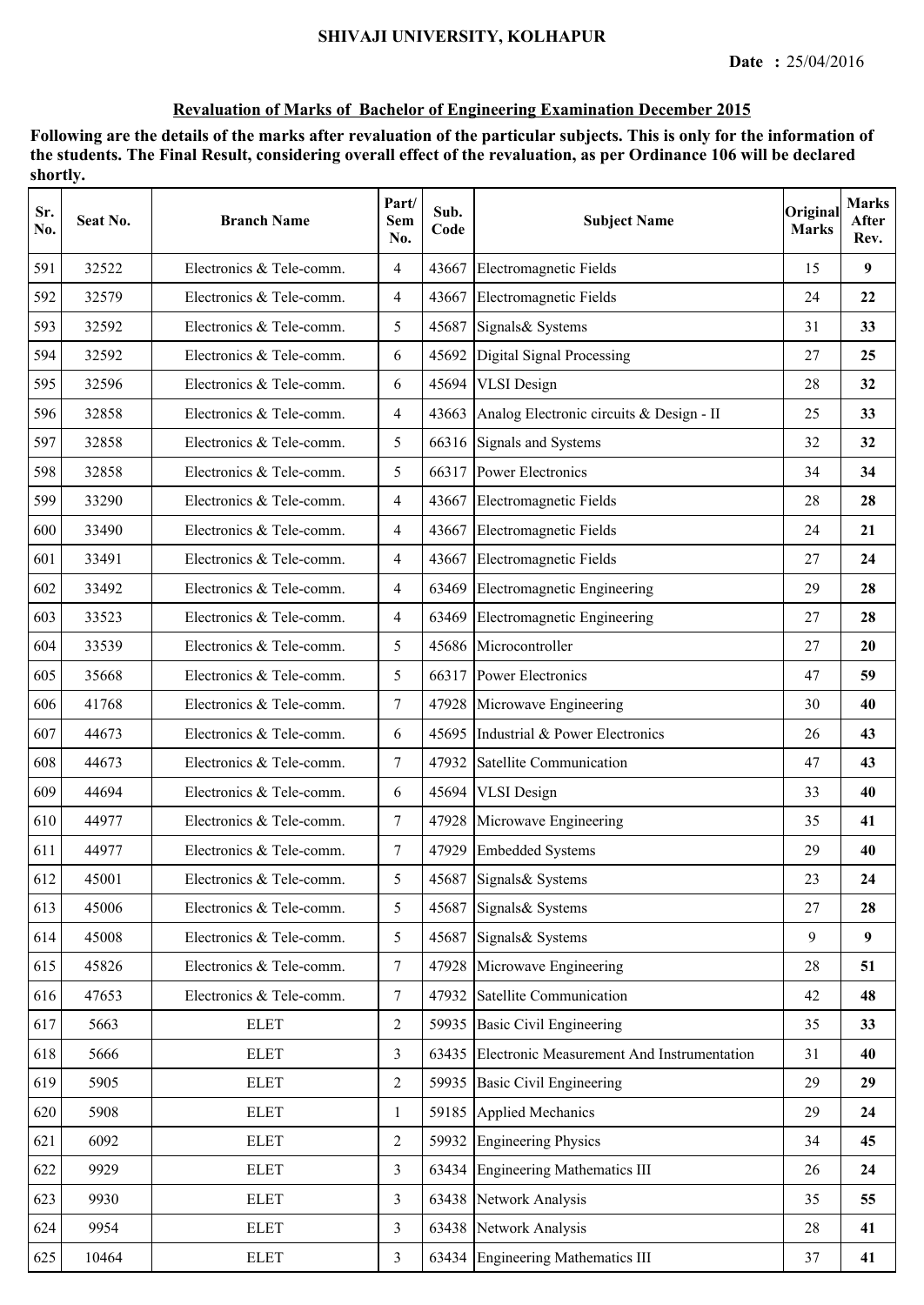| Sr.<br>No. | Seat No. | <b>Branch Name</b>        | Part/<br>Sem<br>No. | Sub.<br>Code | <b>Subject Name</b>                              | Original<br><b>Marks</b> | <b>Marks</b><br>After<br>Rev. |
|------------|----------|---------------------------|---------------------|--------------|--------------------------------------------------|--------------------------|-------------------------------|
| 626        | 10509    | <b>ELET</b>               | 3                   | 63434        | <b>Engineering Mathematics III</b>               | 24                       | 32                            |
| 627        | 11313    | <b>ELET</b>               | $\overline{3}$      |              | 63434 Engineering Mathematics III                | 33                       | 24                            |
| 628        | 12050    | <b>ELET</b>               | 3                   |              | 63436 Electronics Circuits Analysis And Design-I | 32                       | 47                            |
| 629        | 12060    | <b>ELET</b>               | 3                   |              | 63436 Electronics Circuits Analysis And Design-I | 36                       | 40                            |
| 630        | 12697    | <b>ELET</b>               | $\overline{3}$      |              | 63434 Engineering Mathematics III                | 34                       | 36                            |
| 631        | 6022     | <b>ETC</b>                | $\mathbf{1}$        | 59176        | <b>Engineering Physics</b>                       | 28                       | 29                            |
| 632        | 6351     | <b>ETC</b>                | 1                   | 59185        | Applied Mechanics                                | 19                       | 28                            |
| 633        | 6351     | <b>ETC</b>                | 2                   | 59935        | <b>Basic Civil Engineering</b>                   | 28                       | 30                            |
| 634        | 6562     | <b>ETC</b>                | $\overline{2}$      | 59932        | Engineering Physics                              | 28                       | 40                            |
| 635        | 11428    | <b>ETC</b>                | $\overline{3}$      |              | 63460 Engineering Mathematics-III                | 26                       | 33                            |
| 636        | 11428    | <b>ETC</b>                | 3                   |              | 63462 Digital Electronics                        | 35                       | 40                            |
| 637        | 11435    | <b>ETC</b>                | 3                   | 63461        | Analog Circuits-I                                | 27                       | 20                            |
| 638        | 11435    | $\ensuremath{\text{ETC}}$ | 3                   | 63463        | Network Analysis                                 | 33                       | 35                            |
| 639        | 13735    | <b>ETC</b>                | 3                   | 63464        | <b>Transducers And Measurement</b>               | 33                       | 40                            |
| 640        | 15161    | <b>ETC</b>                | 3                   | 63461        | Analog Circuits-I                                | 32                       | 46                            |
| 641        | 15161    | <b>ETC</b>                | $\overline{3}$      | 63463        | Network Analysis                                 | 27                       | 34                            |
| 642        | 15590    | <b>ETC</b>                | $\overline{3}$      | 63460        | Engineering Mathematics-III                      | 29                       | 35                            |
| 643        | 15590    | <b>ETC</b>                | $\overline{3}$      | 63462        | Digital Electronics                              | 28                       | 28                            |
| 644        | 16599    | <b>ETC</b>                | 3                   |              | 63460 Engineering Mathematics-III                | 26                       | 33                            |
| 645        | 18272    | <b>ETC</b>                | 3                   |              | 63464 Transducers And Measurement                | 69                       | 71                            |
| 646        | 18592    | <b>ETC</b>                | 1                   | 59179        | <b>Basic Civil Engineering</b>                   | 23                       | 41                            |
| 647        | 54344    | <b>ETC</b>                | 3                   |              | 63462 Digital Electronics                        | 37                       | 32                            |
| 648        | 5844     | <b>INST</b>               | 2                   | 59932        | <b>Engineering Physics</b>                       | 35                       | 40                            |
| 649        | 5582     | $\operatorname{IT}$       | $\overline{2}$      |              | 59932 Engineering Physics                        | 27                       | 33                            |
| 650        | 930      | <b>MECH</b>               | $\mathbf{1}$        | 59183        | <b>Engineering Chemistry</b>                     | 32                       | 49                            |
| 651        | 5544     | MECH                      | $\overline{2}$      |              | 59935 Basic Civil Engineering                    | 35                       | 43                            |
| 652        | 5550     | <b>MECH</b>               | $\overline{2}$      |              | 59933 Engineering Mathematics-II                 | 17                       | 21                            |
| 653        | 5550     | <b>MECH</b>               | $\overline{2}$      |              | 59935 Basic Civil Engineering                    | 36                       | 41                            |
| 654        | 5552     | <b>MECH</b>               | $\overline{2}$      |              | 59935 Basic Civil Engineering                    | 33                       | 40                            |
| 655        | 5552     | <b>MECH</b>               | $\overline{3}$      | 63351        | <b>Electrical Technology</b>                     | 32                       | 44                            |
| 656        | 5639     | <b>MECH</b>               | 1                   |              | 59176 Engineering Physics                        | 31                       | 33                            |
| 657        | 5894     | <b>MECH</b>               | $\overline{3}$      | 63353        | Metallurgy                                       | 28                       | 40                            |
| 658        | 6085     | $\operatorname{MECH}$     | $\overline{3}$      |              | 63350 Engineering Mathematics-III                | 28                       | 26                            |
| 659        | 6499     | $\operatorname{MECH}$     | $\sqrt{2}$          |              | 59933 Engineering Mathematics-II                 | 29                       | 28                            |
| 660        | 6499     | $\operatorname{MECH}$     | $\overline{3}$      |              | 63351 Electrical Technology                      | 24                       | 40                            |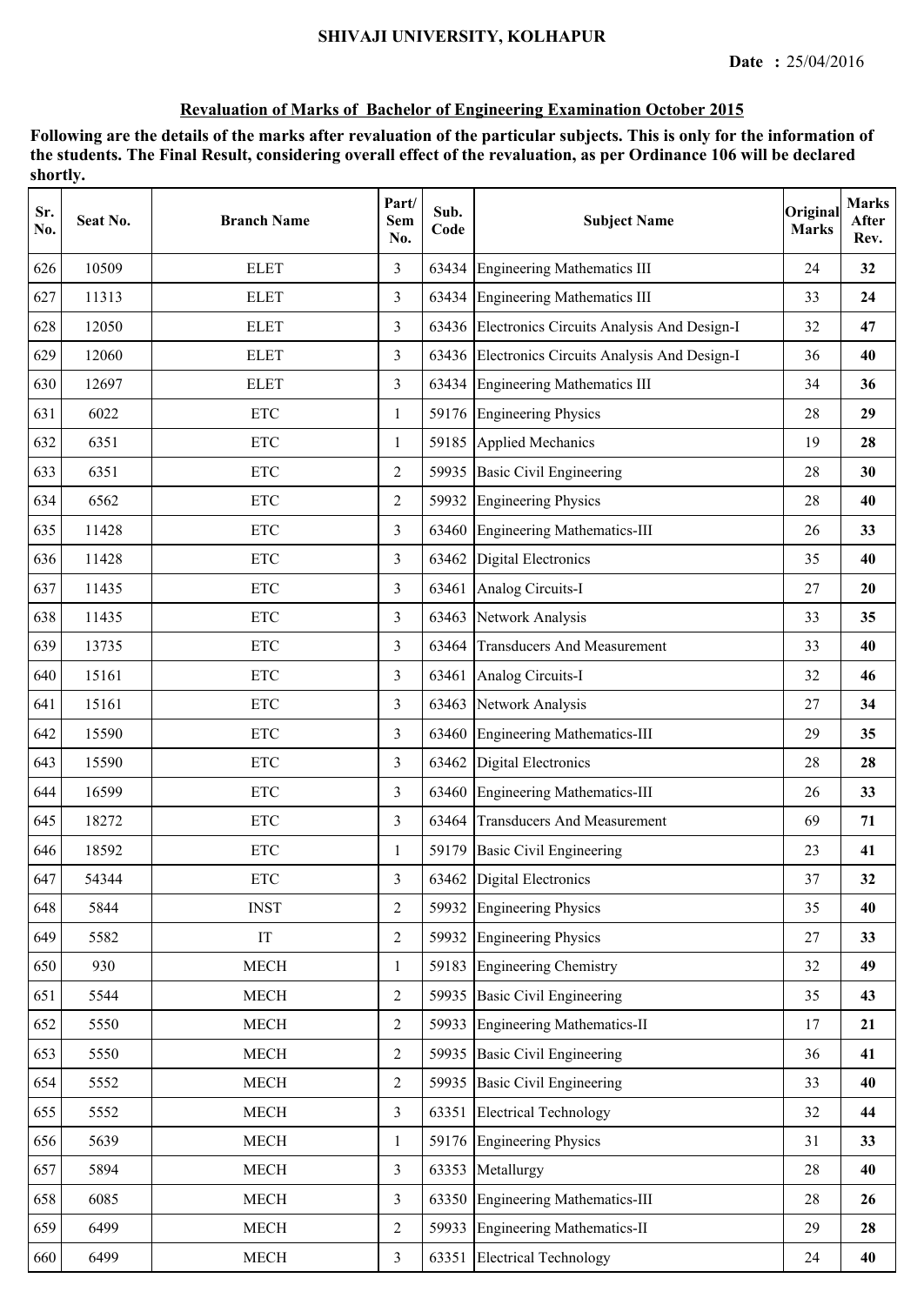| Sr.<br>No. | Seat No. | <b>Branch Name</b>    | Part/<br><b>Sem</b><br>No. | Sub.<br>Code | <b>Subject Name</b>               | Original<br><b>Marks</b> | <b>Marks</b><br>After<br>Rev. |
|------------|----------|-----------------------|----------------------------|--------------|-----------------------------------|--------------------------|-------------------------------|
| 661        | 6499     | <b>MECH</b>           | 3                          | 63353        | Metallurgy                        | 33                       | 29                            |
| 662        | 6612     | <b>MECH</b>           | $\overline{3}$             | 63353        | Metallurgy                        | 25                       | 29                            |
| 663        | 6672     | <b>MECH</b>           | $\mathbf{1}$               | 59185        | Applied Mechanics                 | 30                       | 28                            |
| 664        | 6766     | <b>MECH</b>           | $\mathbf{1}$               |              | 59176 Engineering Physics         | 28                       | 37                            |
| 665        | 6924     | <b>MECH</b>           | $\overline{2}$             | 59932        | <b>Engineering Physics</b>        | 36                       | 40                            |
| 666        | 6999     | <b>MECH</b>           | $\mathbf{1}$               | 59177        | <b>Engineering Mathematics-I</b>  | 28                       | 36                            |
| 667        | 7107     | <b>MECH</b>           | $\overline{2}$             | 59932        | <b>Engineering Physics</b>        | 38                       | 45                            |
| 668        | 8116     | <b>MECH</b>           | $\overline{2}$             | 59941        | <b>Applied Mechanics</b>          | 35                       | 41                            |
| 669        | 9199     | <b>MECH</b>           | 1                          | 59185        | Applied Mechanics                 | 30                       | 34                            |
| 670        | 9263     | <b>MECH</b>           | $\overline{3}$             | 63351        | <b>Electrical Technology</b>      | 34                       | 40                            |
| 671        | 9799     | MECH                  | $\overline{3}$             |              | 63351 Electrical Technology       | 32                       | 40                            |
| 672        | 9806     | <b>MECH</b>           | 3                          |              | 63351 Electrical Technology       | 37                       | 46                            |
| 673        | 9808     | <b>MECH</b>           | 3                          |              | 63351 Electrical Technology       | 32                       | 40                            |
| 674        | 9811     | <b>MECH</b>           | 3                          | 63351        | <b>Electrical Technology</b>      | 32                       | 31                            |
| 675        | 9820     | <b>MECH</b>           | $\overline{3}$             | 63350        | Engineering Mathematics-III       | 35                       | 42                            |
| 676        | 9872     | <b>MECH</b>           | 3                          | 63354        | <b>Fluid Mechanics</b>            | 29                       | 21                            |
| 677        | 10302    | <b>MECH</b>           | 3                          | 63354        | <b>Fluid Mechanics</b>            | 35                       | 32                            |
| 678        | 10319    | <b>MECH</b>           | $\overline{3}$             | 63351        | <b>Electrical Technology</b>      | 28                       | 45                            |
| 679        | 10326    | <b>MECH</b>           | $\overline{3}$             | 63352        | Applied Thermodynamics            | 20                       | 36                            |
| 680        | 10978    | <b>MECH</b>           | 3                          |              | 63351 Electrical Technology       | 31                       | 40                            |
| 681        | 10989    | <b>MECH</b>           | 3                          |              | 63354 Fluid Mechanics             | 28                       | 30                            |
| 682        | 10992    | <b>MECH</b>           | 3                          |              | 63354 Fluid Mechanics             | 19                       | 23                            |
| 683        | 10999    | <b>MECH</b>           | $\overline{3}$             | 63351        | <b>Electrical Technology</b>      | 23                       | 23                            |
| 684        | 11629    | <b>MECH</b>           | $\overline{3}$             | 63351        | <b>Electrical Technology</b>      | 27                       | 26                            |
| 685        | 11630    | <b>MECH</b>           | $\overline{3}$             | 63351        | <b>Electrical Technology</b>      | 23                       | 25                            |
| 686        | 11632    | MECH                  | $\overline{3}$             |              | 63354 Fluid Mechanics             | 27                       | 24                            |
| 687        | 11910    | <b>MECH</b>           | $\mathbf{1}$               | 59177        | Engineering Mathematics-I         | 31                       | 33                            |
| 688        | 11914    | MECH                  | $\overline{3}$             |              | 63354 Fluid Mechanics             | 38                       | 32                            |
| 689        | 11917    | <b>MECH</b>           | $\overline{2}$             | 59935        | <b>Basic Civil Engineering</b>    | 29                       | 40                            |
| 690        | 11922    | <b>MECH</b>           | $\overline{3}$             | 63354        | <b>Fluid Mechanics</b>            | 30                       | 20                            |
| 691        | 11926    | <b>MECH</b>           | $\overline{3}$             | 63354        | <b>Fluid Mechanics</b>            | 29                       | 32                            |
| 692        | 11929    | <b>MECH</b>           | $\overline{2}$             | 59933        | <b>Engineering Mathematics-II</b> | 28                       | 27                            |
| 693        | 11953    | <b>MECH</b>           | $\overline{3}$             | 63352        | Applied Thermodynamics            | 30                       | 52                            |
| 694        | 12485    | MECH                  | $\overline{3}$             | 63351        | <b>Electrical Technology</b>      | 25                       | 23                            |
| 695        | 12492    | $\operatorname{MECH}$ | $\overline{3}$             |              | 63352 Applied Thermodynamics      | 29                       | 34                            |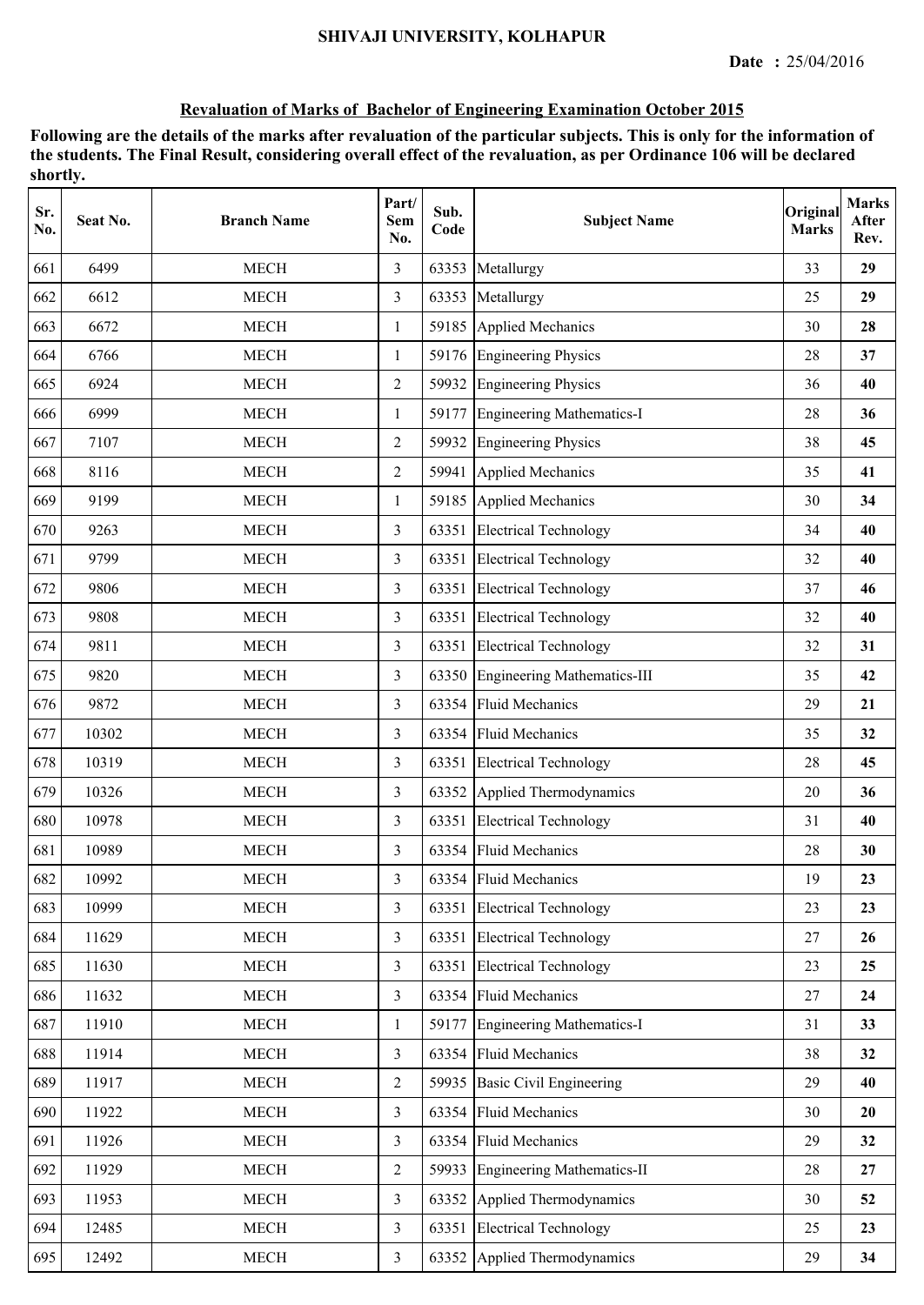| Sr.<br>No. | Seat No. | <b>Branch Name</b> | Part/<br>Sem<br>No. | Sub.<br>Code | <b>Subject Name</b>               | Original<br><b>Marks</b> | <b>Marks</b><br>After<br>Rev. |
|------------|----------|--------------------|---------------------|--------------|-----------------------------------|--------------------------|-------------------------------|
| 696        | 12494    | <b>MECH</b>        | 3                   | 63351        | <b>Electrical Technology</b>      | 35                       | 40                            |
| 697        | 12494    | <b>MECH</b>        | $\overline{3}$      | 63353        | Metallurgy                        | 26                       | 28                            |
| 698        | 12501    | <b>MECH</b>        | $\overline{3}$      | 63351        | <b>Electrical Technology</b>      | 28                       | 46                            |
| 699        | 12504    | <b>MECH</b>        | 3                   |              | 63352 Applied Thermodynamics      | 37                       | 34                            |
| 700        | 12522    | <b>MECH</b>        | 3                   |              | 63351 Electrical Technology       | 26                       | 30                            |
| 701        | 12523    | <b>MECH</b>        | $\mathfrak{Z}$      | 63353        | Metallurgy                        | 36                       | 34                            |
| 702        | 12524    | <b>MECH</b>        | $\overline{3}$      | 63351        | <b>Electrical Technology</b>      | 29                       | 44                            |
| 703        | 12524    | <b>MECH</b>        | 3                   | 63354        | <b>Fluid Mechanics</b>            | 36                       | 37                            |
| 704        | 12548    | <b>MECH</b>        | 3                   | 63351        | <b>Electrical Technology</b>      | 20                       | 54                            |
| 705        | 12552    | <b>MECH</b>        | $\overline{3}$      | 63351        | <b>Electrical Technology</b>      | 16                       | 22                            |
| 706        | 12671    | <b>MECH</b>        | $\overline{3}$      |              | 63351 Electrical Technology       | 28                       | 44                            |
| 707        | 12671    | <b>MECH</b>        | 3                   |              | 63354 Fluid Mechanics             | 30                       | 32                            |
| 708        | 12949    | <b>MECH</b>        | 3                   |              | 63353 Metallurgy                  | 35                       | 43                            |
| 709        | 12949    | <b>MECH</b>        | 3                   |              | 63354 Fluid Mechanics             | 27                       | 27                            |
| 710        | 13504    | <b>MECH</b>        | 3                   | 63351        | <b>Electrical Technology</b>      | 24                       | 21                            |
| 711        | 13506    | <b>MECH</b>        | 3                   | 63351        | <b>Electrical Technology</b>      | 16                       | 30                            |
| 712        | 13512    | <b>MECH</b>        | 3                   | 63351        | <b>Electrical Technology</b>      | 14                       | 21                            |
| 713        | 13526    | <b>MECH</b>        | $\overline{3}$      | 63351        | <b>Electrical Technology</b>      | 28                       | 40                            |
| 714        | 13535    | <b>MECH</b>        | $\overline{3}$      |              | 63351 Electrical Technology       | 24                       | 43                            |
| 715        | 13859    | <b>MECH</b>        | 3                   |              | 63352 Applied Thermodynamics      | 35                       | 26                            |
| 716        | 13896    | <b>MECH</b>        | 3                   |              | 63353 Metallurgy                  | 32                       | 23                            |
| 717        | 13940    | <b>MECH</b>        | 3                   |              | 63354 Fluid Mechanics             | 22                       | 30                            |
| 718        | 14283    | <b>MECH</b>        | $\mathfrak{Z}$      |              | 63354 Fluid Mechanics             | 24                       | 28                            |
| 719        | 14286    | <b>MECH</b>        | $\overline{3}$      |              | 63351 Electrical Technology       | 27                       | 43                            |
| 720        | 14286    | <b>MECH</b>        | $\mathfrak{Z}$      |              | 63354 Fluid Mechanics             | 35                       | 33                            |
| 721        | 14771    | <b>MECH</b>        | $\overline{3}$      | 63351        | <b>Electrical Technology</b>      | 33                       | 41                            |
| 722        | 14773    | <b>MECH</b>        | $\overline{3}$      |              | 63354 Fluid Mechanics             | 31                       | 30                            |
| 723        | 14777    | <b>MECH</b>        | $\overline{3}$      |              | 63351 Electrical Technology       | 34                       | 40                            |
| 724        | 14777    | <b>MECH</b>        | $\overline{3}$      |              | 63354 Fluid Mechanics             | 34                       | 32                            |
| 725        | 14785    | <b>MECH</b>        | $\overline{3}$      |              | 63354 Fluid Mechanics             | 32                       | 29                            |
| 726        | 14793    | <b>MECH</b>        | $\overline{3}$      |              | 63350 Engineering Mathematics-III | 34                       | 40                            |
| 727        | 14807    | <b>MECH</b>        | $\overline{3}$      |              | 63354 Fluid Mechanics             | 20                       | 33                            |
| 728        | 15359    | <b>MECH</b>        | 3                   |              | 63354 Fluid Mechanics             | 36                       | 27                            |
| 729        | 15363    | <b>MECH</b>        | $\overline{3}$      |              | 63354 Fluid Mechanics             | 31                       | 32                            |
| 730        | 15370    | MECH               | $\mathfrak{Z}$      |              | 63351 Electrical Technology       | 35                       | 43                            |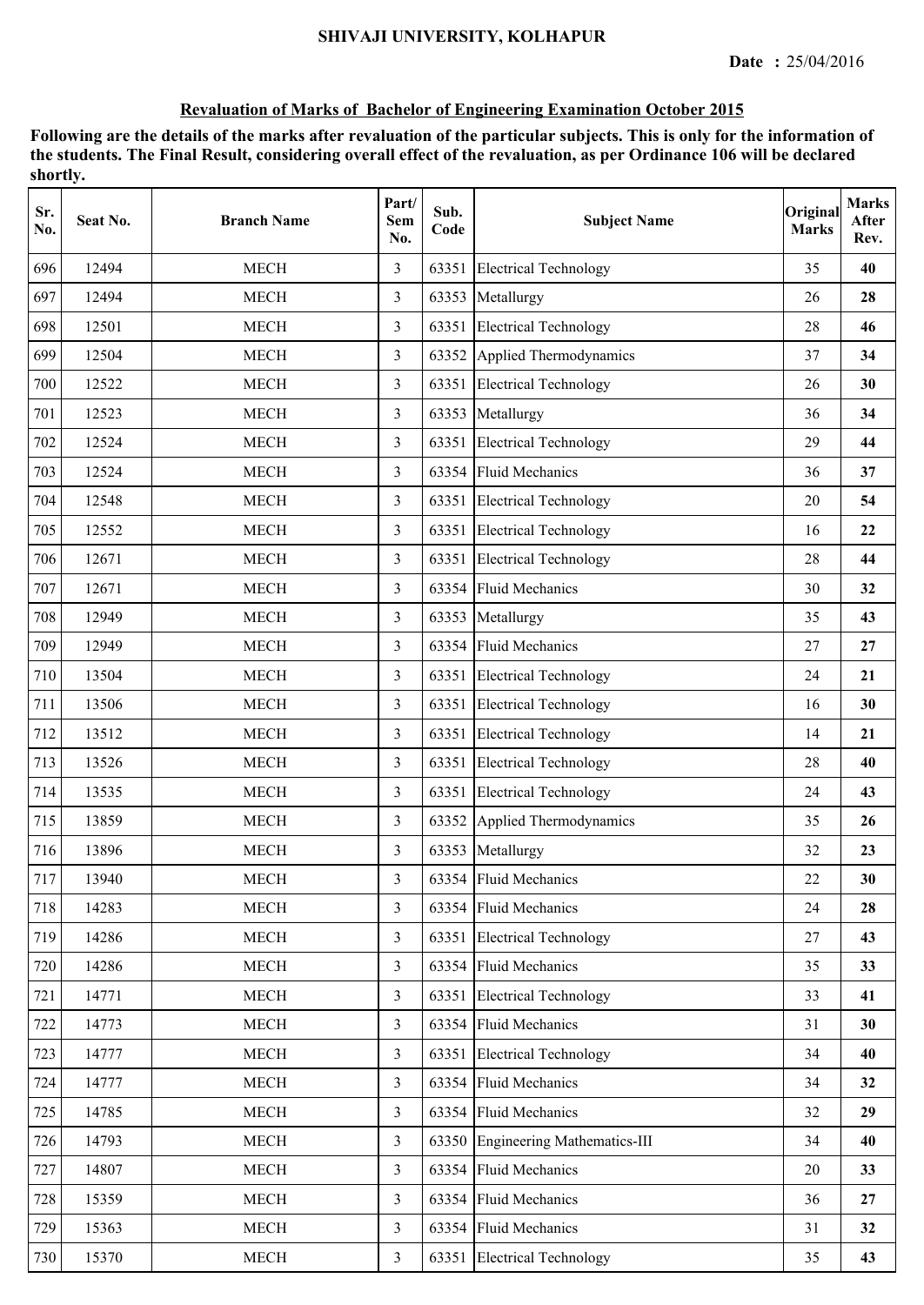| Sr.<br>No. | Seat No. | <b>Branch Name</b> | Part/<br><b>Sem</b><br>No. | Sub.<br>Code | <b>Subject Name</b>                                          | Original<br><b>Marks</b> | <b>Marks</b><br>After<br>Rev. |
|------------|----------|--------------------|----------------------------|--------------|--------------------------------------------------------------|--------------------------|-------------------------------|
| 731        | 15370    | <b>MECH</b>        | 3                          | 63353        | Metallurgy                                                   | 38                       | 32                            |
| 732        | 15374    | <b>MECH</b>        | 3                          | 63351        | <b>Electrical Technology</b>                                 | 32                       | 30                            |
| 733        | 15447    | <b>MECH</b>        | 3                          | 63351        | <b>Electrical Technology</b>                                 | 29                       | 40                            |
| 734        | 15480    | <b>MECH</b>        | 3                          |              | 63351 Electrical Technology                                  | 33                       | 26                            |
| 735        | 15730    | <b>MECH</b>        | 3                          |              | 63354 Fluid Mechanics                                        | 28                       | 32                            |
| 736        | 16159    | <b>MECH</b>        | $\overline{3}$             | 63354        | <b>Fluid Mechanics</b>                                       | 32                       | 29                            |
| 737        | 16161    | <b>MECH</b>        | 3                          | 63354        | <b>Fluid Mechanics</b>                                       | 34                       | 32                            |
| 738        | 16186    | <b>MECH</b>        | 3                          | 63350        | Engineering Mathematics-III                                  | 37                       | 40                            |
| 739        | 16194    | <b>MECH</b>        | 3                          |              | 63350 Engineering Mathematics-III                            | 38                       | 42                            |
| 740        | 16396    | <b>MECH</b>        | 3                          |              | 63350 Engineering Mathematics-III                            | 37                       | 42                            |
| 741        | 16396    | <b>MECH</b>        | 3                          |              | 63352 Applied Thermodynamics                                 | 30                       | 33                            |
| 742        | 16653    | <b>MECH</b>        | 3                          |              | 63354 Fluid Mechanics                                        | 27                       | 32                            |
| 743        | 16970    | <b>MECH</b>        | 3                          |              | 63354 Fluid Mechanics                                        | 35                       | 25                            |
| 744        | 17570    | <b>MECH</b>        | 3                          |              | 63351 Electrical Technology                                  | 34                       | 40                            |
| 745        | 18147    | <b>MECH</b>        | 3                          | 63350        | Engineering Mathematics-III                                  | 34                       | 33                            |
| 746        | 18243    | <b>MECH</b>        | 3                          | 63351        | <b>Electrical Technology</b>                                 | 29                       | 29                            |
| 747        | 18326    | <b>MECH</b>        | 3                          | 63354        | <b>Fluid Mechanics</b>                                       | 31                       | 43                            |
| 748        | 18585    | <b>MECH</b>        | 3                          |              | 63352 Applied Thermodynamics                                 | 27                       | 30                            |
| 749        | 18623    | <b>MECH</b>        | 3                          | 63353        | Metallurgy                                                   | 36                       | 32                            |
| 750        | 18844    | <b>MECH</b>        | $\overline{2}$             | 59932        | <b>Engineering Physics</b>                                   | 28                       | 32                            |
| 751        | 18867    | <b>MECH</b>        | 3                          |              | 63354 Fluid Mechanics                                        | 38                       | 40                            |
| 752        | 19097    | <b>MECH</b>        | 3                          |              | 63351 Electrical Technology                                  | 20                       | 19                            |
| 753        | 19098    | <b>MECH</b>        | 3                          | 63351        | <b>Electrical Technology</b>                                 | 23                       | 22                            |
| 754        | 19199    | <b>MECH</b>        | $\overline{3}$             | 63351        | <b>Electrical Technology</b>                                 | 32                       | 25                            |
| 755        | 54008    | <b>MECH</b>        | $\overline{3}$             | 63354        | <b>Fluid Mechanics</b>                                       | 30                       | 34                            |
| 756        | 54330    | MECH               | $\overline{3}$             |              | 63352 Applied Thermodynamics                                 | 27                       | 51                            |
| 757        | 22432    | Mechanical         | $\overline{4}$             |              | 63362 Fluid And Turbo Machinery                              | 23                       | 41                            |
| 758        | 22432    | Mechanical         | 5                          |              | 66245 Manufacturing Engineering                              | 25                       | 27                            |
| 759        | 22735    | Mechanical         | $\overline{4}$             | 63362        | Fluid And Turbo Machinery                                    | 29                       | 33                            |
| 760        | 22894    | Mechanical         | $\overline{3}$             | 63354        | <b>Fluid Mechanics</b>                                       | 24                       | 22                            |
| 761        | 22928    | Mechanical         | $\overline{3}$             | 42661        | Applied Thermodynamics                                       | 27                       | 18                            |
| 762        | 22928    | Mechanical         | $\overline{3}$             | 42662        | <b>Electrical Technology And Computer</b><br>Programming C++ | 28                       | 29                            |
| 763        | 23022    | Mechanical         | $\overline{3}$             | 63352        | Applied Thermodynamics                                       | 28                       | 33                            |
| 764        | 23028    | Mechanical         | $\overline{3}$             |              | 63354 Fluid Mechanics                                        | 29                       | 24                            |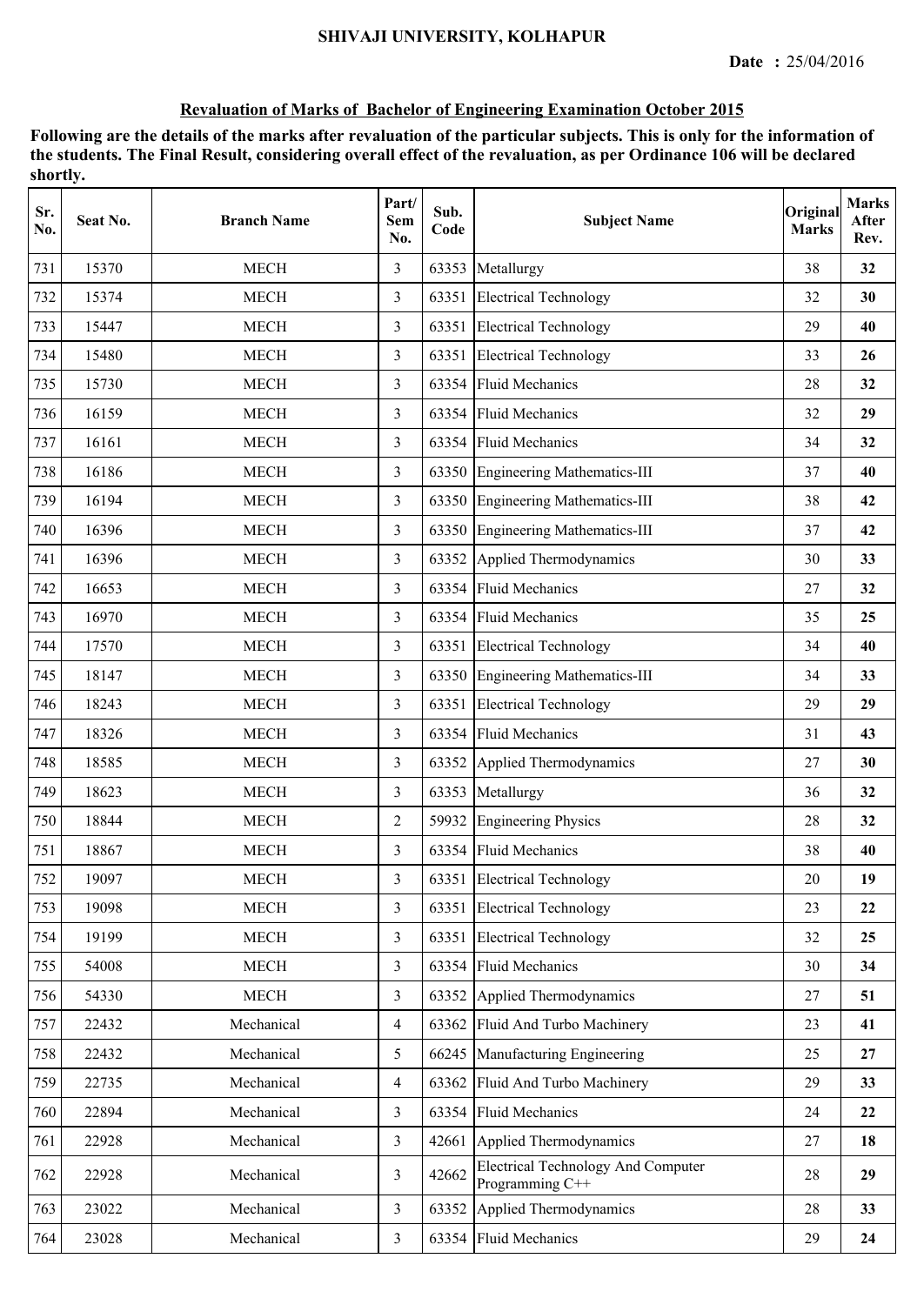| Sr.<br>No. | Seat No. | <b>Branch Name</b> | Part/<br>Sem<br>No. | Sub.<br>Code | <b>Subject Name</b>                   | Original<br><b>Marks</b> | <b>Marks</b><br>After<br>Rev. |
|------------|----------|--------------------|---------------------|--------------|---------------------------------------|--------------------------|-------------------------------|
| 765        | 23035    | Mechanical         | 3                   | 63351        | <b>Electrical Technology</b>          | 25                       | 24                            |
| 766        | 23035    | Mechanical         | 3                   | 63354        | <b>Fluid Mechanics</b>                | 24                       | 21                            |
| 767        | 23357    | Mechanical         | 3                   | 42664        | Manufacturing Processes               | 29                       | 29                            |
| 768        | 23358    | Mechanical         | $\overline{4}$      |              | 63362 Fluid And Turbo Machinery       | 20                       | 15                            |
| 769        | 23360    | Mechanical         | 3                   |              | 63351 Electrical Technology           | 35                       | 50                            |
| 770        | 23368    | Mechanical         | $\overline{4}$      |              | 43597 Fluid & Turbo Machinery         | 13                       | 17                            |
| 771        | 23384    | Mechanical         | $\overline{4}$      | 43592        | Analysis of Mech. Elements            | 35                       | 29                            |
| 772        | 23384    | Mechanical         | $\overline{4}$      | 43595        | Machine Tool                          | 32                       | 34                            |
| 773        | 23773    | Mechanical         | 4                   | 43595        | Machine Tool                          | 38                       | 43                            |
| 774        | 24036    | Mechanical         | 3                   | 42660        | <b>Engineering Mathematics -III</b>   | 29                       | 43                            |
| 775        | 24092    | Mechanical         | $\overline{4}$      | 63363        | Theory Of Machines-I                  | 35                       | 40                            |
| 776        | 24153    | Mechanical         | $\overline{4}$      | 63363        | Theory Of Machines-I                  | 28                       | 25                            |
| 777        | 24153    | Mechanical         | $\overline{4}$      | 63364        | Machine Tools And Processes           | 34                       | 40                            |
| 778        | 24163    | Mechanical         | 5                   | 66245        | Manufacturing Engineering             | 25                       | 40                            |
| 779        | 24304    | Mechanical         | $\overline{4}$      | 63363        | Theory Of Machines-I                  | 35                       | 40                            |
| 780        | 24342    | Mechanical         | $\overline{4}$      | 63361        | Analysis Of Mechanical Elements       | 17                       | 25                            |
| 781        | 24342    | Mechanical         | 4                   | 63362        | Fluid And Turbo Machinery             | 17                       | 23                            |
| 782        | 24470    | Mechanical         | 5                   | 66242        | Theory of Machine - II                | 33                       | 26                            |
| 783        | 24474    | Mechanical         | 3                   | 63350        | Engineering Mathematics-III           | 40                       | 43                            |
| 784        | 24474    | Mechanical         | 3                   | 63354        | <b>Fluid Mechanics</b>                | 40                       | 40                            |
| 785        | 24474    | Mechanical         | $\overline{4}$      |              | 63361 Analysis Of Mechanical Elements | 24                       | 23                            |
| 786        | 24774    | Mechanical         | 3                   |              | 63350 Engineering Mathematics-III     | 33                       | 40                            |
| 787        | 24782    | Mechanical         | $\overline{3}$      | 63354        | <b>Fluid Mechanics</b>                | 29                       | 40                            |
| 788        | 24786    | Mechanical         | 3                   |              | 63350 Engineering Mathematics-III     | 27                       | 28                            |
| 789        | 24921    | Mechanical         | $\overline{4}$      | 63362        | Fluid And Turbo Machinery             | 28                       | 33                            |
| 790        | 25006    | Mechanical         | $\overline{3}$      | 42665        | <b>Fluid Mechanics</b>                | 23                       | 21                            |
| 791        | 25043    | Mechanical         | $\overline{3}$      | 63353        | Metallurgy                            | 35                       | 43                            |
| 792        | 25143    | Mechanical         | $\overline{3}$      |              | 63351 Electrical Technology           | 25                       | 41                            |
| 793        | 25143    | Mechanical         | 3                   | 63354        | <b>Fluid Mechanics</b>                | 32                       | 32                            |
| 794        | 25145    | Mechanical         | $\overline{3}$      | 63351        | <b>Electrical Technology</b>          | 27                       | 44                            |
| 795        | 25145    | Mechanical         | $\overline{3}$      | 63354        | <b>Fluid Mechanics</b>                | 25                       | 28                            |
| 796        | 25548    | Mechanical         | 5                   | 66242        | Theory of Machine - II                | 25                       | 27                            |
| 797        | 25548    | Mechanical         | 5                   | 66245        | Manufacturing Engineering             | 33                       | 21                            |
| 798        | 25666    | Mechanical         | $\overline{3}$      | 63354        | <b>Fluid Mechanics</b>                | 14                       | 16                            |
| 799        | 25683    | Mechanical         | $\overline{3}$      |              | 63354 Fluid Mechanics                 | 12                       | 31                            |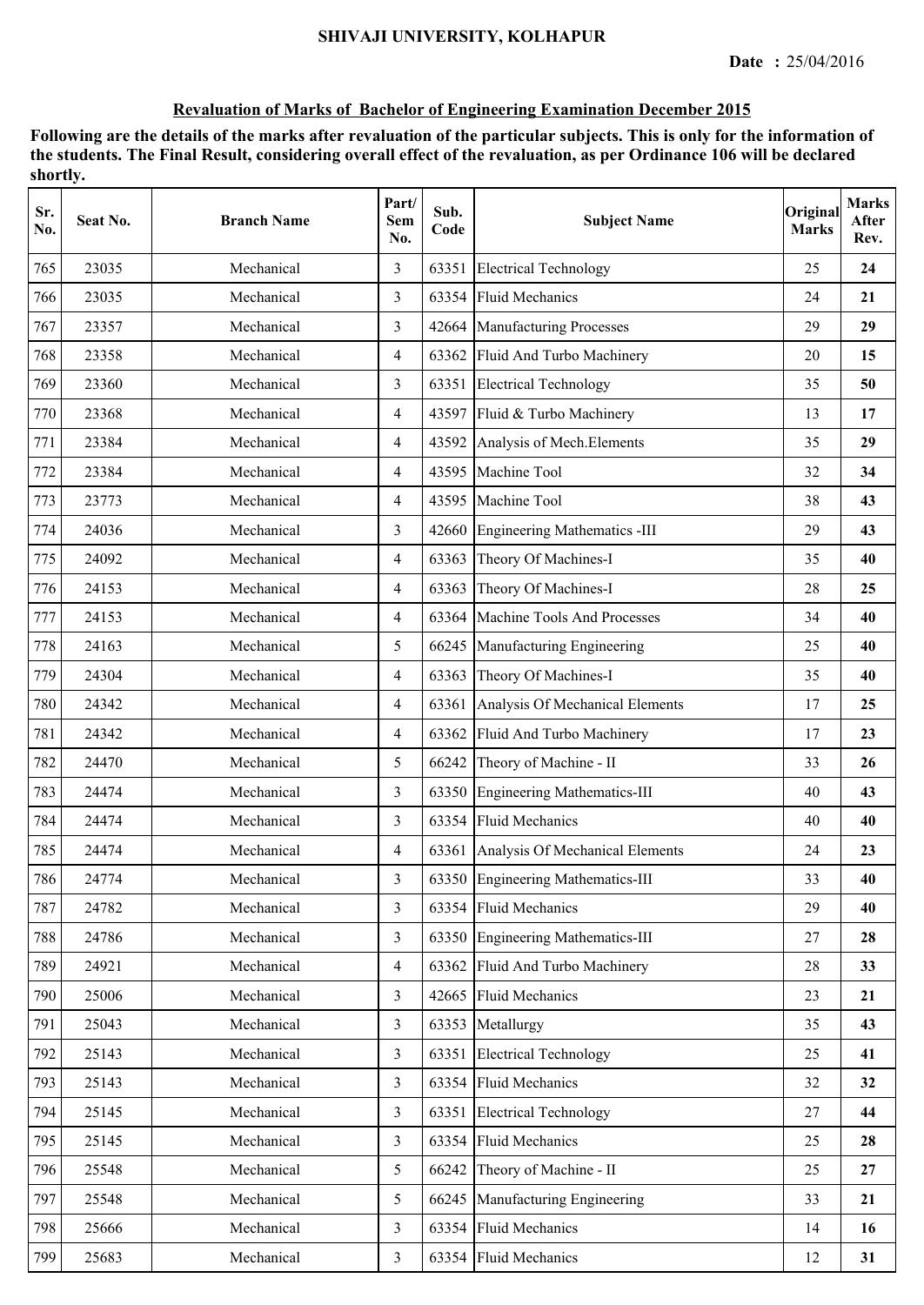| Sr.<br>No. | Seat No. | <b>Branch Name</b> | Part/<br>Sem<br>No. | Sub.<br>Code | <b>Subject Name</b>                                          | Original<br><b>Marks</b> | <b>Marks</b><br>After<br>Rev. |
|------------|----------|--------------------|---------------------|--------------|--------------------------------------------------------------|--------------------------|-------------------------------|
| 800        | 25693    | Mechanical         | 3                   | 63354        | <b>Fluid Mechanics</b>                                       | 27                       | 30                            |
| 801        | 25693    | Mechanical         | 4                   | 63361        | Analysis Of Mechanical Elements                              | 33                       | 29                            |
| 802        | 25794    | Mechanical         | $\overline{4}$      | 63363        | Theory Of Machines-I                                         | 27                       | 40                            |
| 803        | 25811    | Mechanical         | 3                   | 63354        | <b>Fluid Mechanics</b>                                       | 24                       | 26                            |
| 804        | 26055    | Mechanical         | 3                   |              | 63350 Engineering Mathematics-III                            | 33                       | 33                            |
| 805        | 26168    | Mechanical         | $\overline{4}$      |              | 43597 Fluid & Turbo Machinery                                | 32                       | 40                            |
| 806        | 26174    | Mechanical         | 3                   | 42662        | <b>Electrical Technology And Computer</b><br>Programming C++ | 31                       | 42                            |
| 807        | 26184    | Mechanical         | 3                   | 42660        | Engineering Mathematics -III                                 | 33                       | 33                            |
| 808        | 26378    | Mechanical         | 3                   | 63350        | Engineering Mathematics -III                                 | 18                       | 20                            |
| 809        | 26378    | Mechanical         | $\overline{4}$      | 43592        | Analysis of Mech. Elements                                   | 7                        | 14                            |
| 810        | 26382    | Mechanical         | 3                   | 63354        | <b>Fluid Mechanics</b>                                       | 34                       | 34                            |
| 811        | 26402    | Mechanical         | 3                   |              | 42660 Engineering Mathematics -III                           | 4                        | $\overline{\mathbf{4}}$       |
| 812        | 26661    | Mechanical         | $\overline{4}$      |              | 63360 Applied Numerical Method                               | 31                       | 32                            |
| 813        | 26806    | Mechanical         | 5                   |              | 66245 Manufacturing Engineering                              | 33                       | 42                            |
| 814        | 26813    | Mechanical         | $\overline{4}$      |              | 63361 Analysis Of Mechanical Elements                        | 26                       | 31                            |
| 815        | 26867    | Mechanical         | 5                   | 45564        | Metrology & Quality Control                                  | 35                       | 40                            |
| 816        | 26869    | Mechanical         | 4                   |              | 43596 Theory of Machines-I                                   | 37                       | 20                            |
| 817        | 27507    | Mechanical         | 5                   | 66241        | Control Engineering                                          | 30                       | 29                            |
| 818        | 27507    | Mechanical         | 5                   | 66242        | Theory of Machine - II                                       | 32                       | 43                            |
| 819        | 27509    | Mechanical         | $\overline{4}$      |              | 63361 Analysis Of Mechanical Elements                        | 26                       | 36                            |
| 820        | 27509    | Mechanical         | $\overline{4}$      |              | 63362 Fluid And Turbo Machinery                              | 25                       | 26                            |
| 821        | 27513    | Mechanical         | $\overline{4}$      |              | 43596 Theory of Machines-I                                   | 29                       | 14                            |
| 822        | 27513    | Mechanical         | 5                   | 66242        | Theory of Machine - II                                       | 33                       | 29                            |
| 823        | 27533    | Mechanical         | $\overline{4}$      | 63361        | Analysis Of Mechanical Elements                              | 22                       | 27                            |
| 824        | 27535    | Mechanical         | $\overline{4}$      | 63363        | Theory Of Machines-I                                         | 29                       | 43                            |
| 825        | 27539    | Mechanical         | $\overline{4}$      | 63362        | Fluid And Turbo Machinery                                    | 29                       | 30                            |
| 826        | 27539    | Mechanical         | 5                   | 66244        | Machine Design - I                                           | 26                       | 30                            |
| 827        | 27660    | Mechanical         | 5                   |              | 66245 Manufacturing Engineering                              | 28                       | 29                            |
| 828        | 27685    | Mechanical         | $\overline{4}$      |              | 63361 Analysis Of Mechanical Elements                        | 27                       | 35                            |
| 829        | 27710    | Mechanical         | 5                   | 48709        | Control Engineering                                          | 26                       | 27                            |
| 830        | 27967    | Mechanical         | $\overline{4}$      | 63361        | Analysis Of Mechanical Elements                              | 26                       | 34                            |
| 831        | 27978    | Mechanical         | 5                   | 66245        | Manufacturing Engineering                                    | 32                       | 27                            |
| 832        | 27980    | Mechanical         | 5                   | 66243        | Heat and Mass Transfer                                       | 21                       | 40                            |
| 833        | 28298    | Mechanical         | $\overline{4}$      | 43592        | Analysis of Mech. Elements                                   | 26                       | 31                            |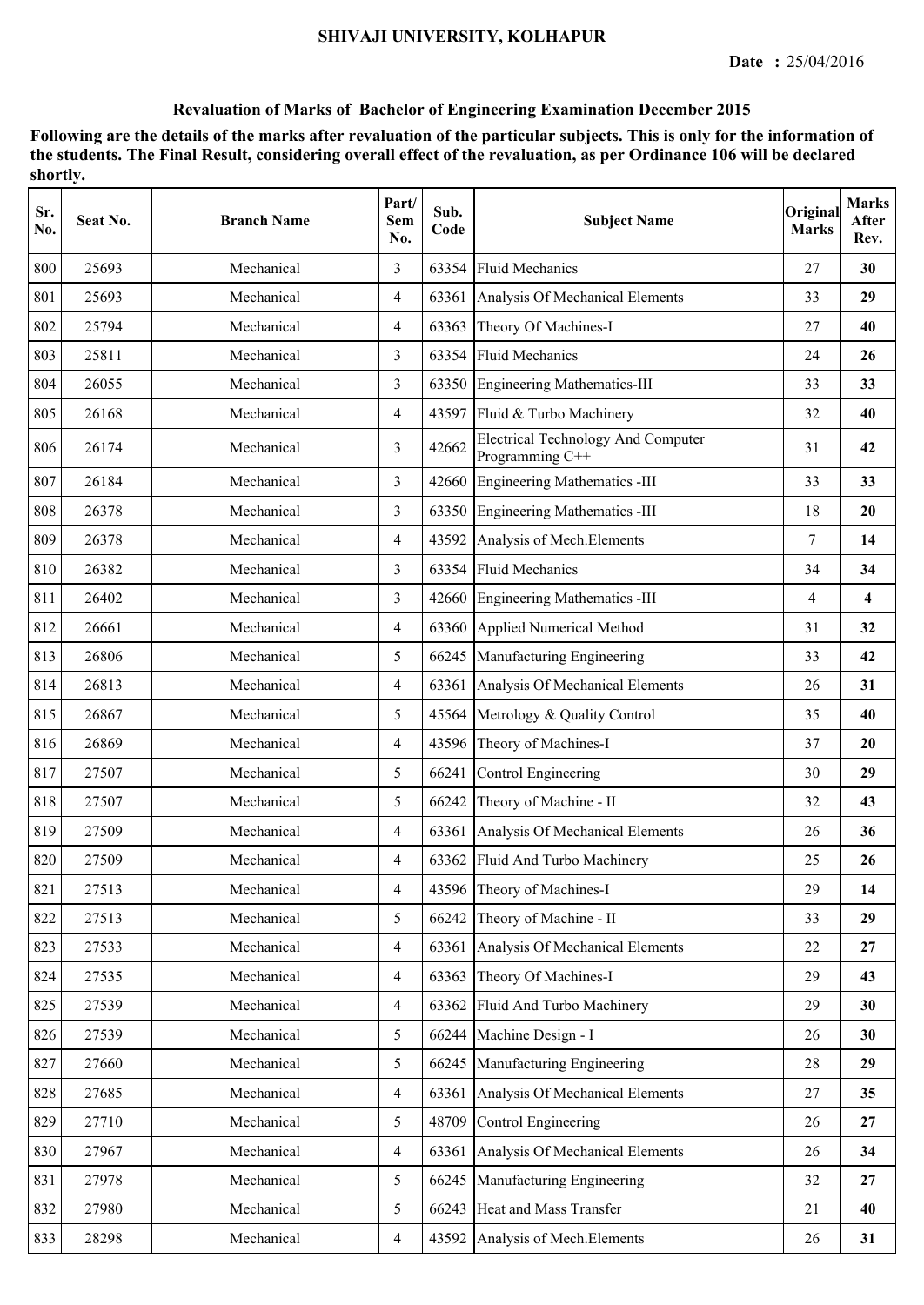| Sr.<br>No. | Seat No. | <b>Branch Name</b> | Part/<br><b>Sem</b><br>No. | Sub.<br>Code | <b>Subject Name</b>                                          | Original<br><b>Marks</b> | <b>Marks</b><br>After<br>Rev. |
|------------|----------|--------------------|----------------------------|--------------|--------------------------------------------------------------|--------------------------|-------------------------------|
| 834        | 28298    | Mechanical         | 4                          | 43596        | Theory of Machines-I                                         | 19                       | 20                            |
| 835        | 28298    | Mechanical         | 5                          | 66241        | Control Engineering                                          | 22                       | 40                            |
| 836        | 28298    | Mechanical         | 5                          | 66243        | Heat and Mass Transfer                                       | 32                       | 35                            |
| 837        | 28319    | Mechanical         | $\overline{4}$             | 63361        | Analysis Of Mechanical Elements                              | 28                       | 36                            |
| 838        | 28319    | Mechanical         | $\overline{4}$             | 63364        | Machine Tools And Processes                                  | 31                       | 36                            |
| 839        | 28321    | Mechanical         | 3                          | 63354        | <b>Fluid Mechanics</b>                                       | 30                       | 28                            |
| 840        | 28353    | Mechanical         | 5                          | 66242        | Theory of Machine - II                                       | 36                       | 40                            |
| 841        | 28359    | Mechanical         | 3                          | 63350        | <b>Engineering Mathematics -III</b>                          | 25                       | 33                            |
| 842        | 28366    | Mechanical         | 5                          | 66245        | Manufacturing Engineering                                    | 36                       | 40                            |
| 843        | 28601    | Mechanical         | $\overline{4}$             | 63362        | Fluid And Turbo Machinery                                    | 29                       | 40                            |
| 844        | 28718    | Mechanical         | $\overline{4}$             | 43593        | Numerical Methods                                            | 29                       | 40                            |
| 845        | 29078    | Mechanical         | 3                          | 63350        | <b>Engineering Mathematics -III</b>                          | 25                       | 27                            |
| 846        | 29078    | Mechanical         | $\overline{4}$             | 43594        | Metallurgy                                                   | 23                       | 41                            |
| 847        | 29078    | Mechanical         | $\overline{4}$             | 43596        | Theory of Machines-I                                         | 27                       | 17                            |
| 848        | 29078    | Mechanical         | 5                          | 66243        | Heat and Mass Transfer                                       | 27                       | 29                            |
| 849        | 29078    | Mechanical         | 5                          | 66244        | Machine Design - I                                           | 29                       | 40                            |
| 850        | 29368    | Mechanical         | 5                          | 66242        | Theory of Machine - II                                       | 32                       | 33                            |
| 851        | 29395    | Mechanical         | 5                          | 66242        | Theory of Machine - II                                       | 26                       | 37                            |
| 852        | 29602    | Mechanical         | 5                          | 66243        | Heat and Mass Transfer                                       | 17                       | 45                            |
| 853        | 29885    | Mechanical         | $\overline{4}$             |              | 43596 Theory of Machines-I                                   | 21                       | 22                            |
| 854        | 29885    | Mechanical         | 5                          |              | 66242 Theory of Machine - II                                 | 32                       | 38                            |
| 855        | 29885    | Mechanical         | 5                          |              | 66244 Machine Design - I                                     | 30                       | 32                            |
| 856        | 29887    | Mechanical         | 3                          |              | 63354 Fluid Mechanics                                        | 27                       | 22                            |
| 857        | 29910    | Mechanical         | $\overline{3}$             | 42662        | <b>Electrical Technology And Computer</b><br>Programming C++ | 22                       | 24                            |
| 858        | 29910    | Mechanical         | 5                          | 66242        | Theory of Machine - II                                       | 22                       | 36                            |
| 859        | 30061    | Mechanical         | 3                          | 42662        | <b>Electrical Technology And Computer</b><br>Programming C++ | 23                       | 30                            |
| 860        | 30078    | Mechanical         | $\overline{3}$             | 63352        | Applied Thermodynamics                                       | 27                       | 18                            |
| 861        | 30078    | Mechanical         | 5                          | 66242        | Theory of Machine - II                                       | 28                       | 23                            |
| 862        | 30078    | Mechanical         | 5                          | 66243        | Heat and Mass Transfer                                       | 27                       | <b>20</b>                     |
| 863        | 30572    | Mechanical         | $\overline{4}$             | 63361        | Analysis Of Mechanical Elements                              | 30                       | 33                            |
| 864        | 30667    | Mechanical         | $\overline{4}$             | 63364        | Machine Tools And Processes                                  | 29                       | 31                            |
| 865        | 30667    | Mechanical         | 5                          | 66242        | Theory of Machine - II                                       | 34                       | 35                            |
| 866        | 30672    | Mechanical         | $\overline{4}$             | 43592        | Analysis of Mech. Elements                                   | 24                       | 40                            |
| 867        | 30672    | Mechanical         | $\overline{4}$             | 43593        | Numerical Methods                                            | 23                       | 21                            |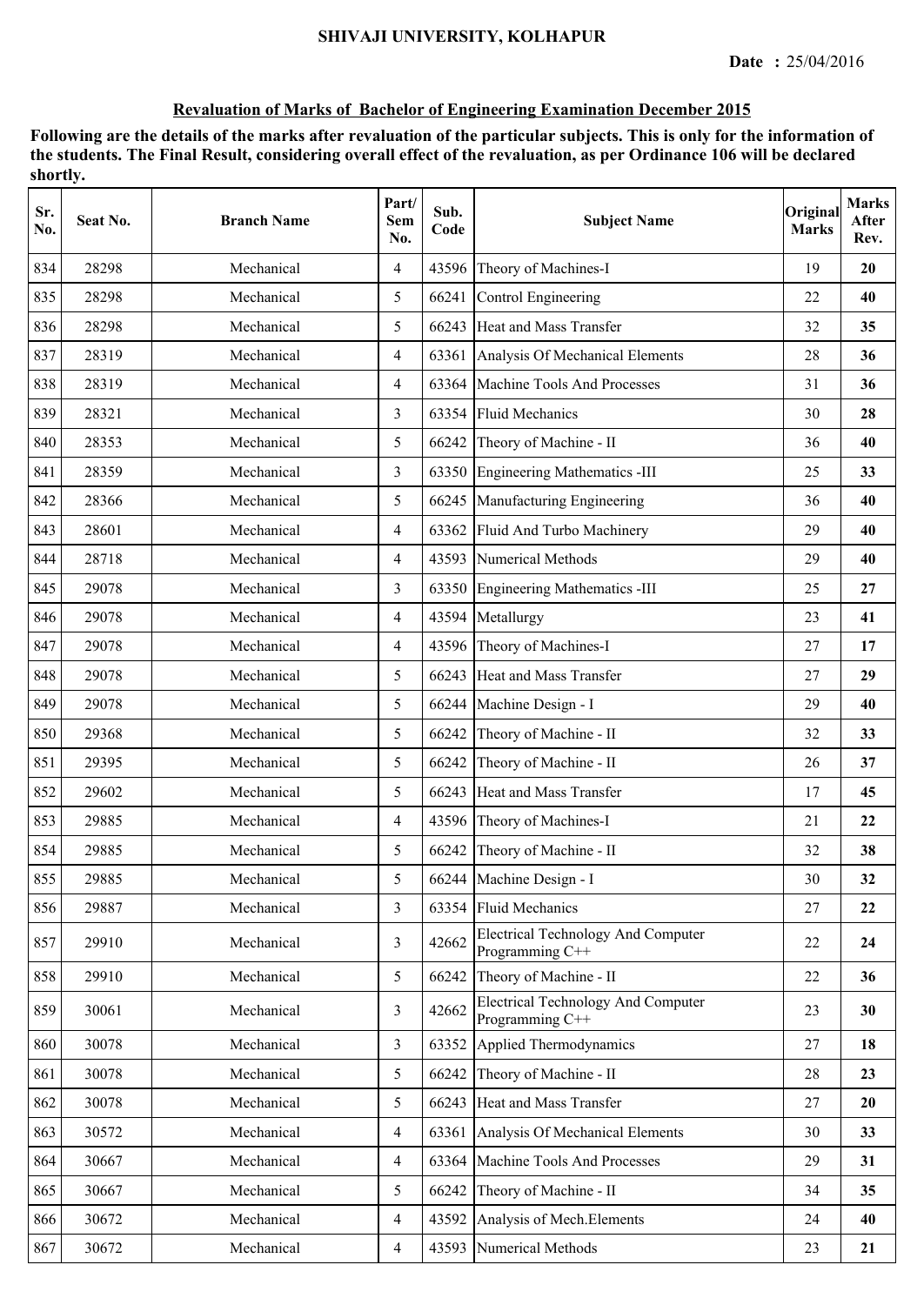| Sr.<br>No. | Seat No. | <b>Branch Name</b> | Part/<br>Sem<br>No. | Sub.<br>Code | <b>Subject Name</b>                 | Original<br><b>Marks</b> | <b>Marks</b><br>After<br>Rev. |
|------------|----------|--------------------|---------------------|--------------|-------------------------------------|--------------------------|-------------------------------|
| 868        | 30673    | Mechanical         | $\overline{4}$      | 43593        | <b>Numerical Methods</b>            | 24                       | 18                            |
| 869        | 30761    | Mechanical         | $\overline{4}$      | 43596        | Theory of Machines-I                | 29                       | 34                            |
| 870        | 30782    | Mechanical         | 5                   | 66242        | Theory of Machine - II              | 34                       | 42                            |
| 871        | 30816    | Mechanical         | $\overline{4}$      |              | 43593 Numerical Methods             | 28                       | 37                            |
| 872        | 30817    | Mechanical         | 5                   | 66242        | Theory of Machine - II              | 17                       | 36                            |
| 873        | 30818    | Mechanical         | 5                   | 66242        | Theory of Machine - II              | 32                       | 42                            |
| 874        | 30854    | Mechanical         | 5                   | 66244        | Machine Design - I                  | 33                       | 40                            |
| 875        | 30868    | Mechanical         | 3                   | 63350        | Engineering Mathematics -III        | 27                       | 19                            |
| 876        | 30868    | Mechanical         | 5                   | 48709        | Control Engineering                 | 25                       | 31                            |
| 877        | 30937    | Mechanical         | $\overline{4}$      | 63362        | Fluid And Turbo Machinery           | 26                       | 35                            |
| 878        | 30937    | Mechanical         | 5                   |              | 66242 Theory of Machine - II        | 29                       | 40                            |
| 879        | 30938    | Mechanical         | $\overline{4}$      |              | 63362 Fluid And Turbo Machinery     | 28                       | 40                            |
| 880        | 30951    | Mechanical         | 5                   | 66242        | Theory of Machine - II              | 29                       | 26                            |
| 881        | 31081    | Mechanical         | 5                   | 66245        | Manufacturing Engineering           | 31                       | 29                            |
| 882        | 31089    | Mechanical         | $\overline{3}$      | 63353        | Metallurgy                          | 27                       | 23                            |
| 883        | 31089    | Mechanical         | $\overline{4}$      | 63361        | Analysis Of Mechanical Elements     | 34                       | 32                            |
| 884        | 31089    | Mechanical         | 5                   | 66241        | Control Engineering                 | 35                       | 36                            |
| 885        | 31089    | Mechanical         | 5                   | 66245        | Manufacturing Engineering           | 30                       | 42                            |
| 886        | 31095    | Mechanical         | $\overline{4}$      |              | 63360 Applied Numerical Method      | 34                       | 20                            |
| 887        | 31097    | Mechanical         | 5                   |              | 66245 Manufacturing Engineering     | 31                       | 52                            |
| 888        | 31241    | Mechanical         | 5                   |              | 66245 Manufacturing Engineering     | 36                       | 41                            |
| 889        | 31248    | Mechanical         | 3                   |              | 42660 Engineering Mathematics -III  | 24                       | 33                            |
| 890        | 31254    | Mechanical         | $\overline{3}$      | 66241        | <b>Engineering Mathematics -III</b> | 22                       | 26                            |
| 891        | 31284    | Mechanical         | 3                   | 63350        | Engineering Mathematics -III        | 28                       | 48                            |
| 892        | 31293    | Mechanical         | $\overline{3}$      | 42661        | Applied Thermodynamics              | 26                       | 40                            |
| 893        | 31370    | Mechanical         | $\overline{4}$      | 63361        | Analysis Of Mechanical Elements     | 26                       | 22                            |
| 894        | 31430    | Mechanical         | $\overline{3}$      |              | 43592 Engineering Mathematics -III  | 29                       | 40                            |
| 895        | 31447    | Mechanical         | $\overline{3}$      |              | 63350 Engineering Mathematics-III   | 22                       | 33                            |
| 896        | 31571    | Mechanical         | $\overline{4}$      | 43592        | Analysis of Mech. Elements          | 27                       | 32                            |
| 897        | 31580    | Mechanical         | $\overline{4}$      | 43595        | Machine Tool                        | 31                       | 40                            |
| 898        | 31580    | Mechanical         | $\overline{4}$      |              | 43596 Theory of Machines-I          | 27                       | 15                            |
| 899        | 31655    | Mechanical         | $\overline{3}$      | 63350        | <b>Engineering Mathematics -III</b> | 21                       | 42                            |
| 900        | 31899    | Mechanical         | $\overline{4}$      | 63361        | Analysis Of Mechanical Elements     | 21                       | 25                            |
| 901        | 31908    | Mechanical         | 5                   | 66245        | Manufacturing Engineering           | 28                       | 34                            |
| 902        | 31926    | Mechanical         | $\overline{3}$      |              | 63350 Engineering Mathematics -III  | 24                       | 40                            |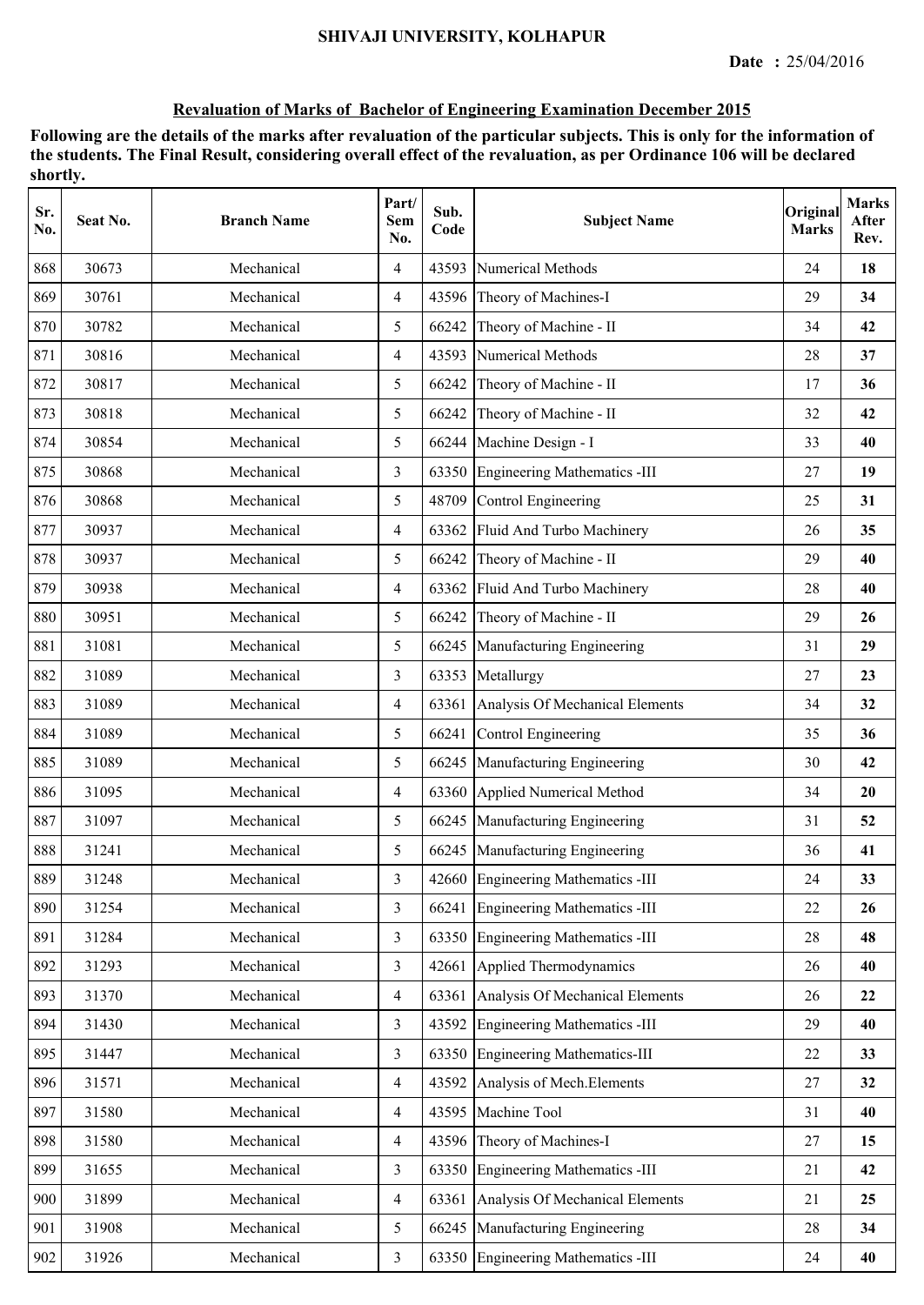| Sr.<br>No. | Seat No. | <b>Branch Name</b> | Part/<br>Sem<br>No. | Sub.<br>Code | <b>Subject Name</b>                                          | Original<br><b>Marks</b> | <b>Marks</b><br>After<br>Rev. |
|------------|----------|--------------------|---------------------|--------------|--------------------------------------------------------------|--------------------------|-------------------------------|
| 903        | 31926    | Mechanical         | 5                   | 66241        | Control Engineering                                          | 26                       | 40                            |
| 904        | 31926    | Mechanical         | 5                   | 66242        | Theory of Machine - II                                       | 33                       | 34                            |
| 905        | 31932    | Mechanical         | 3                   | 66241        | <b>Electrical Technology And Computer</b><br>Programming C++ | 26                       | 42                            |
| 906        | 31946    | Mechanical         | $\overline{4}$      |              | 43596 Theory of Machines-I                                   | 26                       | 33                            |
| 907        | 31955    | Mechanical         | 5                   |              | 45550 Heat and Mass Transfer                                 | 28                       | 29                            |
| 908        | 32307    | Mechanical         | 4                   |              | 43597 Fluid & Turbo Machinery                                | 28                       | 23                            |
| 909        | 32313    | Mechanical         | 4                   | 63361        | Analysis Of Mechanical Elements                              | 25                       | 32                            |
| 910        | 32313    | Mechanical         | 5                   | 66241        | Control Engineering                                          | 29                       | 40                            |
| 911        | 32313    | Mechanical         | 5                   | 66243        | Heat and Mass Transfer                                       | 24                       | 21                            |
| 912        | 32345    | Mechanical         | 4                   | 63362        | Fluid And Turbo Machinery                                    | 26                       | 30                            |
| 913        | 32667    | Mechanical         | 5                   | 66242        | Theory of Machine - II                                       | 32                       | 45                            |
| 914        | 32675    | Mechanical         | 5                   | 66242        | Theory of Machine - II                                       | 22                       | 24                            |
| 915        | 32679    | Mechanical         | 4                   |              | 63364 Machine Tools And Processes                            | 25                       | 34                            |
| 916        | 32682    | Mechanical         | 4                   |              | 43596 Theory of Machines-I                                   | 26                       | 33                            |
| 917        | 32692    | Mechanical         | 4                   | 63364        | Machine Tools And Processes                                  | 26                       | 43                            |
| 918        | 32702    | Mechanical         | 5                   | 66242        | Theory of Machine - II                                       | 29                       | 40                            |
| 919        | 32704    | Mechanical         | $\overline{4}$      | 43593        | Numerical Methods                                            | 22                       | 22                            |
| 920        | 32704    | Mechanical         | 4                   | 43596        | Theory of Machines-I                                         | 22                       | 15                            |
| 921        | 32704    | Mechanical         | 5                   | 66242        | Theory of Machine - II                                       | 28                       | 40                            |
| 922        | 32706    | Mechanical         | 5                   | 66242        | Theory of Machine - II                                       | 38                       | 38                            |
| 923        | 32706    | Mechanical         | 5                   |              | 66244 Machine Design - I                                     | 35                       | 48                            |
| 924        | 32716    | Mechanical         | 5                   |              | 66242 Theory of Machine - II                                 | 29                       | 42                            |
| 925        | 32731    | Mechanical         | 5                   | 66242        | Theory of Machine - II                                       | 33                       | 45                            |
| 926        | 32731    | Mechanical         | 5                   |              | 66244 Machine Design - I                                     | 25                       | 29                            |
| 927        | 32732    | Mechanical         | 3                   | 63350        | Engineering Mathematics -III                                 | 20                       | 26                            |
| 928        | 32951    | Mechanical         | 5                   | 48709        | Control Engineering                                          | 17                       | 28                            |
| 929        | 32996    | Mechanical         | 5                   | 66243        | Heat and Mass Transfer                                       | 28                       | 32                            |
| 930        | 32996    | Mechanical         | 5                   |              | 66244 Machine Design - I                                     | 38                       | 33                            |
| 931        | 33004    | Mechanical         | $\overline{4}$      | 63361        | Analysis Of Mechanical Elements                              | 32                       | 35                            |
| 932        | 33245    | Mechanical         | 5                   | 45551        | Machine Design-I                                             | 32                       | 28                            |
| 933        | 33245    | Mechanical         | 6                   | 45570        | I.C. Engines                                                 | 34                       | 25                            |
| 934        | 33248    | Mechanical         | $\overline{3}$      |              | 63350 Engineering Mathematics -III                           | 23                       | 35                            |
| 935        | 35396    | Mechanical         | 5                   | 66245        | Manufacturing Engineering                                    | 56                       | 61                            |
| 936        | 35450    | Mechanical         | 5                   | 66243        | Heat and Mass Transfer                                       | 27                       | 37                            |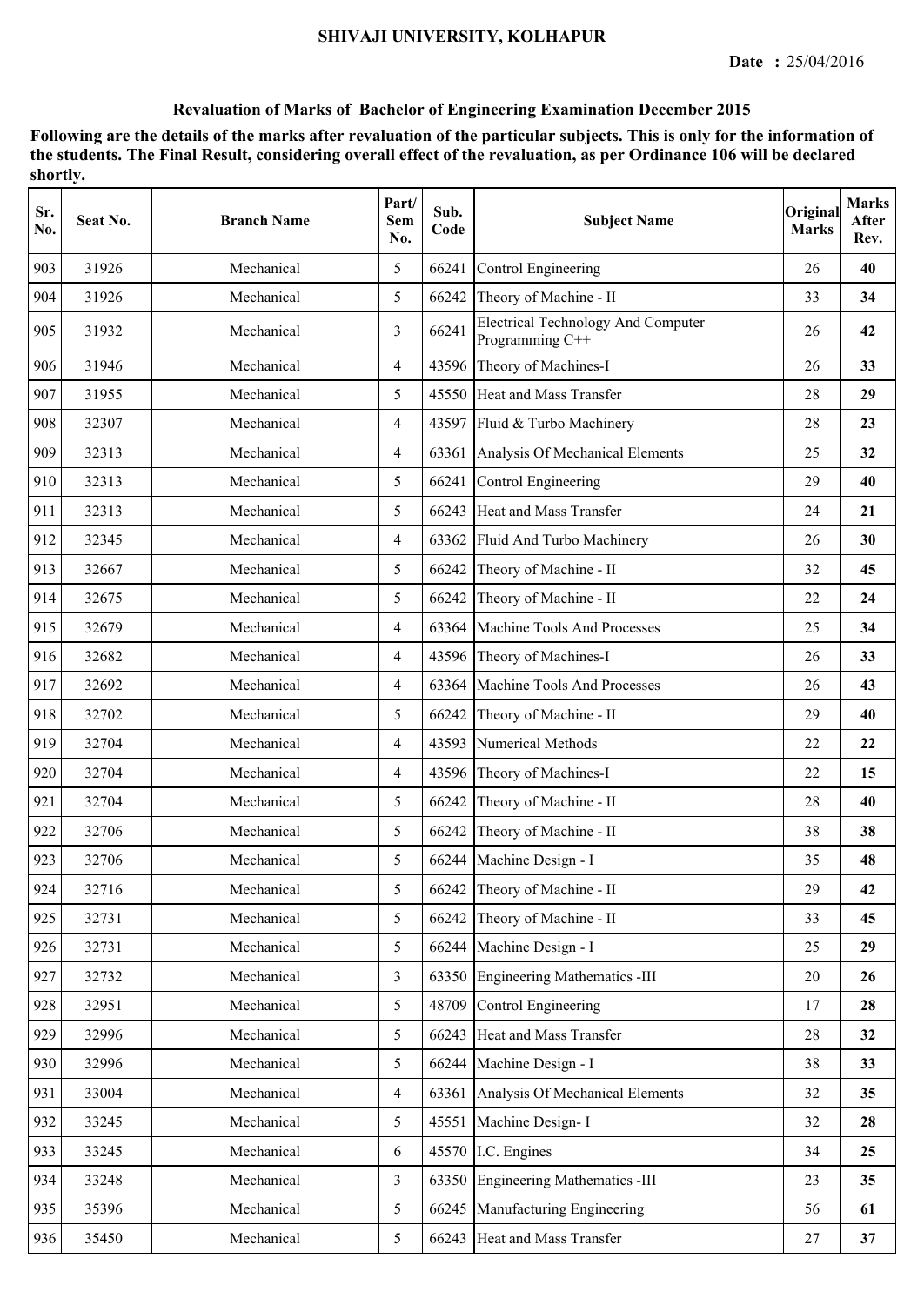| Sr.<br>No. | Seat No. | <b>Branch Name</b> | Part/<br><b>Sem</b><br>No. | Sub.<br>Code | <b>Subject Name</b>                          | Original<br><b>Marks</b> | <b>Marks</b><br>After<br>Rev. |
|------------|----------|--------------------|----------------------------|--------------|----------------------------------------------|--------------------------|-------------------------------|
| 937        | 35905    | Mechanical         | 5                          | 45550        | Heat and Mass Transfer                       | 26                       | 30                            |
| 938        | 36315    | Mechanical         | 5                          | 66243        | <b>Heat and Mass Transfer</b>                | 29                       | 40                            |
| 939        | 36315    | Mechanical         | 5                          | 66245        | Manufacturing Engineering                    | 35                       | 43                            |
| 940        | 37060    | Mechanical         | 5                          | 45550        | Heat and Mass Transfer                       | 19                       | 25                            |
| 941        | 37074    | Mechanical         | 5                          | 45550        | Heat and Mass Transfer                       | 19                       | 33                            |
| 942        | 37261    | Mechanical         | 5                          |              | 66245 Manufacturing Engineering              | 43                       | 48                            |
| 943        | 37304    | Mechanical         | 5                          |              | 66245 Manufacturing Engineering              | 41                       | 65                            |
| 944        | 37635    | Mechanical         | 5                          | 66241        | Control Engineering                          | 22                       | 36                            |
| 945        | 37635    | Mechanical         | 5                          | 66244        | Machine Design - I                           | 23                       | 29                            |
| 946        | 37636    | Mechanical         | 5                          | 66241        | Control Engineering                          | 20                       | 29                            |
| 947        | 37637    | Mechanical         | 5                          | 45549        | Theory of Machine-II                         | 25                       | 27                            |
| 948        | 37642    | Mechanical         | 5                          | 45549        | Theory of Machine-II                         | 23                       | 27                            |
| 949        | 37745    | Mechanical         | 5                          | 66242        | Theory of Machine - II                       | 34                       | 31                            |
| 950        | 37745    | Mechanical         | 5                          |              | 66245 Manufacturing Engineering              | 27                       | 34                            |
| 951        | 38868    | Mechanical         | 5                          | 66245        | Manufacturing Engineering                    | 35                       | 35                            |
| 952        | 38938    | Mechanical         | 5                          | 66242        | Theory of Machine - II                       | 24                       | 35                            |
| 953        | 39148    | Mechanical         | 6                          | 45573        | Industrial Management And Operation Research | 37                       | 27                            |
| 954        | 39706    | Mechanical         | 5                          | 66243        | Heat and Mass Transfer                       | 26                       | 45                            |
| 955        | 40143    | Mechanical         | 6                          | 45570        | I.C. Engines                                 | 29                       | 40                            |
| 956        | 40435    | Mechanical         | 5                          | 45549        | Theory of Machine-II                         | 35                       | 28                            |
| 957        | 40435    | Mechanical         | 5                          |              | 45550 Heat and Mass Transfer                 | 14                       | 21                            |
| 958        | 40483    | Mechanical         | 5                          |              | 45550 Heat and Mass Transfer                 | 29                       | 40                            |
| 959        | 41416    | Mechanical         | 5                          | 45549        | Theory of Machine-II                         | 35                       | 27                            |
| 960        | 41636    | Mechanical         | 5                          | 45551        | Machine Design-I                             | 29                       | 46                            |
| 961        | 41638    | Mechanical         | $\tau$                     | 47980        | Mechanical System Design                     | 37                       | 42                            |
| 962        | 41658    | Mechanical         | 5                          | 45550        | Heat and Mass Transfer                       | 31                       | 32                            |
| 963        | 41775    | Mechanical         | 5                          | 45551        | Machine Design-I                             | 29                       | 43                            |
| 964        | 41775    | Mechanical         | $\overline{7}$             | 47979        | Refrigeration & Air Conditioning             | 25                       | 42                            |
| 965        | 41797    | Mechanical         | 5                          | 45549        | Theory of Machine-II                         | 30                       | 23                            |
| 966        | 42325    | Mechanical         | 5                          |              | 45550 Heat and Mass Transfer                 | 25                       | 33                            |
| 967        | 42543    | Mechanical         | 5                          | 45549        | Theory of Machine-II                         | 18                       | 12                            |
| 968        | 42549    | Mechanical         | 5                          | 45549        | Theory of Machine-II                         | 18                       | 13                            |
| 969        | 42553    | Mechanical         | 5                          | 45550        | Heat and Mass Transfer                       | 26                       | 32                            |
| 970        | 42553    | Mechanical         | $\tau$                     | 47980        | Mechanical System Design                     | 29                       | 40                            |
| 971        | 42556    | Mechanical         | 6                          |              | 45568 Machine Design II                      | 25                       | 30                            |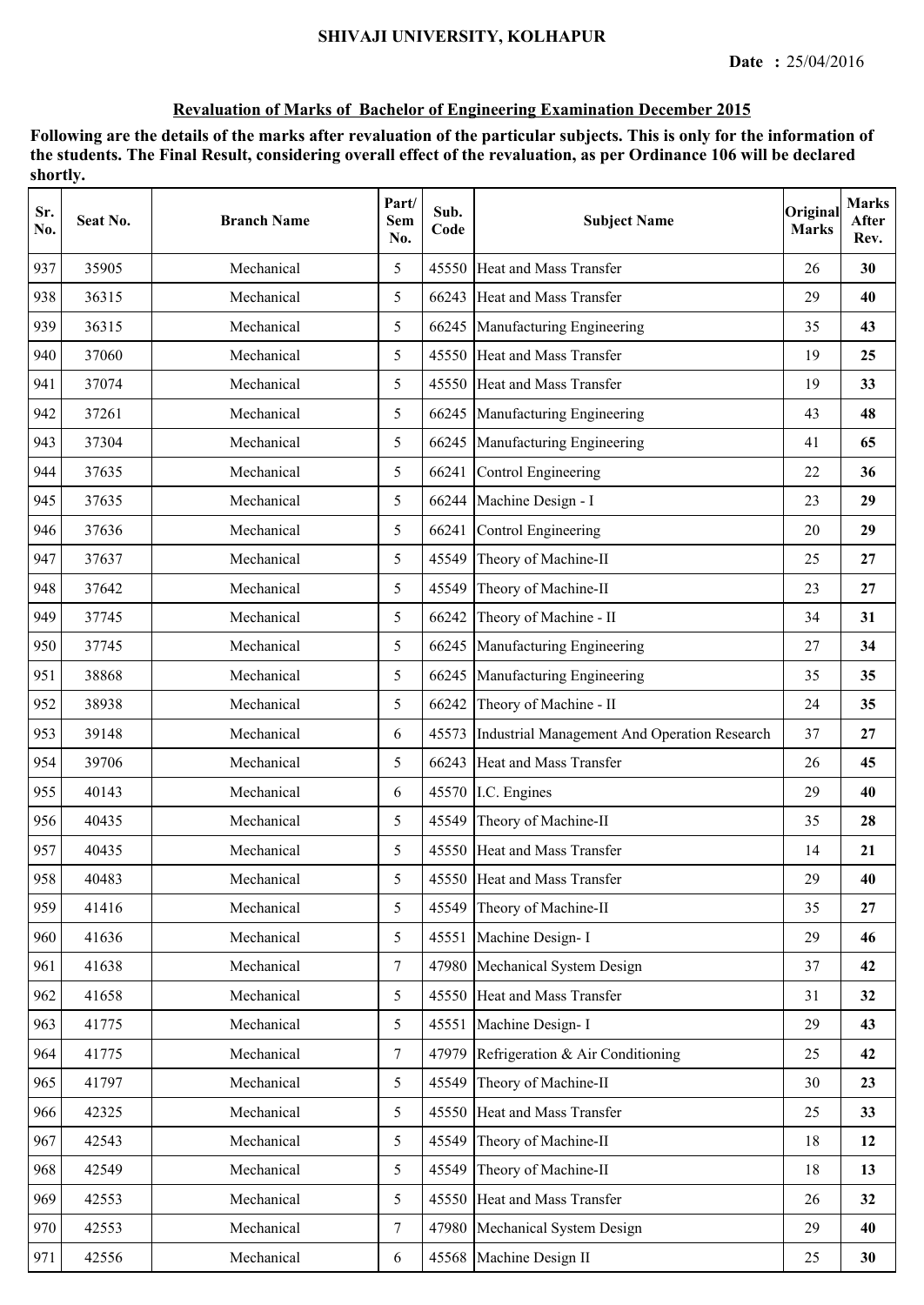| Sr.<br>No. | Seat No. | <b>Branch Name</b> | Part/<br>Sem<br>No. | Sub.<br>Code | <b>Subject Name</b>                    | Original<br><b>Marks</b> | <b>Marks</b><br>After<br>Rev. |
|------------|----------|--------------------|---------------------|--------------|----------------------------------------|--------------------------|-------------------------------|
| 972        | 42559    | Mechanical         | 5                   | 45549        | Theory of Machine-II                   | 29                       | 22                            |
| 973        | 42846    | Mechanical         | $\tau$              | 47979        | Refrigeration & Air Conditioning       | 30                       | 32                            |
| 974        | 43025    | Mechanical         | $\tau$              | 47979        | Refrigeration & Air Conditioning       | 27                       | 29                            |
| 975        | 43553    | Mechanical         | $\overline{7}$      | 47980        | Mechanical System Design               | 29                       | 29                            |
| 976        | 43554    | Mechanical         | $\tau$              |              | 47981 Finite Element Analysis          | 56                       | 64                            |
| 977        | 43932    | Mechanical         | 6                   | 45568        | Machine Design II                      | 27                       | 31                            |
| 978        | 43992    | Mechanical         | 5                   | 45549        | Theory of Machine-II                   | 22                       | 19                            |
| 979        | 44023    | Mechanical         | 5                   | 45549        | Theory of Machine-II                   | 28                       | 27                            |
| 980        | 44049    | Mechanical         | 5                   | 45549        | Theory of Machine-II                   | 28                       | 32                            |
| 981        | 44049    | Mechanical         | $\tau$              | 47981        | Finite Element Analysis                | 59                       | 71                            |
| 982        | 44134    | Mechanical         | 5                   | 45549        | Theory of Machine-II                   | 34                       | 33                            |
| 983        | 44134    | Mechanical         | 5                   |              | 45550 Heat and Mass Transfer           | 24                       | 29                            |
| 984        | 44214    | Mechanical         | 6                   |              | 45568 Machine Design II                | 38                       | 42                            |
| 985        | 44520    | Mechanical         | 5                   |              | 45551 Machine Design- I                | 36                       | 36                            |
| 986        | 44520    | Mechanical         | $\tau$              | 47979        | Refrigeration & Air Conditioning       | 36                       | 29                            |
| 987        | 44520    | Mechanical         | $\tau$              | 47980        | Mechanical System Design               | 34                       | 26                            |
| 988        | 44521    | Mechanical         | 5                   | 48709        | Control Engineering                    | 21                       | 48                            |
| 989        | 44525    | Mechanical         | 5                   | 48709        | Control Engineering                    | 28                       | 47                            |
| 990        | 44532    | Mechanical         | $\tau$              | 47986        | <b>Total Quality Management</b>        | 30                       | 35                            |
| 991        | 44709    | Mechanical         | 5                   |              | 45550 Heat and Mass Transfer           | 35                       | 40                            |
| 992        | 44712    | Mechanical         | $\tau$              |              | 47979 Refrigeration & Air Conditioning | 18                       | 40                            |
| 993        | 44715    | Mechanical         | 7                   |              | 47979 Refrigeration & Air Conditioning | 38                       | 40                            |
| 994        | 44717    | Mechanical         | 5                   | 45549        | Theory of Machine-II                   | 18                       | 23                            |
| 995        | 44730    | Mechanical         | 5                   | 45549        | Theory of Machine-II                   | 28                       | 33                            |
| 996        | 44850    | Mechanical         | 5                   | 48709        | Control Engineering                    | 27                       | 26                            |
| 997        | 44868    | Mechanical         | 5                   | 48709        | Control Engineering                    | 26                       | 22                            |
| 998        | 45057    | Mechanical         | 5                   | 45550        | Heat and Mass Transfer                 | 32                       | 40                            |
| 999        | 45060    | Mechanical         | 6                   |              | 45569 Renewable Energy Engineering     | 35                       | 40                            |
| 1000       | 45060    | Mechanical         | $\tau$              |              | 47979 Refrigeration & Air Conditioning | 37                       | 32                            |
| 1001       | 45060    | Mechanical         | $\tau$              |              | 47980 Mechanical System Design         | 35                       | 32                            |
| 1002       | 45062    | Mechanical         | 5                   |              | 45550 Heat and Mass Transfer           | 23                       | 40                            |
| 1003       | 45064    | Mechanical         | 5                   | 45550        | Heat and Mass Transfer                 | 23                       | 29                            |
| 1004       | 45074    | Mechanical         | $\tau$              | 47984        | Automobile Engineering                 | 28                       | 27                            |
| 1005       | 45075    | Mechanical         | $\tau$              | 47981        | Finite Element Analysis                | 24                       | 24                            |
| 1006       | 45075    | Mechanical         | $8\,$               | 49417        | Mechatronics                           | 26                       | 21                            |